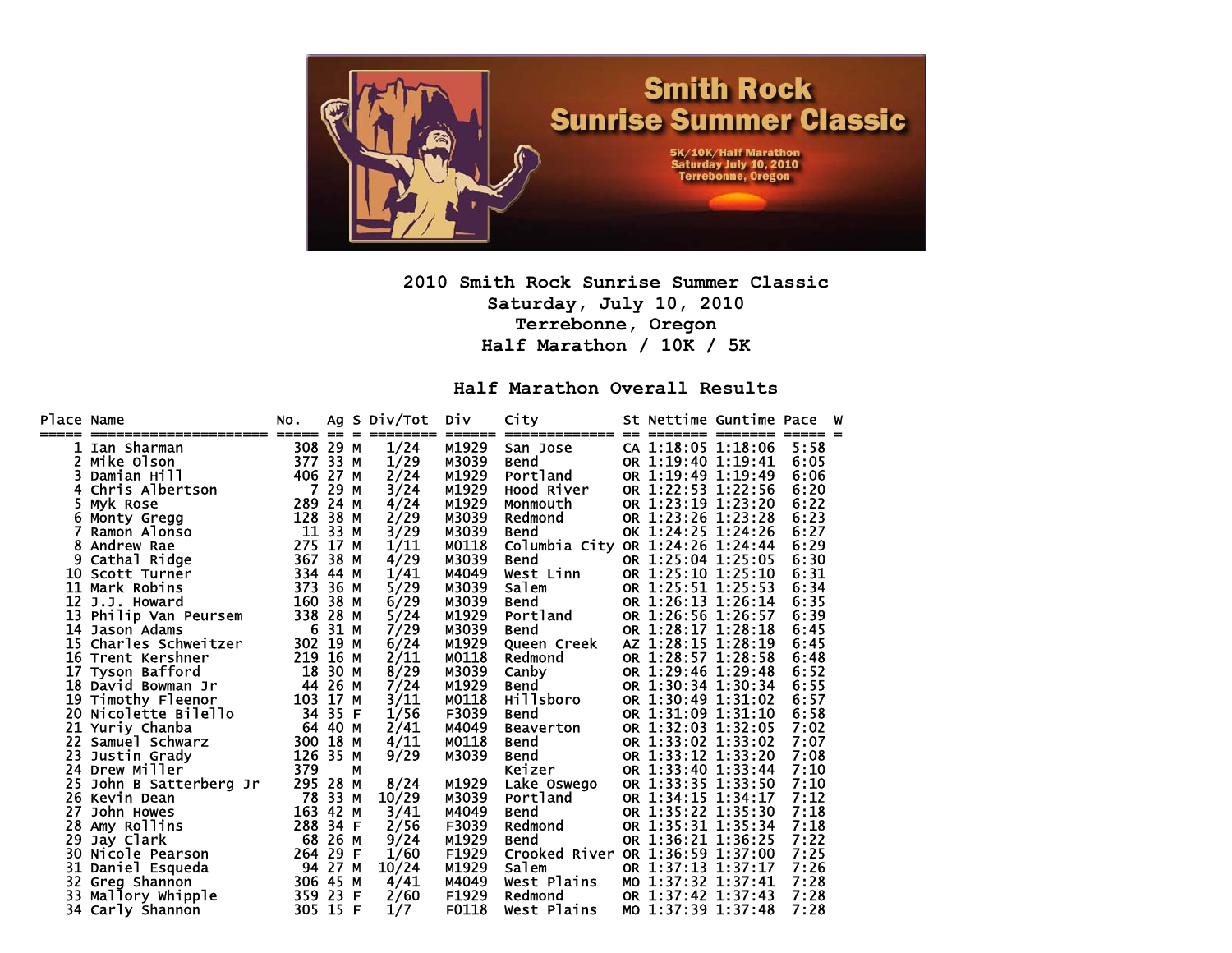| Julie Morris<br>35     |                                                                                                                                                                                                                                                        | 233 29 F             | 3/60  | F1929             | League City         | TX 1:37:43 1:37:59 | 7:29         |
|------------------------|--------------------------------------------------------------------------------------------------------------------------------------------------------------------------------------------------------------------------------------------------------|----------------------|-------|-------------------|---------------------|--------------------|--------------|
| 36 Ahjah Boise         | Ahjah Boise<br>Juan Vargas<br>John Weinsheim<br>Don Hatch<br>Larisa Frei (142 38 M<br>Larisa Hadison<br>111 20 F                                                                                                                                       |                      | 11/24 | M1929             | Eugene              | OR 1:37:58 1:38:14 | 7:30         |
| 37 Juan Vargas         |                                                                                                                                                                                                                                                        |                      | 5/41  | M4049             | Prineville          | OR 1:38:30 1:38:38 | 7:32         |
| 38                     |                                                                                                                                                                                                                                                        |                      | 6/41  | M4049             | Madras              | OR 1:39:18 1:39:20 | 7:35         |
| 39 Don Hatch           |                                                                                                                                                                                                                                                        |                      | 11/29 | M3039             | West Linn           | OR 1:39:04 1:39:23 | 7:36         |
| 40 Larissa Frei        |                                                                                                                                                                                                                                                        |                      | 4/60  | F <sub>1929</sub> | Corvallis           | OR 1:40:16 1:40:21 | 7:40         |
| 41 Laura Madison       |                                                                                                                                                                                                                                                        | 220 41 F             | 1/56  | F4049             | Echo                | OR 1:40:51 1:41:05 | 7:43         |
| 42 Michael Balmer      |                                                                                                                                                                                                                                                        | 370 32 M             | 12/29 |                   |                     | OR 1:41:46 1:41:54 | 7:47         |
|                        |                                                                                                                                                                                                                                                        |                      |       | M3039             | Beaverton           |                    |              |
|                        |                                                                                                                                                                                                                                                        |                      |       | M3039             | <b>Bend</b>         | OR 1:42:02 1:42:14 | 7:49         |
|                        |                                                                                                                                                                                                                                                        |                      |       | M4049             | <b>Bend</b>         | OR 1:42:07 1:42:15 | 7:49         |
|                        |                                                                                                                                                                                                                                                        |                      |       | M4049             | Eugene              | OR 1:42:05 1:42:17 | 7:49         |
|                        |                                                                                                                                                                                                                                                        |                      |       | M5059             | Newberg             | OR 1:42:28 1:42:33 | 7:50         |
|                        |                                                                                                                                                                                                                                                        |                      |       | F3039             | Redmond             | OR 1:42:49 1:42:55 | 7:52         |
|                        |                                                                                                                                                                                                                                                        |                      |       | M3039             | Portland            | OR 1:43:44 1:43:49 | 7:56         |
|                        |                                                                                                                                                                                                                                                        |                      |       | F <sub>1929</sub> | Redmond             | OR 1:43:52 1:44:07 | 7:57         |
|                        |                                                                                                                                                                                                                                                        |                      |       | F4049             | Bend                | OR 1:44:08 1:44:18 | 7:58         |
|                        |                                                                                                                                                                                                                                                        |                      |       | M0118             | Hillsboro           | OR 1:44:57 1:45:02 | 8:02         |
|                        |                                                                                                                                                                                                                                                        |                      |       | F4049             | <b>Bend</b>         | OR 1:45:04 1:45:16 | 8:03         |
|                        |                                                                                                                                                                                                                                                        |                      |       | F4049             | Redmond             | OR 1:45:32 1:45:34 | 8:04         |
|                        |                                                                                                                                                                                                                                                        |                      |       | F4049             | Bend                | OR 1:45:30 1:45:41 | 8:05         |
|                        |                                                                                                                                                                                                                                                        |                      |       | F <sub>1929</sub> | Hermiston           | OR 1:45:33 1:45:52 | 8:05         |
|                        |                                                                                                                                                                                                                                                        |                      |       | F <sub>1929</sub> | <b>Pullman</b>      | WA 1:45:33 1:45:52 | 8:05         |
|                        |                                                                                                                                                                                                                                                        |                      |       | M4049             | Corvallis           | OR 1:45:48 1:46:02 | 8:06         |
|                        |                                                                                                                                                                                                                                                        |                      |       | M4049             | Vancouver           | WA 1:46:13 1:46:22 | 8:08         |
|                        |                                                                                                                                                                                                                                                        |                      |       | M4049             | <b>Bend</b>         | OR 1:46:13 1:46:22 | 8:08         |
|                        |                                                                                                                                                                                                                                                        |                      |       | F4049             | <b>Bend</b>         | OR 1:46:34 1:46:40 | 8:09         |
|                        |                                                                                                                                                                                                                                                        |                      |       | F3039             | <b>Bend</b>         | OR 1:47:04 1:47:11 | 8:11         |
|                        |                                                                                                                                                                                                                                                        |                      |       | M5059             | <b>Bend</b>         | OR 1:46:39 1:47:13 | 8:11         |
|                        | 62 Curtis Grant<br>63 Dan Broadley<br>64 Maureen Durrant<br>65 Julie Levesque<br>66 Edmund Rive Rivera<br>66 Edmund Rive Rivera<br>67 Karli Luksch<br>68 Megan Henning<br>69 April Barsalou<br>69 April Barsalou<br>70 Balz Frei<br>70 Balz Frei<br>11 |                      |       | M6099             | Redmond             | OR 1:47:02 1:47:19 | 8:12         |
|                        |                                                                                                                                                                                                                                                        |                      | 5/56  | F3039             | <b>Bend</b>         | OR 1:47:04 1:47:19 | 8:12         |
|                        |                                                                                                                                                                                                                                                        |                      | 7/56  | F4049             | <b>Bend</b>         | OR 1:47:42 1:47:46 | 8:14         |
|                        |                                                                                                                                                                                                                                                        |                      | 12/41 | M4049             |                     | OR 1:47:47 1:47:54 | 8:15         |
|                        |                                                                                                                                                                                                                                                        |                      |       |                   | Eugene              |                    |              |
|                        |                                                                                                                                                                                                                                                        |                      | 8/60  | F1929             | <b>Corvallis</b>    | OR 1:47:50 1:47:59 | 8:15         |
|                        |                                                                                                                                                                                                                                                        |                      | 6/56  | F3039             | Eugene              | OR 1:48:24 1:48:26 | 8:17         |
|                        |                                                                                                                                                                                                                                                        |                      | 9/60  | F1929             | Eagle Point         | OR 1:48:39 1:48:47 | 8:19         |
|                        |                                                                                                                                                                                                                                                        |                      | 3/13  | M5059             | Corvallis           | OR 1:48:56 1:49:01 | 8:20         |
| 71 Alex Robertson      | 71 Alex Robertson<br>72 Matthew Cook<br>73 Mike Levesque<br>74 David Sieveking<br>74 David Sieveking<br>75 Steve Long<br>76 James Burwell<br>76 James Burwell<br>76 James Burwell<br>76 James Burwell<br>76 James Burwell<br>76 James Burwell<br>76 Ja | 282 39 M             | 15/29 | M3039             | Redmond             | OR 1:49:00 1:49:08 | 8:20         |
|                        |                                                                                                                                                                                                                                                        |                      | 12/24 | M1929             | <b>Bend</b>         | OR 1:49:17 1:49:23 | 8:21         |
|                        |                                                                                                                                                                                                                                                        |                      | 13/41 | M4049             | <b>Bend</b>         | OR 1:49:22 1:49:27 | 8:22         |
|                        |                                                                                                                                                                                                                                                        |                      | 14/41 | M4049             | <b>Bend</b>         | OR 1:50:03 1:50:13 | 8:25         |
|                        |                                                                                                                                                                                                                                                        |                      | 15/41 | M4049             | San Jose            | CA 1:49:57 1:50:32 | 8:27         |
|                        |                                                                                                                                                                                                                                                        |                      | 16/41 | M4049             | <b>Bend</b>         | OR 1:50:35 1:50:49 | 8:28         |
| 77.                    |                                                                                                                                                                                                                                                        |                      | 16/29 | M3039             | Portland            | OR 1:51:07 1:51:18 | 8:30         |
| 78                     | 3<br>alson Lee<br>Sebastien Fivaz<br>Sebastien Fivaz<br>Trish Wren<br>Sarah Moses<br>235 34 F<br>Bryan Bahns<br>235 34 F<br>Bryan Bahns<br>235 34 F<br>Mike Langeliers<br>201 29 M<br>Garett McFarland<br>226 30 M<br>Danielle West<br>357 20 F        |                      | 17/29 | M3039             | <b>Yvoire</b>       | FR 1:51:53 1:52:00 | 8:33         |
| 79 Trish Wren          |                                                                                                                                                                                                                                                        |                      | 8/56  | F4049             | Sisters             | OR 1:52:30 1:52:36 | 8:36         |
| 80 Sarah Moses         |                                                                                                                                                                                                                                                        |                      | 7/56  | F3039             | Sisters<br>Portland | OR 1:52:34 1:52:37 | 8:36         |
| 81                     |                                                                                                                                                                                                                                                        |                      | 17/41 | M4049             | Bend                | OR 1:52:20 1:52:38 | 8:36         |
| 82                     |                                                                                                                                                                                                                                                        |                      | 13/24 | M1929             | Corvallis           | OR 1:52:27 1:52:40 | 8:36         |
| 83 Garett McFarland    |                                                                                                                                                                                                                                                        |                      | 18/29 | M3039             | <b>Bend</b>         | OR 1:52:34 1:52:57 | 8:38         |
| 84 Danielle West       | 35720 F                                                                                                                                                                                                                                                |                      | 10/60 | F1929             | Wilsonville         | OR 1:53:25 1:53:28 | 8:40         |
| 85 Curtis Jensen       |                                                                                                                                                                                                                                                        | 180 15 M             | 6/11  | M0118             | Bend                | OR 1:53:42 1:53:42 | 8:41         |
| 86 Amy Fulkerson       |                                                                                                                                                                                                                                                        | 116 34 F             | 8/56  | F3039             | Moses Lake          | WA 1:53:37 1:53:49 | 8:42         |
| 87 Karly Wade          |                                                                                                                                                                                                                                                        | 351 28 F             | 11/60 | F1929             | Bend                | OR 1:53:47 1:53:51 | 8:42         |
| 88 Maria Dunn          |                                                                                                                                                                                                                                                        | 85 36 F              | 9/56  | F3039             | Corvallis           | OR 1:53:56 1:54:02 | 8:43         |
| 89 Albert Vanderhoeven |                                                                                                                                                                                                                                                        | 339 46 M             | 18/41 | M4049             | Bend                | OR 1:53:44 1:54:16 | 8:44         |
| 90 Diane Faist         |                                                                                                                                                                                                                                                        | 98 62 F              | 1/8   | F6099             | Bend                | OR 1:54:13 1:54:22 | 8:44         |
| 91 John Beck           |                                                                                                                                                                                                                                                        | 27 11 M              | 7/11  | M0118             | Portland            | OR 1:54:22 1:54:26 | 8:45         |
| 92 Rebecca Murphy      |                                                                                                                                                                                                                                                        | 240 31 F             | 10/56 | F3039             | Eagle Point         | OR 1:54:33 1:54:40 | 8:46         |
| 93 Kati Laird          |                                                                                                                                                                                                                                                        | 198 28 F             | 12/60 | F1929             | Corvallis           | OR 1:54:36 1:54:44 | 8:46         |
| 94 Bradley Cochran     |                                                                                                                                                                                                                                                        |                      |       |                   |                     | OR 1:54:37 1:54:50 |              |
| 95 Aaron Seipel        |                                                                                                                                                                                                                                                        | 70 31 M              | 19/29 | M3039             | Albany              | OR 1:54:45 1:54:52 | 8:46<br>8:47 |
|                        |                                                                                                                                                                                                                                                        | 304 18 M<br>283 44 F | 8/11  | M0118<br>F4049    | <b>Hillsboro</b>    | OR 1:54:47 1:54:54 |              |
| 96 Juliet Robinette    |                                                                                                                                                                                                                                                        |                      | 9/56  |                   | La Pine             |                    | 8:47         |
| 97 Ty Dunaway          |                                                                                                                                                                                                                                                        | 83 40 M              | 19/41 | M4049             | Prineville          | OR 1:54:35 1:55:11 | 8:48         |
|                        |                                                                                                                                                                                                                                                        |                      |       |                   |                     |                    |              |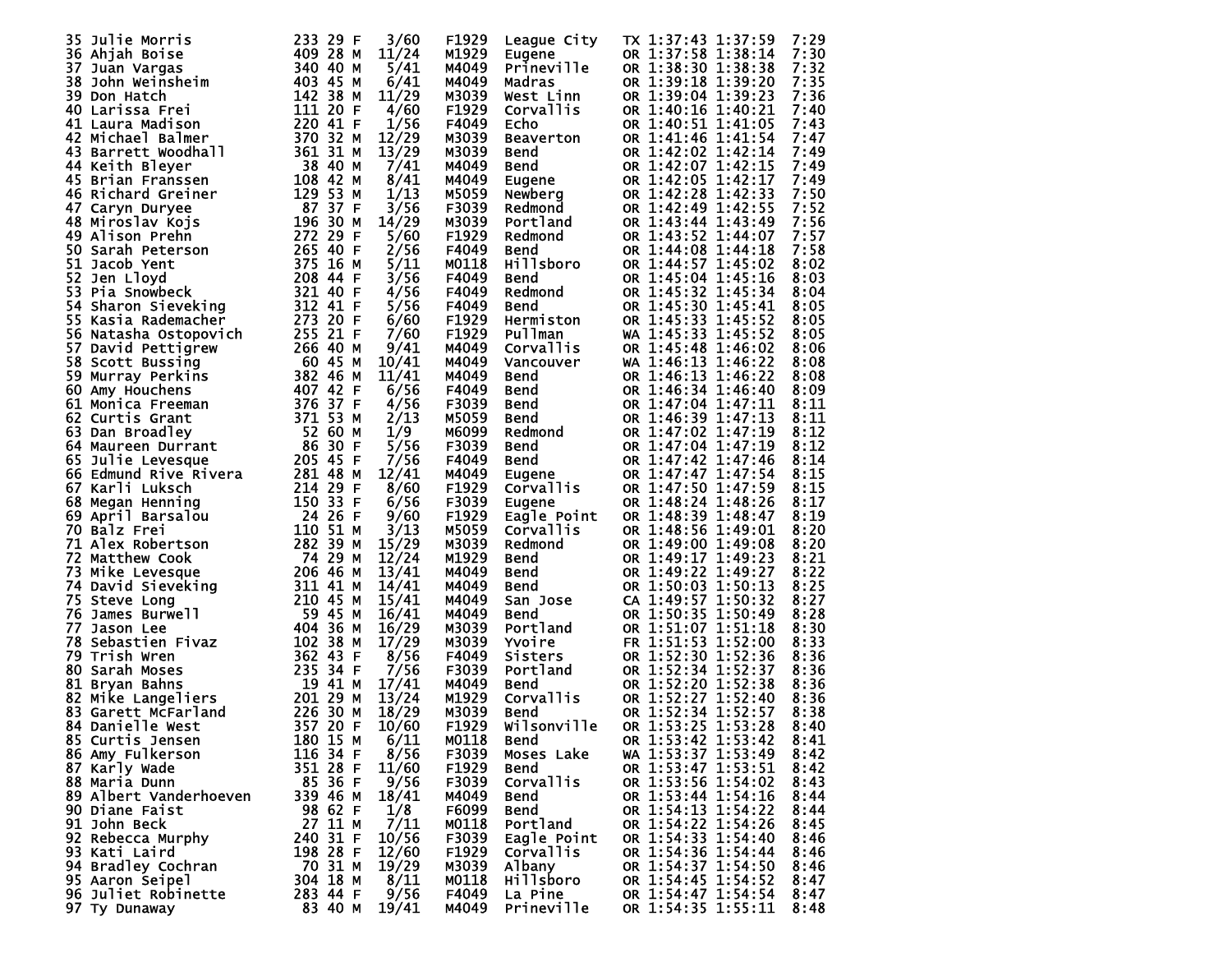| 98 Misha Therrian                                                                                                                                                                                                                                         | 330 29 F | 13/60 | F1929             | Redmond                                                                     | OR 1:55:06 1:55:17<br>8:48               |  |
|-----------------------------------------------------------------------------------------------------------------------------------------------------------------------------------------------------------------------------------------------------------|----------|-------|-------------------|-----------------------------------------------------------------------------|------------------------------------------|--|
|                                                                                                                                                                                                                                                           |          |       |                   |                                                                             |                                          |  |
|                                                                                                                                                                                                                                                           |          | 20/41 | M4049             | Madras                                                                      | OR 1:55:16 1:55:20<br>8:49               |  |
|                                                                                                                                                                                                                                                           |          | 2/7   | F0118             | West Plains                                                                 | MO 1:55:12 1:55:22<br>8:49               |  |
|                                                                                                                                                                                                                                                           |          |       |                   |                                                                             |                                          |  |
|                                                                                                                                                                                                                                                           |          | 3/7   | F0118             | <b>Oueen Creek</b>                                                          | AZ 1:55:20 1:55:24<br>8:49               |  |
|                                                                                                                                                                                                                                                           |          | 21/41 | M4049             | Hillsboro                                                                   | OR 1:55:14 1:55:37<br>8:50               |  |
|                                                                                                                                                                                                                                                           |          |       |                   |                                                                             |                                          |  |
|                                                                                                                                                                                                                                                           |          | 2/8   | F6099             | Salem                                                                       | OR 1:55:28 1:55:38<br>8:50               |  |
|                                                                                                                                                                                                                                                           |          | 22/41 | M4049             | <b>Bend<br/>Portland<br/>Portland</b>                                       | OR 1:55:19 1:55:40<br>8:50               |  |
|                                                                                                                                                                                                                                                           |          |       |                   |                                                                             |                                          |  |
|                                                                                                                                                                                                                                                           |          | 1/25  | F5059             |                                                                             | OR 1:55:43 1:55:49<br>8:51               |  |
|                                                                                                                                                                                                                                                           |          | 14/24 | M1929             |                                                                             | OR 1:55:33 1:55:51<br>8:51               |  |
|                                                                                                                                                                                                                                                           |          |       |                   |                                                                             |                                          |  |
|                                                                                                                                                                                                                                                           |          | 9/11  | M0118             | Bend                                                                        | OR 1:55:50 1:55:51<br>8:51               |  |
|                                                                                                                                                                                                                                                           |          | 23/41 | M4049             |                                                                             | OR 1:55:43 1:55:54<br>8:51               |  |
|                                                                                                                                                                                                                                                           |          |       |                   |                                                                             |                                          |  |
|                                                                                                                                                                                                                                                           |          | 4/13  | M5059             |                                                                             | OR 1:55:49 1:56:01<br>8:52               |  |
|                                                                                                                                                                                                                                                           |          | 24/41 | M4049             | Bend<br>Redmond<br>Meridian                                                 | ID 1:56:04 1:56:07<br>8:52               |  |
|                                                                                                                                                                                                                                                           |          |       |                   |                                                                             |                                          |  |
|                                                                                                                                                                                                                                                           |          | 20/29 | M3039             | Prinville                                                                   | OR 1:56:01 1:56:13<br>8:53               |  |
|                                                                                                                                                                                                                                                           |          | 21/29 | M3039             | Redmond                                                                     | OR 1:56:03 1:56:22<br>8:53               |  |
|                                                                                                                                                                                                                                                           |          |       |                   |                                                                             |                                          |  |
|                                                                                                                                                                                                                                                           |          | 10/56 | F4049             |                                                                             | OR 1:56:10 1:56:23<br>8:53               |  |
|                                                                                                                                                                                                                                                           |          | 14/60 | F <sub>1929</sub> | <b>Bend<br/>Portland<br/>Salem<br/>Bend<br/>Bend</b>                        | OR 1:56:26 1:56:37<br>8:55               |  |
|                                                                                                                                                                                                                                                           |          |       |                   |                                                                             |                                          |  |
|                                                                                                                                                                                                                                                           |          | 15/60 | F1929             |                                                                             | OR 1:56:37 1:56:42<br>8:55               |  |
|                                                                                                                                                                                                                                                           |          | 2/9   | M6099             |                                                                             | OR 1:56:40 1:56:42<br>8:55               |  |
|                                                                                                                                                                                                                                                           |          |       |                   |                                                                             |                                          |  |
|                                                                                                                                                                                                                                                           |          | 25/41 | M4049             | Bend                                                                        | OR 1:56:36 1:56:47<br>8:55               |  |
|                                                                                                                                                                                                                                                           |          | 11/56 | F3039             | <b>Brownsville</b>                                                          | 8:55<br>OR 1:56:37 1:56:49               |  |
|                                                                                                                                                                                                                                                           |          |       |                   |                                                                             |                                          |  |
|                                                                                                                                                                                                                                                           |          | 3/8   | F6099             | Salem                                                                       | OR 1:56:53 1:56:59<br>8:56               |  |
|                                                                                                                                                                                                                                                           |          | 15/24 | M1929             | Madras                                                                      | OR 1:57:13 1:57:27<br>8:58               |  |
|                                                                                                                                                                                                                                                           |          |       |                   |                                                                             |                                          |  |
|                                                                                                                                                                                                                                                           |          | 16/60 | F1929             | Independence                                                                | OR 1:57:27 1:57:33<br>8:59               |  |
|                                                                                                                                                                                                                                                           |          | 11/56 | F4049             | Madras                                                                      | OR 1:57:41 1:57:44<br>9:00               |  |
|                                                                                                                                                                                                                                                           |          |       |                   |                                                                             |                                          |  |
|                                                                                                                                                                                                                                                           |          | 5/13  | M5059             |                                                                             | ID 1:57:40 1:57:51<br>9:00               |  |
|                                                                                                                                                                                                                                                           |          | 17/60 | F <sub>1929</sub> |                                                                             | OR 1:57:36 1:57:52<br>9:00               |  |
|                                                                                                                                                                                                                                                           |          |       |                   |                                                                             |                                          |  |
|                                                                                                                                                                                                                                                           |          | 26/41 | M4049             | <b>Madras<br/>Boise<br/>Portland<br/>Eugene<br/>Corvallis<br/>Corvallis</b> | OR 1:57:52 1:58:03<br>9:01               |  |
|                                                                                                                                                                                                                                                           |          | 12/56 | F4049             |                                                                             | OR 1:58:02 1:58:08<br>9:02               |  |
|                                                                                                                                                                                                                                                           |          |       |                   |                                                                             |                                          |  |
|                                                                                                                                                                                                                                                           |          | 22/29 | M3039             | Bend                                                                        | OR 1:57:58 1:58:14<br>9:02               |  |
|                                                                                                                                                                                                                                                           |          | 18/60 | F1929             |                                                                             | OR 1:58:25 1:58:33<br>9:03               |  |
|                                                                                                                                                                                                                                                           |          |       |                   |                                                                             |                                          |  |
|                                                                                                                                                                                                                                                           |          | 13/56 | F4049             | Bend<br>Tigard<br>Redmond__                                                 | OR 1:58:59 1:59:19<br>9:07               |  |
|                                                                                                                                                                                                                                                           |          | 16/24 | M1929             |                                                                             | OR 1:59:11 1:59:28<br>9:08               |  |
|                                                                                                                                                                                                                                                           |          |       |                   |                                                                             |                                          |  |
|                                                                                                                                                                                                                                                           |          | 19/60 | F1929             | <b>Prineville</b>                                                           | OR 1:59:18 1:59:32<br>9:08               |  |
|                                                                                                                                                                                                                                                           |          | 17/24 | M1929             | Eagle Point                                                                 | OR 1:59:28 1:59:37<br>9:08               |  |
|                                                                                                                                                                                                                                                           |          |       |                   |                                                                             |                                          |  |
|                                                                                                                                                                                                                                                           |          | 27/41 | M4049             | Portland                                                                    | OR 1:59:27 1:59:38<br>9:08               |  |
|                                                                                                                                                                                                                                                           |          | 10/11 | M0118             |                                                                             | OR 1:59:55 1:59:57<br>9:10               |  |
|                                                                                                                                                                                                                                                           |          |       |                   | Redmond<br>Bend<br>Redmond<br>Sisters                                       |                                          |  |
|                                                                                                                                                                                                                                                           |          | 28/41 | M4049             |                                                                             | OR 1:59:47 2:00:00<br>9:10               |  |
|                                                                                                                                                                                                                                                           |          | 14/56 | F4049             |                                                                             | WA 1:59:42 2:00:03<br>9:10               |  |
|                                                                                                                                                                                                                                                           |          |       |                   |                                                                             |                                          |  |
|                                                                                                                                                                                                                                                           |          | 12/56 | F3039             | Sisters                                                                     | OR 1:59:52 2:00:06<br>9:11               |  |
|                                                                                                                                                                                                                                                           |          | 15/56 | F4049             | Springfield                                                                 | OR 2:00:03 2:00:20<br>9:12               |  |
|                                                                                                                                                                                                                                                           |          | 16/56 | F4049             |                                                                             | 9:12<br>OR 2:00:04 2:00:21               |  |
|                                                                                                                                                                                                                                                           |          |       |                   | Veneta                                                                      |                                          |  |
|                                                                                                                                                                                                                                                           |          | 20/60 | F1929             | Fairview                                                                    | OR 2:00:20 2:00:32<br>9:13               |  |
|                                                                                                                                                                                                                                                           |          | 13/56 | F3039             | Happy Valley                                                                | OR 2:00:42 2:00:54<br>9:14               |  |
|                                                                                                                                                                                                                                                           |          |       |                   |                                                                             |                                          |  |
|                                                                                                                                                                                                                                                           |          | 21/60 | F1929             | Albany                                                                      | OR 2:00:45 2:01:05<br>9:15               |  |
|                                                                                                                                                                                                                                                           |          | 18/24 | M1929             | Albany<br>Vancouver                                                         | WA 2:00:50 2:01:26<br>9:17               |  |
|                                                                                                                                                                                                                                                           |          |       |                   |                                                                             |                                          |  |
|                                                                                                                                                                                                                                                           |          | 14/56 | F3039             | Redmond                                                                     | OR 2:01:43 2:02:02<br>9:19               |  |
|                                                                                                                                                                                                                                                           |          | 23/29 | M3039             | Redmond                                                                     | OR 2:01:43 2:02:02<br>9:19               |  |
|                                                                                                                                                                                                                                                           |          |       |                   |                                                                             |                                          |  |
|                                                                                                                                                                                                                                                           |          | 15/56 | F3039             |                                                                             | Cottage Grove OR 2:01:44 2:02:03<br>9:19 |  |
| 147 Heather Larson 411                                                                                                                                                                                                                                    | - F      |       |                   |                                                                             | Redmond OR 2:01:58 2:02:23<br>9:21       |  |
|                                                                                                                                                                                                                                                           |          |       |                   |                                                                             |                                          |  |
| 98 Misha Therrian 330 29 F M<br>100 Axtie Eshannon 957 44<br>100 Katie Shannon 957 48 F M E 101 Amy Schweitzer 1001 Astrophysics<br>102 Steve Wylsteke 350 45 F M E 102 Steve Wylsteke 104 Brad Jacobson 293 641 F M 4 Brad Jacobson 2<br>148 Mark Keener | 189 51 M | 6/13  | M5059             | Bend                                                                        | OR 2:02:18 2:02:29<br>9:21               |  |
| 149 Carolyn Johnson                                                                                                                                                                                                                                       | 401 49 F | 17/56 | F4049             |                                                                             | Crooked River OR 2:03:03 2:03:05<br>9:24 |  |
|                                                                                                                                                                                                                                                           |          |       |                   |                                                                             | 9:25                                     |  |
| 150 Sharon Frantz                                                                                                                                                                                                                                         | 109 66 F | 4/8   | F6099             | Sunriver                                                                    | OR 2:03:04 2:03:11                       |  |
| 151 Ellen Jansen                                                                                                                                                                                                                                          | 176 19 F | 22/60 | F1929             | Richland                                                                    | WA 2:03:20 2:03:27<br>9:26               |  |
| 152 Michele Franco                                                                                                                                                                                                                                        |          |       |                   |                                                                             | 9:27                                     |  |
|                                                                                                                                                                                                                                                           | 107 37 F | 16/56 | F3039             | Lake Mary                                                                   | FL 2:03:31 2:03:42                       |  |
| 153 Molly Wilkinson                                                                                                                                                                                                                                       | 360 25 F | 23/60 | F1929             | Portland                                                                    | OR 2:03:33 2:03:49<br>9:28               |  |
|                                                                                                                                                                                                                                                           |          |       |                   |                                                                             | 9:28                                     |  |
| 154 Missy Nystrom                                                                                                                                                                                                                                         | 250 31 F | 17/56 | F3039             |                                                                             | Central Point OR 2:03:38 2:03:51         |  |
| 155 Britta Beckstead                                                                                                                                                                                                                                      | 28 23 F  | 24/60 | F1929             | Medford                                                                     | 9:28<br>OR 2:03:39 2:03:52               |  |
| 156 Donna Marshall                                                                                                                                                                                                                                        | 222 40 F |       | F4049             |                                                                             | OR 2:03:45 2:04:00<br>9:28               |  |
|                                                                                                                                                                                                                                                           |          | 18/56 |                   | Sisters                                                                     |                                          |  |
| 157 Melinda Luksch                                                                                                                                                                                                                                        | 215 26 F | 25/60 | F1929             | Corvallis                                                                   | OR 2:03:53 2:04:03<br>9:29               |  |
| 158 Jenai Burden                                                                                                                                                                                                                                          | 58 39 F  | 18/56 | F3039             | Sandv                                                                       | OR 2:03:55 2:04:05<br>9:29               |  |
|                                                                                                                                                                                                                                                           |          |       |                   |                                                                             |                                          |  |
| 159 Dave Schmidlin                                                                                                                                                                                                                                        | 297 65 M | 3/9   | м6099             | <b>Forest Grove</b>                                                         | OR 2:03:57 2:04:19<br>9:30               |  |
| 160 Lauren Brennan                                                                                                                                                                                                                                        | 48 24 F  | 26/60 | F1929             | Hood River                                                                  | OR 2:03:53 2:04:26<br>9:30               |  |
|                                                                                                                                                                                                                                                           |          |       |                   |                                                                             |                                          |  |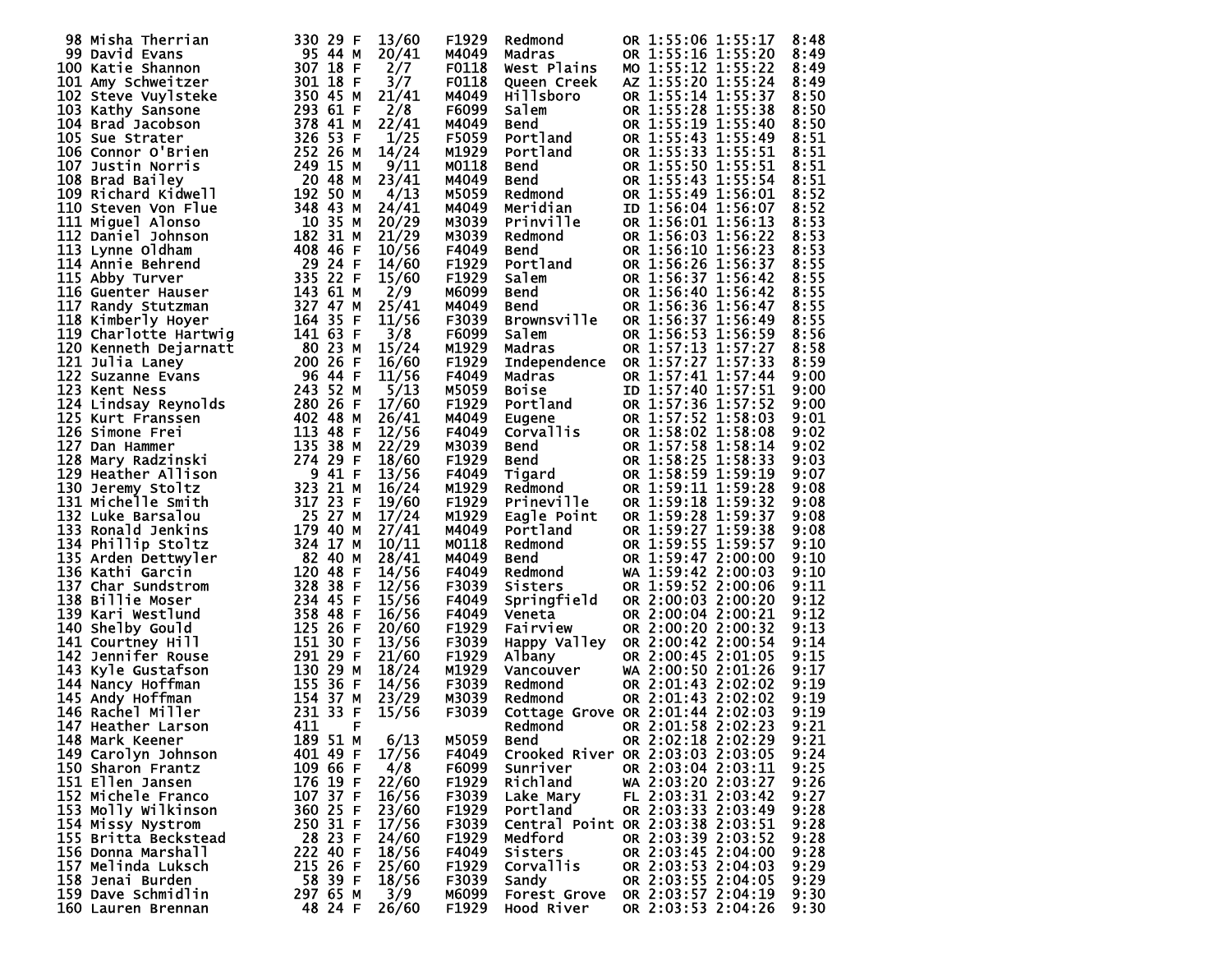|                                                                                                                                                                                                                                                         |          | 19/56 | F4049             | Medford                                                 |     | OR 2:04:11 2:04:30<br>9:31               |
|---------------------------------------------------------------------------------------------------------------------------------------------------------------------------------------------------------------------------------------------------------|----------|-------|-------------------|---------------------------------------------------------|-----|------------------------------------------|
|                                                                                                                                                                                                                                                         |          | 29/41 | M4049             | Medford                                                 |     | 9:31<br>OR 2:04:11 2:04:30               |
|                                                                                                                                                                                                                                                         |          | 20/56 | F4049             | <b>Bend</b>                                             |     | 9:31<br>OR 2:04:33 2:04:36               |
|                                                                                                                                                                                                                                                         |          |       |                   |                                                         |     |                                          |
|                                                                                                                                                                                                                                                         |          | 19/56 | F3039             | Eugene<br>Eugene<br>Portland                            |     | OR 2:04:29 2:04:46<br>9:32               |
|                                                                                                                                                                                                                                                         |          | 27/60 | F1929             |                                                         |     | 9:32<br>OR 2:04:29 2:04:46               |
|                                                                                                                                                                                                                                                         |          | 19/24 | M1929             |                                                         |     | 9:33<br>OR 2:04:18 2:04:54               |
|                                                                                                                                                                                                                                                         |          | 21/56 | F4049             | Bend<br>La Pine                                         |     | 9:33<br>OR 2:04:21 2:04:56               |
|                                                                                                                                                                                                                                                         |          | 30/41 | M4049             |                                                         |     | 9:33<br>OR 2:04:54 2:05:03               |
|                                                                                                                                                                                                                                                         |          | 20/56 | F3039             | Vancouver                                               |     | 9:34<br>WA 2:04:47 2:05:10               |
|                                                                                                                                                                                                                                                         |          | 21/56 | F3039             | Portland                                                |     | OR 2:04:48 2:05:10<br>9:34               |
|                                                                                                                                                                                                                                                         |          | 2/25  | F5059             | Walla Walla                                             |     | WA 2:05:40 2:05:46<br>9:37               |
|                                                                                                                                                                                                                                                         |          | 4/7   | F0118             | Terrebonne                                              |     | OR 2:05:33 2:05:50<br>9:37               |
|                                                                                                                                                                                                                                                         |          | 22/56 | F3039             | Sisters                                                 |     | 9:38<br>OR 2:05:48 2:06:04               |
| 161 Laura Lopez 211 42 F<br>162 Ron Lopez 211 42 F<br>163 Jana Clemons 69 46 F<br>164 Emilee Brent 51 30 F<br>165 Kelsi Melvin 229 24 F<br>165 Kelsi Melvin 229 24 F<br>165 Senn Currigan 76 28 A<br>167 Sunny Harmeson 139 43 F<br>168 Robert          |          |       |                   |                                                         |     |                                          |
|                                                                                                                                                                                                                                                         |          | 5/7   | F0118             | <b>Redmond<br/>Redmond<br/>Issaquah<br/>Sisters</b>     |     | OR 2:05:55 2:06:12<br>9:38               |
|                                                                                                                                                                                                                                                         |          | 23/56 | F3039             |                                                         |     | 9:39<br>OR 2:06:16 2:06:18               |
|                                                                                                                                                                                                                                                         |          | 22/56 | F4049             |                                                         |     | WA 2:06:38 2:06:58<br>9:42               |
|                                                                                                                                                                                                                                                         |          | 24/56 | F3039             | Sisters                                                 |     | OR 2:07:01 2:07:18<br>9:43               |
|                                                                                                                                                                                                                                                         |          | 28/60 | F1929             | Springfield                                             |     | OR 2:07:11 2:07:24<br>9:44               |
|                                                                                                                                                                                                                                                         |          | 23/56 | F4049             |                                                         |     | Crooked River OR 2:07:17 2:07:26<br>9:44 |
|                                                                                                                                                                                                                                                         |          | 24/56 | F4049             | Eugene                                                  |     | OR 2:07:02 2:07:26<br>9:44               |
|                                                                                                                                                                                                                                                         |          | 3/25  | F5059             |                                                         |     | Powell Butte OR 2:07:37 2:07:43<br>9:45  |
|                                                                                                                                                                                                                                                         |          | 25/56 | F4049             | Beaverton                                               |     | OR 2:07:33 2:07:56<br>9:46               |
|                                                                                                                                                                                                                                                         |          | 25/56 | F3039             |                                                         |     | OR 2:07:36 2:08:02<br>9:47               |
|                                                                                                                                                                                                                                                         |          |       |                   |                                                         |     |                                          |
|                                                                                                                                                                                                                                                         |          | 29/60 | F <sub>1929</sub> | <b>Redmond<br/>Fallon<br/>Bend<br/>Bend<br/>Redmond</b> |     | NV 2:07:46 2:08:04<br>9:47               |
|                                                                                                                                                                                                                                                         |          | 7/13  | M5059             |                                                         |     | OR 2:08:02 2:08:17<br>9:48               |
|                                                                                                                                                                                                                                                         |          | 24/29 | M3039             |                                                         |     | OR 2:08:16 2:08:21<br>9:48               |
|                                                                                                                                                                                                                                                         |          | 26/56 | F3039             |                                                         |     | OR 2:08:08 2:08:22<br>9:48               |
|                                                                                                                                                                                                                                                         |          | 26/56 | F4049             | Selah                                                   |     | WA 2:08:18 2:08:25<br>9:49               |
|                                                                                                                                                                                                                                                         |          | 30/60 | F1929             | Port Orchard                                            |     | WA 2:08:17 2:08:28<br>9:49               |
|                                                                                                                                                                                                                                                         |          | 27/56 | F3039             | Bend                                                    |     | OR 2:08:18 2:08:30<br>9:49               |
|                                                                                                                                                                                                                                                         |          | 31/60 | F <sub>1929</sub> | <b>Bend</b>                                             |     | 9:51<br>OR 2:08:47 2:08:59               |
|                                                                                                                                                                                                                                                         |          | 25/29 | M3039             | Portland                                                |     | OR 2:08:37 2:09:01<br>9:51               |
|                                                                                                                                                                                                                                                         |          | 28/56 | F3039             | Hood River                                              |     | 9:54<br>OR 2:09:02 2:09:35               |
|                                                                                                                                                                                                                                                         |          | 29/56 |                   |                                                         |     | OR 2:09:02 2:09:35<br>9:54               |
|                                                                                                                                                                                                                                                         |          |       | F3039             | Hood River                                              |     |                                          |
|                                                                                                                                                                                                                                                         |          | 30/56 | F3039             | Redmond                                                 |     | 9:58<br>OR 2:10:08 2:10:26               |
|                                                                                                                                                                                                                                                         |          | 31/56 | F3039             | <b>Bend</b>                                             |     | OR 2:10:12 2:10:31<br>9:58               |
|                                                                                                                                                                                                                                                         |          | 32/56 | F3039             | Portland                                                |     | OR 2:10:34 2:10:42<br>9:59               |
| 176 Lisa Vipond<br>177 Jamie Vohs 344 43 F<br>177 Jamie Heim<br>177 Jamie Heim<br>178 Tanja Homrichhausen<br>186 Krista Kerins<br>191 44 48 F<br>181 Cheri Cook<br>182 Susan Boerste<br>182 Susan Boerste<br>182 Susan Boerste<br>182 Susan Boerste<br> |          | 31/41 | M4049             | Vancouver                                               |     | WA 2:10:59 2:11:00 10:00                 |
|                                                                                                                                                                                                                                                         |          | 20/24 | M1929             | Corvallis                                               |     | OR 2:10:59 2:11:16 10:02                 |
|                                                                                                                                                                                                                                                         |          | 32/60 | F1929             | Silverton                                               |     | OR 2:10:59 2:11:16 10:02                 |
|                                                                                                                                                                                                                                                         |          | 33/60 | F1929             | Salem                                                   |     | OR 2:11:13 2:11:17 10:02                 |
|                                                                                                                                                                                                                                                         |          | 21/24 | M1929             | <b>Burns</b>                                            |     | OR 2:11:16 2:11:37 10:03                 |
|                                                                                                                                                                                                                                                         |          | 4/25  | F5059             |                                                         |     | 2:11:33 2:11:38 10:03                    |
|                                                                                                                                                                                                                                                         |          | 8/13  | M5059             | Richland                                                |     | WA 2:11:46 2:11:54 10:05                 |
|                                                                                                                                                                                                                                                         |          | 32/41 | M4049             |                                                         |     | 2:12:49 2:12:58 10:09                    |
|                                                                                                                                                                                                                                                         |          | 5/25  | F5059             | Salem                                                   |     | OR 2:12:52 2:13:01 10:10                 |
|                                                                                                                                                                                                                                                         |          |       |                   |                                                         |     |                                          |
|                                                                                                                                                                                                                                                         |          | 26/29 | M3039             | Beaverton                                               |     | OR 2:13:02 2:13:24 10:11                 |
|                                                                                                                                                                                                                                                         |          | 34/60 | F1929             | Vancouver                                               |     | WA 2:13:21 2:13:38 10:12                 |
|                                                                                                                                                                                                                                                         |          | 6/7   | F0118             | Corvallis                                               |     | OR 2:13:56 2:14:05 10:15                 |
| 5620 F                                                                                                                                                                                                                                                  |          | 35/60 | F1929             | <b>Corvallis</b>                                        |     | OR 2:13:57 2:14:05 10:15                 |
| 211 Gwen Thomas                                                                                                                                                                                                                                         | 332 47 F | 27/56 | F4049             | Florence                                                |     | OR 2:13:51 2:14:16 10:15                 |
| 212 Neil Ernst                                                                                                                                                                                                                                          | 91 60 M  | 4/9   | M6099             | Redmond                                                 |     | OR 2:14:28 2:14:45 10:18                 |
| 213 Peggy Philp                                                                                                                                                                                                                                         | 267 58 F | 6/25  | F5059             | Redmond                                                 |     | OR 2:14:29 2:14:48 10:18                 |
| 214 Mike Brennan                                                                                                                                                                                                                                        | 49 53 M  | 9/13  | M5059             | Boring                                                  |     | OR 2:14:40 2:15:00 10:19                 |
| 215 Wendy Pickett                                                                                                                                                                                                                                       | 268 42 F | 28/56 | F4049             | Nehalem                                                 |     | OR 2:14:57 2:15:10 10:20                 |
| 216 Janice Hilsenkopf                                                                                                                                                                                                                                   | 152 49 F | 29/56 | F4049             | Clackamas                                               |     | OR 2:15:10 2:15:42 10:22                 |
|                                                                                                                                                                                                                                                         | 225 29 F | 36/60 | F1929             | <b>Bend</b>                                             |     | OR 2:15:27 2:15:50 10:23                 |
| 217 Carly McFarland                                                                                                                                                                                                                                     |          |       |                   |                                                         |     |                                          |
| 218 Rosario Collet                                                                                                                                                                                                                                      | 71 55 F  | 7/25  | F5059             | Clackamas                                               |     | OR 2:16:02 2:16:34 10:26                 |
| 219 John George                                                                                                                                                                                                                                         | 122 42 M | 33/41 | M4049             | Redmond                                                 |     | OR 2:16:51 2:17:29 10:30                 |
| 220 Jodi Nelson                                                                                                                                                                                                                                         | 242 41 F | 30/56 | F4049             | Bend                                                    |     | OR 2:17:30 2:17:45 10:31                 |
| 221 Vanessa Blood                                                                                                                                                                                                                                       | 40 25 F  | 37/60 | F1929             | <b>Bend</b>                                             |     | OR 2:17:52 2:17:55 10:32                 |
| 222 Jody House                                                                                                                                                                                                                                          | 159 39 F | 33/56 | F3039             | <b>Hillsboro</b>                                        | 0R. | 2:18:02 10:33                            |
| 223 Chrystal Bell                                                                                                                                                                                                                                       | 31 35 F  | 34/56 | F3039             | Portland                                                |     | OR 2:17:32 2:18:07 10:33                 |
|                                                                                                                                                                                                                                                         |          |       |                   |                                                         |     |                                          |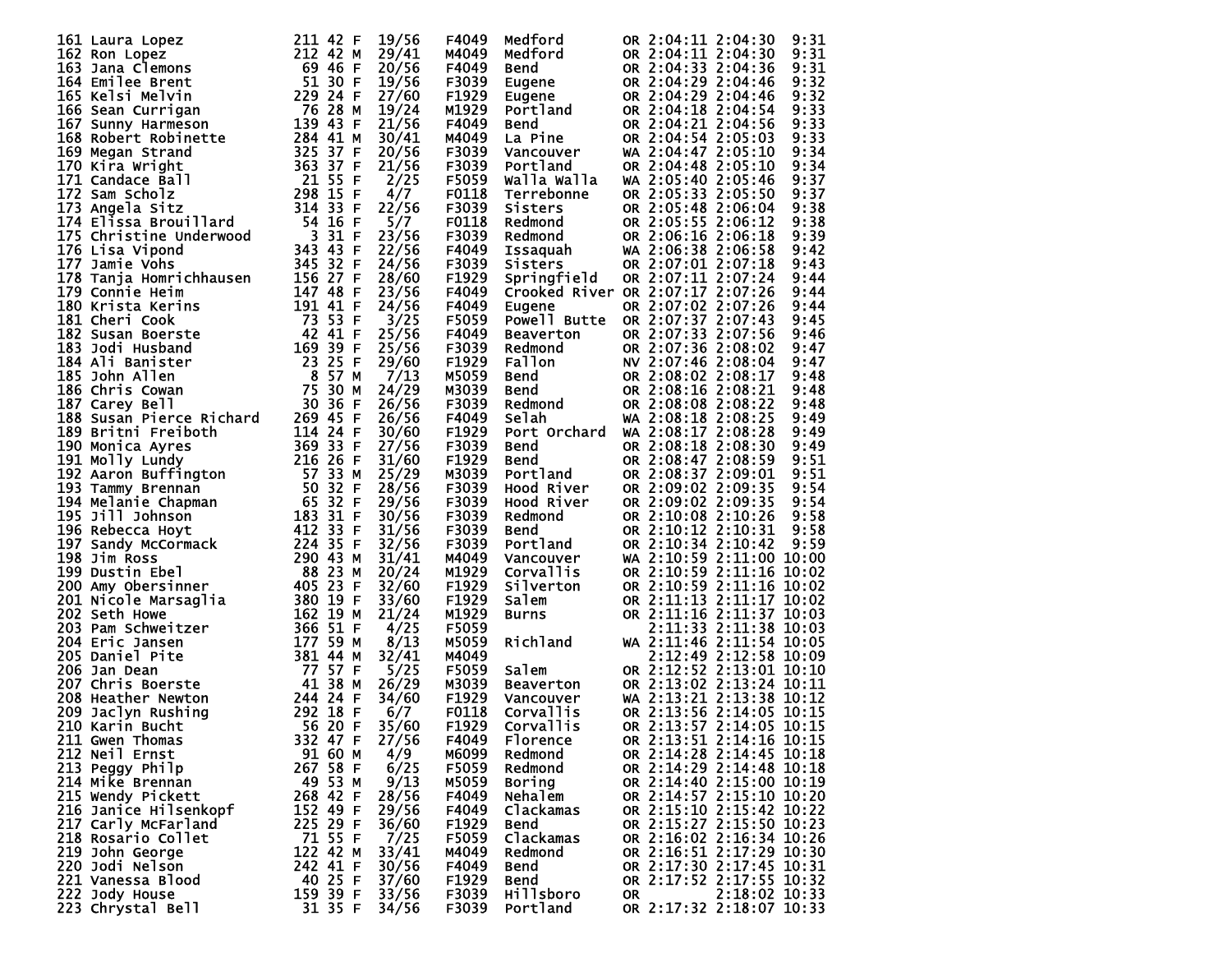|                                                                                                                                                                                                                                                                        |          | 35/56 | F3039             | Norfolk                                                                                                                                                                                                                                                                                                                                  |  | VA 2:17:52 2:18:21 10:34   |  |
|------------------------------------------------------------------------------------------------------------------------------------------------------------------------------------------------------------------------------------------------------------------------|----------|-------|-------------------|------------------------------------------------------------------------------------------------------------------------------------------------------------------------------------------------------------------------------------------------------------------------------------------------------------------------------------------|--|----------------------------|--|
|                                                                                                                                                                                                                                                                        |          | 38/60 | F1929             |                                                                                                                                                                                                                                                                                                                                          |  | OR 2:18:25 2:18:43 10:36   |  |
|                                                                                                                                                                                                                                                                        |          | 36/56 | F3039             |                                                                                                                                                                                                                                                                                                                                          |  | OR 2:18:29 2:18:44 10:36   |  |
|                                                                                                                                                                                                                                                                        |          |       |                   | <b>Norfolk</b><br>Portland<br>Sisters<br>Bend<br>Beaverton<br>Calhoun<br>Calhoun<br>Bend<br>Bend<br>Richland<br>Bend<br>Bend<br>Sunriver<br>Portland<br>Portland<br>Sunriver<br>Portland<br>Portland<br>Sunriver<br>Portland<br>Portland                                                                                                 |  |                            |  |
|                                                                                                                                                                                                                                                                        |          | 31/56 | F4049             |                                                                                                                                                                                                                                                                                                                                          |  | OR 2:18:33 2:18:46 10:36   |  |
|                                                                                                                                                                                                                                                                        |          | 39/60 | F1929             |                                                                                                                                                                                                                                                                                                                                          |  | OR 2:19:01 2:19:19 10:39   |  |
|                                                                                                                                                                                                                                                                        |          | 37/56 | F3039             |                                                                                                                                                                                                                                                                                                                                          |  | OR 2:19:20 2:19:39 10:40   |  |
|                                                                                                                                                                                                                                                                        |          |       |                   |                                                                                                                                                                                                                                                                                                                                          |  |                            |  |
|                                                                                                                                                                                                                                                                        |          | 40/60 | F1929             |                                                                                                                                                                                                                                                                                                                                          |  | GA 2:19:19 2:19:41 10:40   |  |
|                                                                                                                                                                                                                                                                        |          | 32/56 | F4049             |                                                                                                                                                                                                                                                                                                                                          |  | OR 2:19:28 2:19:42 10:40   |  |
|                                                                                                                                                                                                                                                                        |          |       | F4049             |                                                                                                                                                                                                                                                                                                                                          |  | OR 2:19:50 2:19:55 10:41   |  |
|                                                                                                                                                                                                                                                                        |          | 33/56 |                   |                                                                                                                                                                                                                                                                                                                                          |  |                            |  |
|                                                                                                                                                                                                                                                                        |          | 34/41 | M4049             |                                                                                                                                                                                                                                                                                                                                          |  | OR 2:19:59 2:20:20 10:43   |  |
|                                                                                                                                                                                                                                                                        |          | 38/56 | F3039             |                                                                                                                                                                                                                                                                                                                                          |  | OR 2:20:17 2:20:28 10:44   |  |
|                                                                                                                                                                                                                                                                        |          |       |                   |                                                                                                                                                                                                                                                                                                                                          |  |                            |  |
|                                                                                                                                                                                                                                                                        |          | 8/25  | F5059             |                                                                                                                                                                                                                                                                                                                                          |  | OR 2:21:50 2:21:57 10:51   |  |
|                                                                                                                                                                                                                                                                        |          | 34/56 | F4049             |                                                                                                                                                                                                                                                                                                                                          |  | WA 2:22:07 2:22:27 10:53   |  |
|                                                                                                                                                                                                                                                                        |          | 39/56 | F3039             |                                                                                                                                                                                                                                                                                                                                          |  | OR 2:22:35 2:22:52 10:55   |  |
|                                                                                                                                                                                                                                                                        |          |       |                   |                                                                                                                                                                                                                                                                                                                                          |  |                            |  |
|                                                                                                                                                                                                                                                                        |          | 11/11 | M0118             |                                                                                                                                                                                                                                                                                                                                          |  | OR 2:22:45 2:23:09 10:56   |  |
|                                                                                                                                                                                                                                                                        |          | 5/9   | M6099             |                                                                                                                                                                                                                                                                                                                                          |  | OR 2:22:43 2:23:09 10:56   |  |
|                                                                                                                                                                                                                                                                        |          | 41/60 | F1929             |                                                                                                                                                                                                                                                                                                                                          |  | OR 2:23:03 2:23:13 10:56   |  |
|                                                                                                                                                                                                                                                                        |          |       |                   |                                                                                                                                                                                                                                                                                                                                          |  |                            |  |
|                                                                                                                                                                                                                                                                        |          | 35/41 | M4049             | Rhododendron                                                                                                                                                                                                                                                                                                                             |  | OR 2:23:03 2:23:13 10:56   |  |
|                                                                                                                                                                                                                                                                        |          | 40/56 | F3039             | <b>Bend</b>                                                                                                                                                                                                                                                                                                                              |  | OR 2:23:21 2:23:33 10:58   |  |
|                                                                                                                                                                                                                                                                        |          | 41/56 | F3039             |                                                                                                                                                                                                                                                                                                                                          |  | OR 2:23:43 2:24:06 11:00   |  |
|                                                                                                                                                                                                                                                                        |          |       |                   |                                                                                                                                                                                                                                                                                                                                          |  |                            |  |
|                                                                                                                                                                                                                                                                        |          | 42/60 | F1929             |                                                                                                                                                                                                                                                                                                                                          |  | OR 2:23:49 2:24:11 11:01   |  |
|                                                                                                                                                                                                                                                                        |          | 43/60 | F1929             |                                                                                                                                                                                                                                                                                                                                          |  | OR 2:23:51 2:24:14 11:01   |  |
|                                                                                                                                                                                                                                                                        |          | 35/56 | F4049             |                                                                                                                                                                                                                                                                                                                                          |  | OR 2:24:24 2:24:36 11:03   |  |
|                                                                                                                                                                                                                                                                        |          |       |                   |                                                                                                                                                                                                                                                                                                                                          |  |                            |  |
|                                                                                                                                                                                                                                                                        |          | 44/60 | F1929             |                                                                                                                                                                                                                                                                                                                                          |  | OR 2:24:21 2:24:39 11:03   |  |
|                                                                                                                                                                                                                                                                        |          | 45/60 | F1929             |                                                                                                                                                                                                                                                                                                                                          |  | OR 2:24:28 2:24:43 11:03   |  |
|                                                                                                                                                                                                                                                                        |          | 46/60 | F1929             |                                                                                                                                                                                                                                                                                                                                          |  | OR 2:24:56 2:25:12 11:05   |  |
|                                                                                                                                                                                                                                                                        |          |       |                   |                                                                                                                                                                                                                                                                                                                                          |  |                            |  |
|                                                                                                                                                                                                                                                                        |          | 47/60 | F1929             |                                                                                                                                                                                                                                                                                                                                          |  | OR 2:25:19 2:25:33 11:07   |  |
|                                                                                                                                                                                                                                                                        |          | 42/56 | F3039             |                                                                                                                                                                                                                                                                                                                                          |  | OR 2:25:40 2:26:05 11:10   |  |
|                                                                                                                                                                                                                                                                        |          |       | M5059             | <b>Bend<br/>Hillsboro<br/>Salem<br/>Canby<br/>Bedmond<br/>Redmond<br/>Corvallis<br/>Tigard<br/>Redmond<br/>Bend<br/>Clatskanie<br/>Clatskanie</b>                                                                                                                                                                                        |  | OR 2:25:43 2:26:09 11:10   |  |
|                                                                                                                                                                                                                                                                        |          | 10/13 |                   |                                                                                                                                                                                                                                                                                                                                          |  |                            |  |
|                                                                                                                                                                                                                                                                        |          | 48/60 | F1929             |                                                                                                                                                                                                                                                                                                                                          |  | OR 2:26:26 2:26:44 11:13   |  |
|                                                                                                                                                                                                                                                                        |          | 9/25  | F5059             |                                                                                                                                                                                                                                                                                                                                          |  | OR 2:26:19 2:26:48 11:13   |  |
|                                                                                                                                                                                                                                                                        |          |       |                   |                                                                                                                                                                                                                                                                                                                                          |  |                            |  |
|                                                                                                                                                                                                                                                                        |          | 49/60 | F1929             |                                                                                                                                                                                                                                                                                                                                          |  | OR 2:26:41 2:26:59 11:14   |  |
|                                                                                                                                                                                                                                                                        |          | 50/60 | F1929             |                                                                                                                                                                                                                                                                                                                                          |  | OR 2:26:57 2:27:04 11:14   |  |
|                                                                                                                                                                                                                                                                        |          | 10/25 | F5059             |                                                                                                                                                                                                                                                                                                                                          |  | OR 2:28:08 2:28:11 11:19   |  |
|                                                                                                                                                                                                                                                                        |          |       |                   | <b>Clatskanie<br/>Bend<br/>Portland<br/>Damascus<br/>Vancouver<br/>Burns<br/>Henderson<br/>Salem<br/>Portland<br/>Bend<br/>Portland<br/>Portland<br/>Portland<br/>Portland<br/>Portland<br/>Portland<br/>Portland<br/>Portland<br/>Portland<br/>Portland<br/>Portland<br/>Portland<br/>Portland<br/>Portland<br/>Portland<br/>Portla</b> |  |                            |  |
|                                                                                                                                                                                                                                                                        |          | 51/60 | F1929             |                                                                                                                                                                                                                                                                                                                                          |  | WA 2:27:56 2:28:25 11:20   |  |
|                                                                                                                                                                                                                                                                        |          | 11/25 | F5059             |                                                                                                                                                                                                                                                                                                                                          |  | OR 2:28:33 2:28:56 11:23   |  |
|                                                                                                                                                                                                                                                                        |          | 52/60 | F1929             |                                                                                                                                                                                                                                                                                                                                          |  | NV 2:28:52 2:29:10 11:24   |  |
|                                                                                                                                                                                                                                                                        |          |       |                   |                                                                                                                                                                                                                                                                                                                                          |  |                            |  |
|                                                                                                                                                                                                                                                                        |          | 6/9   | M6099             |                                                                                                                                                                                                                                                                                                                                          |  | OR 2:29:19 2:29:28 11:25   |  |
|                                                                                                                                                                                                                                                                        |          | 53/60 | F1929             |                                                                                                                                                                                                                                                                                                                                          |  | OR 2:29:43 2:29:50 11:27   |  |
|                                                                                                                                                                                                                                                                        |          | 27/29 | M3039             |                                                                                                                                                                                                                                                                                                                                          |  | OR 2:29:53 2:30:09 11:28   |  |
|                                                                                                                                                                                                                                                                        |          |       |                   |                                                                                                                                                                                                                                                                                                                                          |  |                            |  |
|                                                                                                                                                                                                                                                                        |          | 5/8   | F6099             |                                                                                                                                                                                                                                                                                                                                          |  | OR 2:31:21 2:31:39 11:35   |  |
|                                                                                                                                                                                                                                                                        |          | 43/56 | F3039             |                                                                                                                                                                                                                                                                                                                                          |  | OR 2:32:39 2:32:43 11:40   |  |
|                                                                                                                                                                                                                                                                        |          | 22/24 | M1929             |                                                                                                                                                                                                                                                                                                                                          |  | OR 2:33:10 2:33:22 11:43   |  |
|                                                                                                                                                                                                                                                                        |          |       |                   |                                                                                                                                                                                                                                                                                                                                          |  |                            |  |
|                                                                                                                                                                                                                                                                        |          | 44/56 | F3039             |                                                                                                                                                                                                                                                                                                                                          |  | OR 2:33:02 2:33:33 11:44   |  |
|                                                                                                                                                                                                                                                                        |          | 54/60 | F <sub>1929</sub> |                                                                                                                                                                                                                                                                                                                                          |  | OR 2:33:03 2:33:33 11:44   |  |
|                                                                                                                                                                                                                                                                        |          | 45/56 | F3039             |                                                                                                                                                                                                                                                                                                                                          |  | OR 2:33:03 2:33:33 11:44   |  |
|                                                                                                                                                                                                                                                                        |          |       |                   |                                                                                                                                                                                                                                                                                                                                          |  |                            |  |
|                                                                                                                                                                                                                                                                        |          | 36/56 | F4049             | <b>Bend</b>                                                                                                                                                                                                                                                                                                                              |  | OR 2:33:47 2:34:15 11:47   |  |
|                                                                                                                                                                                                                                                                        |          | 36/41 | M4049             | Powell Butte                                                                                                                                                                                                                                                                                                                             |  | OR 2:34:26 2:34:49 11:50   |  |
|                                                                                                                                                                                                                                                                        |          | 7/9   | M6099             |                                                                                                                                                                                                                                                                                                                                          |  | OR 2:34:32 2:34:58 11:50   |  |
|                                                                                                                                                                                                                                                                        |          |       |                   | Bend                                                                                                                                                                                                                                                                                                                                     |  |                            |  |
|                                                                                                                                                                                                                                                                        |          | 55/60 | F <sub>1929</sub> | Bend                                                                                                                                                                                                                                                                                                                                     |  | OR 2:35:19 2:35:22 11:52   |  |
| 274 Joshua Schrock                                                                                                                                                                                                                                                     | 299 19 M | 23/24 | M1929             | Redmond                                                                                                                                                                                                                                                                                                                                  |  | OR 2:35:19 2:35:23 11:52   |  |
|                                                                                                                                                                                                                                                                        |          |       |                   |                                                                                                                                                                                                                                                                                                                                          |  |                            |  |
| 224 Allison Hallsey<br>2225 Jensen Vollum<br>2225 Jensen Vollum<br>2225 Jensen Vollum<br>2227 Mathy Lein<br>2278 Heather Olsen<br>2278 Heather Olsen<br>228 Heather Olsen<br>228 Heather Olsen<br>233 Bobby Kavanaugh<br>233 Bobby Kavanaugh<br>233<br>275 Dave Inbody | 172 41 M | 37/41 | M4049             | <b>Bend</b>                                                                                                                                                                                                                                                                                                                              |  | OR 2:35:09 2:35:29 11:53   |  |
| 276 Charlotte Brady                                                                                                                                                                                                                                                    | 45 55 F  | 12/25 | F5059             | <b>Bend</b>                                                                                                                                                                                                                                                                                                                              |  | OR 2:35:35 2:36:00 11:55 W |  |
| 277 Shannon Hanson                                                                                                                                                                                                                                                     | 138 40 F | 37/56 | F4049             | <b>Bend</b>                                                                                                                                                                                                                                                                                                                              |  | OR 2:35:36 2:36:14 11:56   |  |
|                                                                                                                                                                                                                                                                        |          |       |                   |                                                                                                                                                                                                                                                                                                                                          |  |                            |  |
| 278 Rose Jackson                                                                                                                                                                                                                                                       | 173 50 F | 13/25 | F5059             | Portland                                                                                                                                                                                                                                                                                                                                 |  | OR 2:36:03 2:36:32 11:57   |  |
| 279 Jane Fuller                                                                                                                                                                                                                                                        | 118 59 F | 14/25 | F5059             | <b>Bend</b>                                                                                                                                                                                                                                                                                                                              |  | OR 2:37:26 2:37:38 12:02   |  |
| 280 Vicki Sime                                                                                                                                                                                                                                                         | 313 49 F | 38/56 | F4049             | Redmond                                                                                                                                                                                                                                                                                                                                  |  | OR 2:37:26 2:37:50 12:03 W |  |
|                                                                                                                                                                                                                                                                        |          |       |                   |                                                                                                                                                                                                                                                                                                                                          |  |                            |  |
| 281 Erin Mulkey                                                                                                                                                                                                                                                        | 236 29 F | 56/60 | F <sub>1929</sub> | Corvallis                                                                                                                                                                                                                                                                                                                                |  | OR 2:39:57 2:40:07 12:14   |  |
| 282 Tami Hudson                                                                                                                                                                                                                                                        | 166 40 F | 39/56 | F4049             | Redmond                                                                                                                                                                                                                                                                                                                                  |  | OR 2:39:53 2:40:20 12:15   |  |
| 283 Deborah Fuentes                                                                                                                                                                                                                                                    | 115 45 F | 40/56 | F4049             | Phoenix                                                                                                                                                                                                                                                                                                                                  |  | AZ 2:40:32 2:40:40 12:16   |  |
|                                                                                                                                                                                                                                                                        |          |       |                   |                                                                                                                                                                                                                                                                                                                                          |  |                            |  |
| 284 McCall Vollum                                                                                                                                                                                                                                                      | 347 21 F | 57/60 | F1929             | Portland                                                                                                                                                                                                                                                                                                                                 |  | OR 2:40:34 2:40:52 12:17   |  |
| 285 Susie Tuttle                                                                                                                                                                                                                                                       | 336 36 F | 46/56 | F3039             | Redmond                                                                                                                                                                                                                                                                                                                                  |  | OR 2:41:43 2:41:56 12:22   |  |
| 286 Beckie Lee                                                                                                                                                                                                                                                         | 202 36 F | 47/56 | F3039             | Portland                                                                                                                                                                                                                                                                                                                                 |  | OR 2:42:00 2:42:25 12:24   |  |
|                                                                                                                                                                                                                                                                        |          |       |                   |                                                                                                                                                                                                                                                                                                                                          |  |                            |  |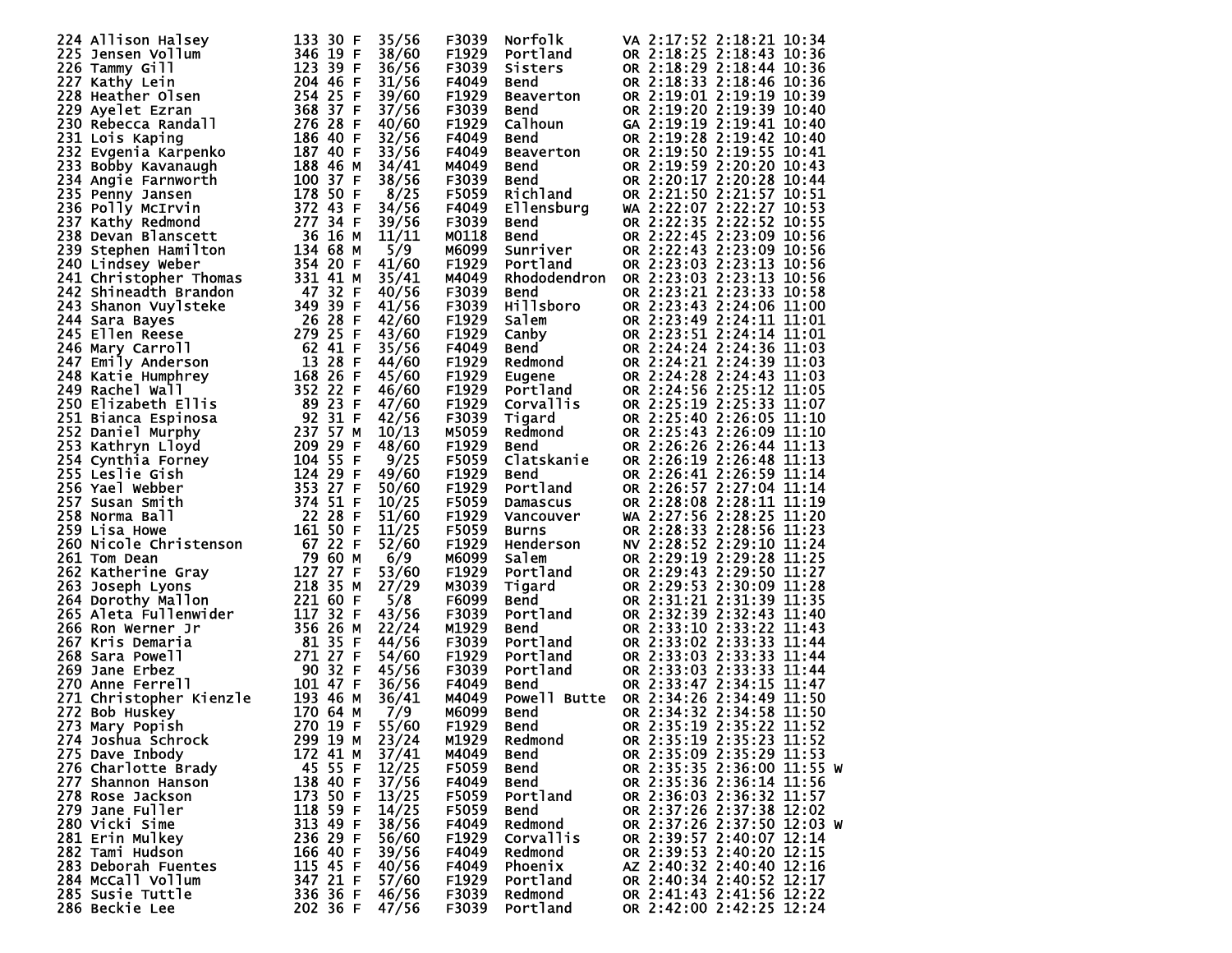| 287 Tim Kniser                                                                                                                                                                                                                                         | 195 40 M            | 38/41 | M4049             | Portland                                                                                                      |  | OR 2:41:58 2:42:26 12:24   |  |
|--------------------------------------------------------------------------------------------------------------------------------------------------------------------------------------------------------------------------------------------------------|---------------------|-------|-------------------|---------------------------------------------------------------------------------------------------------------|--|----------------------------|--|
| 233 40 M<br>318 64 M<br>318 64 M<br>15 56 M<br>158 41 F<br>194 46 F<br>203 31 F<br>55 56 F<br>288 Norm Smith                                                                                                                                           |                     | 8/9   | M6099             | Prineville                                                                                                    |  | OR 2:42:25 2:42:49 12:26   |  |
| 289 Michael Armon                                                                                                                                                                                                                                      |                     | 11/13 | M5059             | Redmond                                                                                                       |  | OR 2:42:48 2:43:20 12:29   |  |
| 290 Vicki Horn                                                                                                                                                                                                                                         |                     | 41/56 | F4049             | Bend                                                                                                          |  | OR 2:43:23 2:43:45 12:30   |  |
| 291 Brenda Kine                                                                                                                                                                                                                                        |                     | 42/56 | F4049             | Bend                                                                                                          |  | OR 2:43:25 2:43:46 12:31   |  |
| 292 Erin Lee                                                                                                                                                                                                                                           |                     | 48/56 | F3039             |                                                                                                               |  | OR 2:45:50 2:45:57 12:41 W |  |
|                                                                                                                                                                                                                                                        |                     | 15/25 | F5059             | Redmond                                                                                                       |  | OR 2:43:15 2:46:24 12:43   |  |
| 293 Patti Brown                                                                                                                                                                                                                                        |                     |       |                   | Redmond                                                                                                       |  |                            |  |
|                                                                                                                                                                                                                                                        |                     | 16/25 | <b>F5059</b>      |                                                                                                               |  | OR 2:47:59 2:48:14 12:51 W |  |
|                                                                                                                                                                                                                                                        |                     | 39/41 | M4049             | Eugene<br>Madras<br>Sisters                                                                                   |  | OR 2:48:15 2:48:20 12:51   |  |
|                                                                                                                                                                                                                                                        |                     | 43/56 | F4049             |                                                                                                               |  | OR 2:48:25 2:48:41 12:53 W |  |
| 294 Sharon Smith Gizara<br>294 Sharon Smith Gizara<br>295 James Gemelas<br>295 Renee May<br>297 Chris Brophy<br>298 Maggie Saslow<br>298 Maggie Saslow<br>299 Jennifer Loza<br>300 Steve Pappas<br>301 Trisha Smith<br>302 James Kroeker<br>202 Jame   |                     | 17/25 | F5059             | Sisters                                                                                                       |  | OR 2:48:42 2:49:08 12:55 W |  |
|                                                                                                                                                                                                                                                        |                     | 6/8   | F6099             | Sisters                                                                                                       |  | OR 2:49:08 2:49:32 12:57   |  |
|                                                                                                                                                                                                                                                        |                     | 49/56 | F3039             | Corvallis                                                                                                     |  | OR 2:49:55 2:50:19 13:01   |  |
|                                                                                                                                                                                                                                                        |                     | 40/41 | M4049             | Bend                                                                                                          |  | OR 2:50:01 2:50:22 13:01   |  |
|                                                                                                                                                                                                                                                        |                     | 50/56 | F3039             | Redmond                                                                                                       |  | OR 2:54:43 2:54:57 13:22 W |  |
|                                                                                                                                                                                                                                                        |                     | 28/29 | M3039             | Redmond                                                                                                       |  | OR 2:54:43 2:54:57 13:22 W |  |
|                                                                                                                                                                                                                                                        |                     | 58/60 | F <sub>1929</sub> | Redmond                                                                                                       |  | OR 2:56:39 2:56:42 13:30   |  |
|                                                                                                                                                                                                                                                        |                     | 51/56 | F3039             | Redmond                                                                                                       |  | OR 2:56:39 2:56:42 13:30   |  |
|                                                                                                                                                                                                                                                        |                     | 52/56 | F3039             | Redmond                                                                                                       |  | OR 2:56:28 2:56:43 13:30   |  |
|                                                                                                                                                                                                                                                        |                     | 53/56 | F3039             | најзеу<br>Halsey                                                                                              |  | OR 2:56:53 2:57:21 13:33 W |  |
|                                                                                                                                                                                                                                                        |                     | 54/56 | F3039             | Redmond                                                                                                       |  | OR 2:57:54 2:58:09 13:36   |  |
|                                                                                                                                                                                                                                                        |                     | 44/56 | F4049             | Bend                                                                                                          |  | OR 2:59:40 3:00:10 13:46   |  |
|                                                                                                                                                                                                                                                        |                     | 45/56 | F4049             | Redmond                                                                                                       |  | OR 3:03:24 3:03:40 14:02 W |  |
|                                                                                                                                                                                                                                                        |                     | 46/56 | F4049             | Redmond                                                                                                       |  | OR 3:03:24 3:03:40 14:02 W |  |
|                                                                                                                                                                                                                                                        |                     | 47/56 | F4049             | Jerome                                                                                                        |  | ID 3:03:46 3:03:52 14:03 W |  |
|                                                                                                                                                                                                                                                        |                     | 18/25 | F5059             | Portland                                                                                                      |  | OR 3:03:46 3:03:52 14:03 W |  |
|                                                                                                                                                                                                                                                        |                     | 7/7   | F0118             | Corvallis                                                                                                     |  | OR 3:04:12 3:04:17 14:04 W |  |
| 302 James Kroeker<br>303 Jessica Pacheco<br>303 Jessica Pacheco<br>305 Kathleen Payne<br>305 Kathleen Payne<br>263 34 F<br>306 Domini Nokes<br>248 30 F<br>307 Keri Johns<br>308 Angela Jordan<br>309 Diane Hannay<br>310 Melissa Conley<br>310 Meliss | 33 54 M             | 12/13 |                   |                                                                                                               |  |                            |  |
| 314 Ken Betuel                                                                                                                                                                                                                                         | $175$ 46 F          |       | M5059             | Terrebonne                                                                                                    |  | OR 3:06:00 3:06:29 14:15 W |  |
| 315 Lenora James                                                                                                                                                                                                                                       |                     | 48/56 | F4049             | Bend                                                                                                          |  | OR 3:06:20 3:06:50 14:16   |  |
| 316 Lauri Roland                                                                                                                                                                                                                                       | 287 49 F            | 49/56 | F4049             | <b>Eclinded</b><br>Redmond<br>Canby<br>Canby<br>Bend<br>Bend<br>Tigard<br>Redmond_                            |  | OR 3:07:49 3:08:12 14:22 W |  |
| 317 Julie Rodriguez<br>318 Tera Dunbar<br>318 Tera Dunbar<br>319 Thomas Imholt<br>320 Jennifer Seelye<br>321 Stacy Hauser<br>322 Sally Lynch<br>322 Sally Lynch<br>323 Marie Armon<br>323 Marie Armon<br>323 Marie Armon<br>323 Marie Armon<br>323 Mar |                     | 50/56 | F4049             |                                                                                                               |  | AZ 3:10:38 3:10:45 14:34 W |  |
|                                                                                                                                                                                                                                                        |                     | 59/60 | F <sub>1929</sub> |                                                                                                               |  | OR 3:15:32 3:16:02 14:58 W |  |
|                                                                                                                                                                                                                                                        |                     | 29/29 | M3039             |                                                                                                               |  | OR 3:15:33 3:16:02 14:58 W |  |
|                                                                                                                                                                                                                                                        |                     | 55/56 | F3039             |                                                                                                               |  | OR 3:16:22 3:16:57 15:02 W |  |
|                                                                                                                                                                                                                                                        |                     | 51/56 | F4049             |                                                                                                               |  | OR 3:18:08 3:18:43 15:11 W |  |
|                                                                                                                                                                                                                                                        |                     | 19/25 | F5059             |                                                                                                               |  | OR 3:18:15 3:18:43 15:11 W |  |
| 323 Marie Armon                                                                                                                                                                                                                                        |                     | 52/56 | F4049             |                                                                                                               |  | OR 3:19:50 3:20:21 15:18   |  |
| 324 Shelly Gutzman                                                                                                                                                                                                                                     | 14 45 F<br>131 41 F | 53/56 | F4049             | Grants Pass                                                                                                   |  | OR 3:22:32 3:23:02 15:30 W |  |
| 325 Kim Skomerza                                                                                                                                                                                                                                       | 315 43 F            | 54/56 | F4049             | Eagle Point                                                                                                   |  | OR 3:22:34 3:23:04 15:30 W |  |
| 326 Sharon Shockley<br>326 Sharon Shockley 310 58 F<br>327 Aubrey Pagenstecher 257 27 F                                                                                                                                                                |                     | 20/25 | F5059             | <b>Pueblo</b>                                                                                                 |  | CO 3:23:03 3:23:24 15:32 W |  |
|                                                                                                                                                                                                                                                        |                     | 60/60 | F1929             | Puepic<br>Portland<br>Portland<br>---land                                                                     |  | OR 3:25:45 3:26:19 15:45 W |  |
| 328 Stephen Pagenstecher                                                                                                                                                                                                                               | 259 28 M            | 24/24 | M1929             |                                                                                                               |  | OR 3:25:45 3:26:19 15:45 W |  |
| 329 Sheryl Pagenstecher                                                                                                                                                                                                                                | 258 58 F            | 21/25 | F5059             |                                                                                                               |  | OR 3:25:45 3:26:20 15:45 W |  |
| 330 Thomas Pagenstecher                                                                                                                                                                                                                                | 260 58 M            | 13/13 | M5059             | Portland                                                                                                      |  | OR 3:25:47 3:26:22 15:46 W |  |
| 331 Rebecca Forsythe                                                                                                                                                                                                                                   | 105 59 F            | 22/25 | F5059             | Battle Ground WA 3:26:44 3:27:05 15:49 W                                                                      |  |                            |  |
| 332 Robert Forsythe                                                                                                                                                                                                                                    | 106 65 M            | 9/9   | M6099             | Battle Ground WA 3:26:44 3:27:05 15:49 W                                                                      |  |                            |  |
| 333 Gerard Miller                                                                                                                                                                                                                                      | 230 43 M            | 41/41 | M4049             | Springfeild                                                                                                   |  | OR 3:34:45 3:35:17 16:26 W |  |
| 334 Terri Miller                                                                                                                                                                                                                                       | 232 41 F            | 55/56 | F4049             | Springfeild                                                                                                   |  | OR 3:34:46 3:35:18 16:27 W |  |
| 335 Sherrie Johnson                                                                                                                                                                                                                                    | 184 55 F            | 23/25 | F5059             | Marcola                                                                                                       |  | OR 3:35:36 3:36:03 16:30 W |  |
|                                                                                                                                                                                                                                                        |                     | 24/25 | <b>F5059</b>      | Monroe                                                                                                        |  | OR 3:38:06 3:38:32 16:41 W |  |
|                                                                                                                                                                                                                                                        |                     | 7/8   | F6099             | Junction City OR 3:38:07 3:38:33 16:41 W                                                                      |  |                            |  |
|                                                                                                                                                                                                                                                        |                     | 8/8   | F6099             |                                                                                                               |  | OR 3:38:57 3:39:30 16:46 W |  |
|                                                                                                                                                                                                                                                        |                     |       |                   | Terrebonne                                                                                                    |  |                            |  |
|                                                                                                                                                                                                                                                        |                     | 25/25 | <b>F5059</b>      |                                                                                                               |  |                            |  |
|                                                                                                                                                                                                                                                        |                     | 56/56 | F4049             | Marcola OR 3:48:43 3:49:10 17:30 W<br>Bend OR 4:47:35 4:48:03 22:00 W<br>Kennewick WA 4:47:36 4:48:03 22:00 W |  |                            |  |
| 335 Sner 1.2<br>336 Beverly Vick<br>337 Sandra Toftdahl<br>338 Roberta Shirley<br>339 Teresa Nohrenberg<br>347 Soft Format Blanscett<br>347 Soft Sandar Sandar 247 Soft<br>347 Tanet Blanscett<br>35 33 F                                              |                     | 56/56 | F3039             |                                                                                                               |  |                            |  |
|                                                                                                                                                                                                                                                        |                     |       |                   |                                                                                                               |  |                            |  |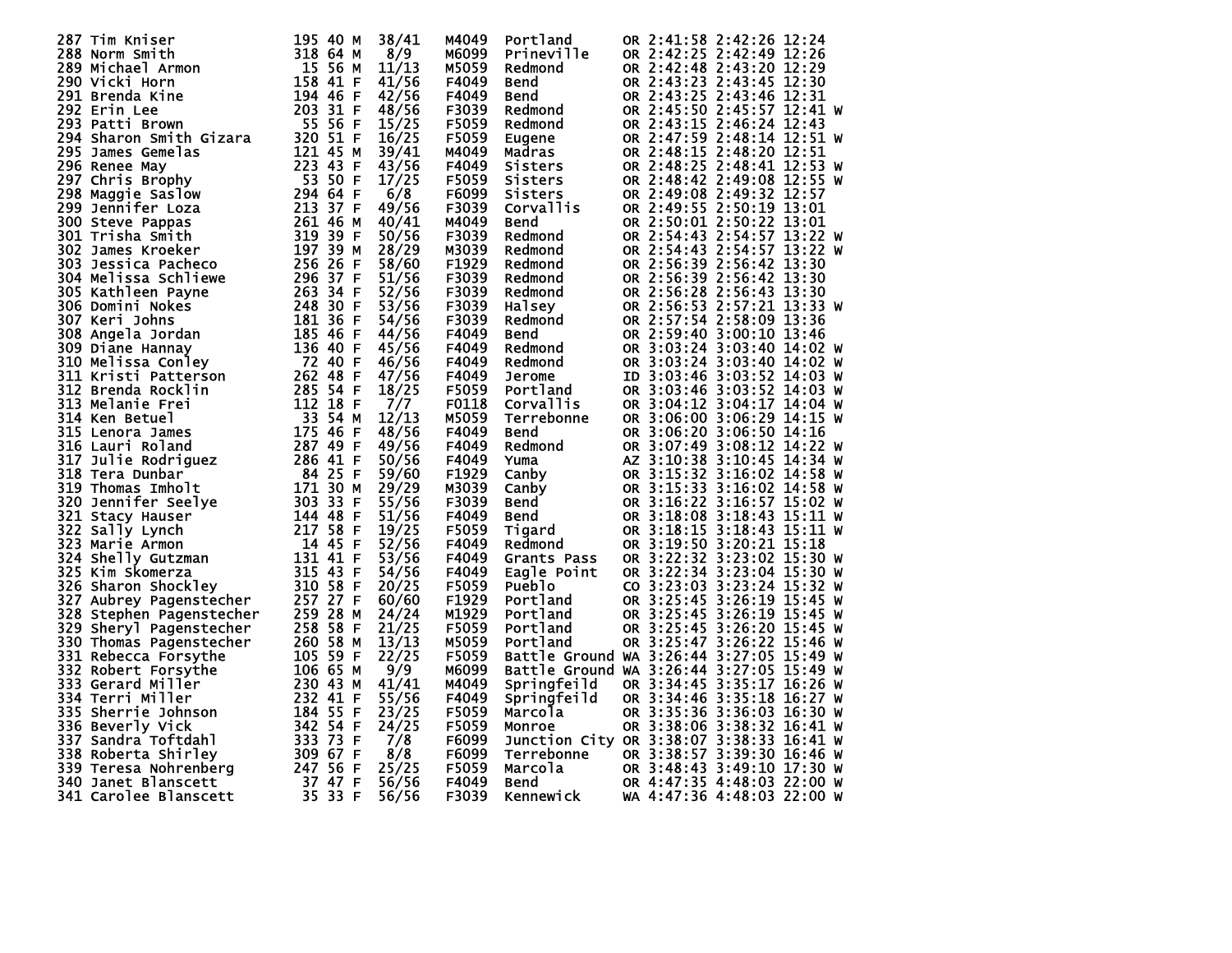| MALE AGE GROUP: 01 TO 18<br>AGE GROUP.<br>1 Andrew Rae<br>2 Trent Kershner<br>3 Timothy Fleenor<br>4 Samuel Schwarz<br>5 Jacob Yent<br>16 1:33:02 7:07<br>5 Jacob Yent<br>16 1:45:02 8:02<br>15 1:53:42 8:41                                                                   |            |      |                                                                                                                                                                                                                                                                          |                    |
|--------------------------------------------------------------------------------------------------------------------------------------------------------------------------------------------------------------------------------------------------------------------------------|------------|------|--------------------------------------------------------------------------------------------------------------------------------------------------------------------------------------------------------------------------------------------------------------------------|--------------------|
|                                                                                                                                                                                                                                                                                |            |      | 7 John Beck 11 1:54:26 8:45<br>8 Aaron Seipel 18 1:54:52 8:47<br>9 Justin Norris 15 1:55:51 8:51<br>10 Phillip Stoltz 17 1:59:57 9:10<br>11 Devan Blanscett 16 2:23:09 10:56                                                                                             |                    |
|                                                                                                                                                                                                                                                                                |            |      |                                                                                                                                                                                                                                                                          |                    |
|                                                                                                                                                                                                                                                                                |            |      |                                                                                                                                                                                                                                                                          |                    |
|                                                                                                                                                                                                                                                                                |            |      |                                                                                                                                                                                                                                                                          |                    |
|                                                                                                                                                                                                                                                                                |            |      |                                                                                                                                                                                                                                                                          |                    |
|                                                                                                                                                                                                                                                                                |            |      |                                                                                                                                                                                                                                                                          |                    |
| FEMALE AGE GROUP: 01 TO 18<br>1 Carly Shannon<br>2 Katie Shannon<br>3 Amy Schweitzer<br>3 Amy Schweitzer<br>18 1:55:24<br>18 1:55:24<br>18 1:55:24<br>18 1:55:24<br>15 2:05:50                                                                                                 |            |      |                                                                                                                                                                                                                                                                          |                    |
|                                                                                                                                                                                                                                                                                |            | 7:28 | در است Sa Brouillard<br>6 Jaclyn Rushing<br>7 Melanie Frei                                                                                                                                                                                                               | 16 2:06:12 9:38    |
|                                                                                                                                                                                                                                                                                |            | 8:49 |                                                                                                                                                                                                                                                                          | 18 2:14:05 10:15   |
|                                                                                                                                                                                                                                                                                |            | 8:49 |                                                                                                                                                                                                                                                                          | 18 3:04:17 14:04   |
|                                                                                                                                                                                                                                                                                |            | 9:37 |                                                                                                                                                                                                                                                                          |                    |
| MALE AGE GROUP: 19 TO 29                                                                                                                                                                                                                                                       |            |      |                                                                                                                                                                                                                                                                          |                    |
| : AGE GROUP: 19 TO 29<br>1 Ian Sharman<br>2 Damian Hill<br>3 Chris Albertson<br>2 1:22:56<br>4 Myk Rose<br>5 Philip Van Peursem<br>28 1:26:57<br>5 Charles Schweitzer<br>19 1:28:19<br>5 Charles Schweitzer<br>19 1:28:19<br>7 Covid Downer 17<br>26 1:3                       |            | 5:58 | 13 Mike Langeliers<br>14 Connor O'Brien<br>15 Kenneth Dejarnatt<br>15 Kenneth Dejarnatt<br>15 Kenneth Dejarnatt<br>23 1:57:27 8:58<br>16 Jeremy Stoltz<br>17 Luke Barsalou<br>27 1:59:37 9:08<br>18 Kyle Gustafson<br>29 2:01:26 9:17<br>19 Sean Cur                     |                    |
|                                                                                                                                                                                                                                                                                |            | 6:06 |                                                                                                                                                                                                                                                                          |                    |
|                                                                                                                                                                                                                                                                                |            | 6:20 |                                                                                                                                                                                                                                                                          |                    |
|                                                                                                                                                                                                                                                                                |            | 6:22 |                                                                                                                                                                                                                                                                          |                    |
|                                                                                                                                                                                                                                                                                |            | 6:39 |                                                                                                                                                                                                                                                                          |                    |
|                                                                                                                                                                                                                                                                                |            |      |                                                                                                                                                                                                                                                                          |                    |
|                                                                                                                                                                                                                                                                                |            |      |                                                                                                                                                                                                                                                                          |                    |
|                                                                                                                                                                                                                                                                                |            |      |                                                                                                                                                                                                                                                                          |                    |
|                                                                                                                                                                                                                                                                                |            |      |                                                                                                                                                                                                                                                                          |                    |
|                                                                                                                                                                                                                                                                                |            |      |                                                                                                                                                                                                                                                                          |                    |
|                                                                                                                                                                                                                                                                                |            |      |                                                                                                                                                                                                                                                                          |                    |
|                                                                                                                                                                                                                                                                                |            |      | 24 Stephen Pagenstecher 28 3:26:19 15:45                                                                                                                                                                                                                                 |                    |
| 19 1:28:19 6:45<br>8 John B Satterberg Jr 26 1:30:34 6:55<br>8 John B Satterberg Jr 28 1:33:50 7:10<br>9 Jay Clark 26 1:36:25 7:22<br>10 Daniel Esqueda 27 1:37:17 7:26<br>11 Ahjah Boise 28 1:38:14 7:30<br>12 Matthew Cook 29 1:40:22<br>1<br>FEMALE AGE GROUP: 19 TO 29     |            |      |                                                                                                                                                                                                                                                                          |                    |
|                                                                                                                                                                                                                                                                                |            |      |                                                                                                                                                                                                                                                                          |                    |
|                                                                                                                                                                                                                                                                                |            | 7:25 |                                                                                                                                                                                                                                                                          |                    |
|                                                                                                                                                                                                                                                                                |            | 7:28 |                                                                                                                                                                                                                                                                          |                    |
|                                                                                                                                                                                                                                                                                |            | 7:29 |                                                                                                                                                                                                                                                                          |                    |
|                                                                                                                                                                                                                                                                                |            | 7:40 |                                                                                                                                                                                                                                                                          |                    |
|                                                                                                                                                                                                                                                                                |            | 7:57 |                                                                                                                                                                                                                                                                          |                    |
|                                                                                                                                                                                                                                                                                |            | 8:05 |                                                                                                                                                                                                                                                                          |                    |
|                                                                                                                                                                                                                                                                                |            | 8:05 |                                                                                                                                                                                                                                                                          |                    |
|                                                                                                                                                                                                                                                                                |            | 8:15 |                                                                                                                                                                                                                                                                          |                    |
|                                                                                                                                                                                                                                                                                |            | 8:19 |                                                                                                                                                                                                                                                                          |                    |
|                                                                                                                                                                                                                                                                                |            | 8:40 |                                                                                                                                                                                                                                                                          |                    |
|                                                                                                                                                                                                                                                                                |            | 8:42 |                                                                                                                                                                                                                                                                          |                    |
|                                                                                                                                                                                                                                                                                |            | 8:46 |                                                                                                                                                                                                                                                                          |                    |
|                                                                                                                                                                                                                                                                                |            | 8:48 |                                                                                                                                                                                                                                                                          |                    |
|                                                                                                                                                                                                                                                                                |            | 8:55 |                                                                                                                                                                                                                                                                          |                    |
|                                                                                                                                                                                                                                                                                |            | 8:55 |                                                                                                                                                                                                                                                                          |                    |
|                                                                                                                                                                                                                                                                                |            | 8:59 |                                                                                                                                                                                                                                                                          |                    |
|                                                                                                                                                                                                                                                                                |            | 9:00 |                                                                                                                                                                                                                                                                          |                    |
|                                                                                                                                                                                                                                                                                |            | 9:03 |                                                                                                                                                                                                                                                                          |                    |
|                                                                                                                                                                                                                                                                                |            | 9:08 |                                                                                                                                                                                                                                                                          |                    |
|                                                                                                                                                                                                                                                                                |            | 9:13 |                                                                                                                                                                                                                                                                          |                    |
|                                                                                                                                                                                                                                                                                |            | 9:15 |                                                                                                                                                                                                                                                                          |                    |
|                                                                                                                                                                                                                                                                                |            | 9:26 |                                                                                                                                                                                                                                                                          |                    |
|                                                                                                                                                                                                                                                                                |            | 9:28 |                                                                                                                                                                                                                                                                          |                    |
|                                                                                                                                                                                                                                                                                |            | 9:28 |                                                                                                                                                                                                                                                                          |                    |
| MALE AGE GROUP: 19 TO 29<br>1 Nicole Pearson<br>2 Mallory whipple<br>3 Julie Morris<br>4 Larissa Frei<br>20 1:37:439<br>4 Larissa Frei<br>20 1:40:21<br>5 Alison Prehn<br>29 1:44:07<br>5 Alison Prehn<br>29 1:44:07<br>5 Alison Prehn<br>29 1:44:07<br>5<br>25 Melinda Luksch | 26 2:04:03 | 9:29 | 31 Molly Lundy<br>26 2:08:59 9:51<br>31 Molly Lundy<br>31 Micole Marsaglia<br>32 Ainzon Buchar<br>26 2:08:59 9:51<br>33 Nicole Marsaglia<br>32 2:11:16 10:02<br>34 Heather Newton<br>24 2:13:38 10:12<br>35 Karrin Bucht<br>20 2:14:05 10:23<br>37 Van<br>55 Mary Popish | 19 2:35:22 11:52   |
| 26 Lauren Brennan                                                                                                                                                                                                                                                              | 24 2:04:26 | 9:30 | 56 Erin Mulkey                                                                                                                                                                                                                                                           | 29 2:40:07 12:14   |
| 27 Kelsi Melvin                                                                                                                                                                                                                                                                | 24 2:04:46 | 9:32 | 57 McCall Vollum                                                                                                                                                                                                                                                         | 21 2:40:52 12:17   |
| 28 Tanja Homrichhausen                                                                                                                                                                                                                                                         | 27 2:07:24 | 9:44 | 58 Jessica Pacheco                                                                                                                                                                                                                                                       | 26 2:56:42 13:30   |
| 29 Ali Banister                                                                                                                                                                                                                                                                | 25 2:08:04 | 9:47 | 59 Tera Dunbar                                                                                                                                                                                                                                                           | 25 3:16:02 14:58   |
| 30 Britni Freiboth                                                                                                                                                                                                                                                             | 24 2:08:28 | 9:49 | 60 Aubrey Pagenstecher                                                                                                                                                                                                                                                   | 27 3:26:19 15:45   |
| MALE AGE GROUP: 30 TO 39                                                                                                                                                                                                                                                       |            |      |                                                                                                                                                                                                                                                                          |                    |
| 1 Mike Olson                                                                                                                                                                                                                                                                   | 33 1:19:41 | 6:05 | 16 Jason Lee                                                                                                                                                                                                                                                             | 36 1:51:18<br>8:30 |
| 2 Monty Gregg                                                                                                                                                                                                                                                                  | 38 1:23:28 | 6:23 | 17 Sebastien Fivaz                                                                                                                                                                                                                                                       | 38 1:52:00<br>8:33 |
|                                                                                                                                                                                                                                                                                |            |      |                                                                                                                                                                                                                                                                          |                    |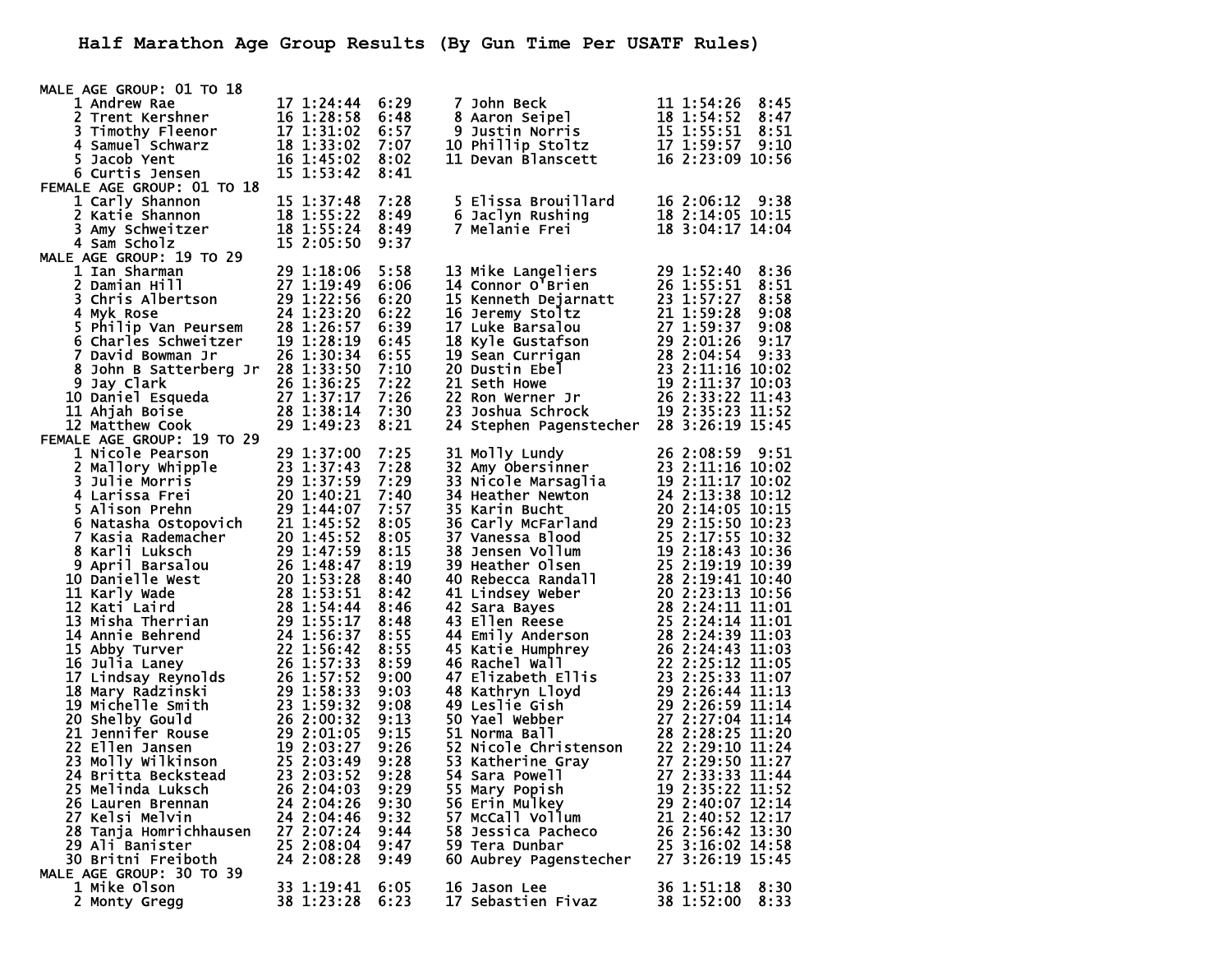| 3 Ramon Alonso                                                                                                                                                                                                                                                                        | 33 1:24:26      | 6:27 | 18 Garett McFarland                                                                                                                                                                                                                                             | 30 1:52:57<br>8:38 |
|---------------------------------------------------------------------------------------------------------------------------------------------------------------------------------------------------------------------------------------------------------------------------------------|-----------------|------|-----------------------------------------------------------------------------------------------------------------------------------------------------------------------------------------------------------------------------------------------------------------|--------------------|
|                                                                                                                                                                                                                                                                                       |                 | 6:30 |                                                                                                                                                                                                                                                                 | 8:46               |
|                                                                                                                                                                                                                                                                                       |                 | 6:34 |                                                                                                                                                                                                                                                                 | 8:53               |
|                                                                                                                                                                                                                                                                                       |                 |      |                                                                                                                                                                                                                                                                 |                    |
|                                                                                                                                                                                                                                                                                       |                 | 6:35 |                                                                                                                                                                                                                                                                 | 8:53               |
|                                                                                                                                                                                                                                                                                       |                 | 6:45 |                                                                                                                                                                                                                                                                 | 9:02               |
|                                                                                                                                                                                                                                                                                       |                 | 6:52 |                                                                                                                                                                                                                                                                 | 9:19               |
|                                                                                                                                                                                                                                                                                       |                 |      |                                                                                                                                                                                                                                                                 |                    |
|                                                                                                                                                                                                                                                                                       |                 | 7:08 |                                                                                                                                                                                                                                                                 | 9:48               |
|                                                                                                                                                                                                                                                                                       |                 | 7:12 |                                                                                                                                                                                                                                                                 | 9:51               |
|                                                                                                                                                                                                                                                                                       |                 | 7:36 |                                                                                                                                                                                                                                                                 | 38 2:13:24 10:11   |
|                                                                                                                                                                                                                                                                                       |                 | 7:47 |                                                                                                                                                                                                                                                                 | 35 2:30:09 11:28   |
|                                                                                                                                                                                                                                                                                       |                 |      |                                                                                                                                                                                                                                                                 |                    |
|                                                                                                                                                                                                                                                                                       |                 | 7:49 |                                                                                                                                                                                                                                                                 | 39 2:54:57 13:22   |
|                                                                                                                                                                                                                                                                                       |                 | 7:56 |                                                                                                                                                                                                                                                                 | 30 3:16:02 14:58   |
|                                                                                                                                                                                                                                                                                       |                 | 8:20 | 18 Garett McFarland<br>19 Bradley Cochran<br>20 Miguel Alonso<br>21 Daniel Johnson<br>31 1:54:50<br>21 Daniel Johnson<br>31 1:56:22<br>22 Dan Hammer<br>38 1:56:13<br>22 Daniel Johnson<br>38 1:58:14<br>23 Andy Hoffman<br>37 2:02:02<br>24 Chris Cowan        |                    |
| 3 Ramon Alonso<br>4 Cathal Ridge<br>5 Mark Robins<br>5 Mark Robins<br>6 J.J. Howard<br>7 Jason Adams<br>8 Tyson Bafford<br>8 Tyson Bafford<br>9 Justin Grady<br>9 Justin Grady<br>10 Kevin Dean<br>12 Michael Balmer<br>12 Michael Balmer<br>12 Michael<br>FEMALE AGE GROUP: 30 TO 39 |                 |      |                                                                                                                                                                                                                                                                 |                    |
|                                                                                                                                                                                                                                                                                       |                 |      |                                                                                                                                                                                                                                                                 |                    |
|                                                                                                                                                                                                                                                                                       |                 | 6:58 |                                                                                                                                                                                                                                                                 |                    |
|                                                                                                                                                                                                                                                                                       |                 | 7:18 |                                                                                                                                                                                                                                                                 |                    |
|                                                                                                                                                                                                                                                                                       |                 | 7:52 |                                                                                                                                                                                                                                                                 |                    |
|                                                                                                                                                                                                                                                                                       |                 |      |                                                                                                                                                                                                                                                                 |                    |
|                                                                                                                                                                                                                                                                                       |                 | 8:11 |                                                                                                                                                                                                                                                                 |                    |
|                                                                                                                                                                                                                                                                                       |                 | 8:12 |                                                                                                                                                                                                                                                                 |                    |
|                                                                                                                                                                                                                                                                                       |                 | 8:17 |                                                                                                                                                                                                                                                                 |                    |
|                                                                                                                                                                                                                                                                                       |                 | 8:36 |                                                                                                                                                                                                                                                                 |                    |
|                                                                                                                                                                                                                                                                                       |                 |      |                                                                                                                                                                                                                                                                 |                    |
|                                                                                                                                                                                                                                                                                       |                 | 8:42 |                                                                                                                                                                                                                                                                 |                    |
|                                                                                                                                                                                                                                                                                       |                 | 8:43 |                                                                                                                                                                                                                                                                 |                    |
|                                                                                                                                                                                                                                                                                       |                 | 8:46 |                                                                                                                                                                                                                                                                 |                    |
|                                                                                                                                                                                                                                                                                       |                 | 8:55 |                                                                                                                                                                                                                                                                 |                    |
|                                                                                                                                                                                                                                                                                       |                 |      |                                                                                                                                                                                                                                                                 |                    |
|                                                                                                                                                                                                                                                                                       |                 | 9:11 |                                                                                                                                                                                                                                                                 |                    |
|                                                                                                                                                                                                                                                                                       |                 | 9:14 |                                                                                                                                                                                                                                                                 |                    |
|                                                                                                                                                                                                                                                                                       |                 | 9:19 |                                                                                                                                                                                                                                                                 |                    |
|                                                                                                                                                                                                                                                                                       |                 |      |                                                                                                                                                                                                                                                                 |                    |
|                                                                                                                                                                                                                                                                                       |                 | 9:19 |                                                                                                                                                                                                                                                                 |                    |
|                                                                                                                                                                                                                                                                                       |                 | 9:27 |                                                                                                                                                                                                                                                                 |                    |
|                                                                                                                                                                                                                                                                                       |                 | 9:28 |                                                                                                                                                                                                                                                                 |                    |
|                                                                                                                                                                                                                                                                                       |                 | 9:29 |                                                                                                                                                                                                                                                                 |                    |
|                                                                                                                                                                                                                                                                                       |                 |      |                                                                                                                                                                                                                                                                 |                    |
|                                                                                                                                                                                                                                                                                       |                 | 9:32 |                                                                                                                                                                                                                                                                 |                    |
|                                                                                                                                                                                                                                                                                       |                 | 9:34 |                                                                                                                                                                                                                                                                 |                    |
|                                                                                                                                                                                                                                                                                       |                 | 9:34 |                                                                                                                                                                                                                                                                 |                    |
|                                                                                                                                                                                                                                                                                       |                 |      |                                                                                                                                                                                                                                                                 |                    |
|                                                                                                                                                                                                                                                                                       |                 | 9:38 |                                                                                                                                                                                                                                                                 |                    |
|                                                                                                                                                                                                                                                                                       |                 | 9:39 |                                                                                                                                                                                                                                                                 |                    |
|                                                                                                                                                                                                                                                                                       |                 | 9:43 |                                                                                                                                                                                                                                                                 |                    |
|                                                                                                                                                                                                                                                                                       |                 | 9:47 |                                                                                                                                                                                                                                                                 |                    |
|                                                                                                                                                                                                                                                                                       |                 |      |                                                                                                                                                                                                                                                                 |                    |
|                                                                                                                                                                                                                                                                                       |                 | 9:48 |                                                                                                                                                                                                                                                                 |                    |
|                                                                                                                                                                                                                                                                                       |                 | 9:49 |                                                                                                                                                                                                                                                                 |                    |
|                                                                                                                                                                                                                                                                                       |                 | 9:54 |                                                                                                                                                                                                                                                                 |                    |
| 1<br>AMALE AGE GROUP: 30 TO 39<br>1 Nicolette Bilello<br>2 Amy Rollins 35 1:31:10<br>2 Amy Rollins 34 1:35:53<br>4 Monica Freeman<br>37 1:42:55<br>4 Monica Freeman<br>37 1:42:55<br>4 Monica Freeman<br>37 1:42:55<br>4 Monica Freeman<br>37 1:42:55<br><br>MALE AGE GROUP: 40 TO 49 |                 |      | 39 Melanie Chapman<br>32 2:09:35 9:54<br>31 Rebecca Hoyt<br>31 2:10:36 9:58<br>31 Rebecca Hoyt<br>33 2:10:31 9:58<br>32 Sandy McCormack<br>33 2:10:31 9:58<br>32 Sandy McCormack<br>33 2:10:42 9:59<br>33 2:10:31 9:58<br>33 2:10:31 9:58<br>33 2:10:3          |                    |
|                                                                                                                                                                                                                                                                                       |                 |      |                                                                                                                                                                                                                                                                 |                    |
|                                                                                                                                                                                                                                                                                       |                 | 6:31 | 22 Brad Jacobson                                                                                                                                                                                                                                                | 41 1:55:40<br>8:50 |
|                                                                                                                                                                                                                                                                                       |                 |      |                                                                                                                                                                                                                                                                 | 8:51               |
|                                                                                                                                                                                                                                                                                       |                 |      |                                                                                                                                                                                                                                                                 | 8:52               |
|                                                                                                                                                                                                                                                                                       |                 |      |                                                                                                                                                                                                                                                                 | 8:55               |
|                                                                                                                                                                                                                                                                                       |                 |      |                                                                                                                                                                                                                                                                 |                    |
|                                                                                                                                                                                                                                                                                       |                 |      |                                                                                                                                                                                                                                                                 | 9:01               |
|                                                                                                                                                                                                                                                                                       |                 |      |                                                                                                                                                                                                                                                                 | 9:08               |
|                                                                                                                                                                                                                                                                                       |                 |      |                                                                                                                                                                                                                                                                 | 9:10               |
| 2 Yuriy Chanba<br>2 Yuriy Chanba<br>3 John Howes<br>4 Greg Shannon<br>5 Juan Vargas<br>6 John Weinsheim<br>7 Keith Bleyer<br>8 Brian Fransen<br>8 Brian Fransen<br>40 1:38:38<br>40 1:38:38<br>40 1:38:20<br>7 Keith Bleyer<br>40 1:42.15<br>8 Brian Franssen                         |                 | 7:49 | 7:02 23 Brad Bailey<br>7:18 24 Steven Von Flue<br>7:28 25 Randy Stutzman<br>7:32 26 Kurt Franssen<br>7:35 27 Ronald Jenkins<br>7:49 28 Arden Dettwyler<br>7:49 28 Arden Dettwyler<br>7:49 28 Arden Dettwyler<br>7:49 28 Arden Dettwyler<br>7:49<br>29 Ron Lopez | 42 2:04:30<br>9:31 |
|                                                                                                                                                                                                                                                                                       |                 |      |                                                                                                                                                                                                                                                                 |                    |
| 9 David Pettigrew                                                                                                                                                                                                                                                                     | 40 1:46:02      | 8:06 | 30 Robert Robinette                                                                                                                                                                                                                                             | 41 2:05:03<br>9:33 |
| 10 Scott Bussing                                                                                                                                                                                                                                                                      | 45 1:46:22      | 8:08 | 31 Jim Ross                                                                                                                                                                                                                                                     | 43 2:11:00 10:00   |
| 11 Murray Perkins                                                                                                                                                                                                                                                                     | 46 1:46:22      | 8:08 | 32 Daniel Pite                                                                                                                                                                                                                                                  | 44 2:12:58 10:09   |
| 12 Edmund Rive Rivera                                                                                                                                                                                                                                                                 | 48 1:47:54      | 8:15 | 33 John George                                                                                                                                                                                                                                                  | 42 2:17:29 10:30   |
|                                                                                                                                                                                                                                                                                       |                 |      |                                                                                                                                                                                                                                                                 |                    |
| 13 Mike Levesque                                                                                                                                                                                                                                                                      | 46 1:49:27      | 8:22 | 34 Bobby Kavanaugh                                                                                                                                                                                                                                              | 46 2:20:20 10:43   |
| 14 David Sieveking                                                                                                                                                                                                                                                                    | 41 1:50:13      | 8:25 | 35 Christopher Thomas                                                                                                                                                                                                                                           | 41 2:23:13 10:56   |
| 15 Steve Long                                                                                                                                                                                                                                                                         | 45 1:50:32      | 8:27 | 36 Christopher Kienzle                                                                                                                                                                                                                                          | 46 2:34:49 11:50   |
| 16 James Burwell                                                                                                                                                                                                                                                                      |                 |      |                                                                                                                                                                                                                                                                 |                    |
|                                                                                                                                                                                                                                                                                       | 45 1:50:49      | 8:28 | 37 Dave Inbody                                                                                                                                                                                                                                                  | 41 2:35:29 11:53   |
| 17 Bryan Bahns                                                                                                                                                                                                                                                                        | 41 1:52:38      | 8:36 | 38 Tim Kniser                                                                                                                                                                                                                                                   | 40 2:42:26 12:24   |
| 18 Albert Vanderhoeven                                                                                                                                                                                                                                                                | 46 1:54:16      | 8:44 | 39 James Gemelas                                                                                                                                                                                                                                                | 45 2:48:20 12:51   |
| 19 Ty Dunaway                                                                                                                                                                                                                                                                         | 40 1:55:11      | 8:48 | 40 Steve Pappas                                                                                                                                                                                                                                                 | 46 2:50:22 13:01   |
| 20 David Evans                                                                                                                                                                                                                                                                        | 44 1:55:20 8:49 |      | 41 Gerard Miller                                                                                                                                                                                                                                                | 43 3:35:17 16:26   |
|                                                                                                                                                                                                                                                                                       |                 |      |                                                                                                                                                                                                                                                                 |                    |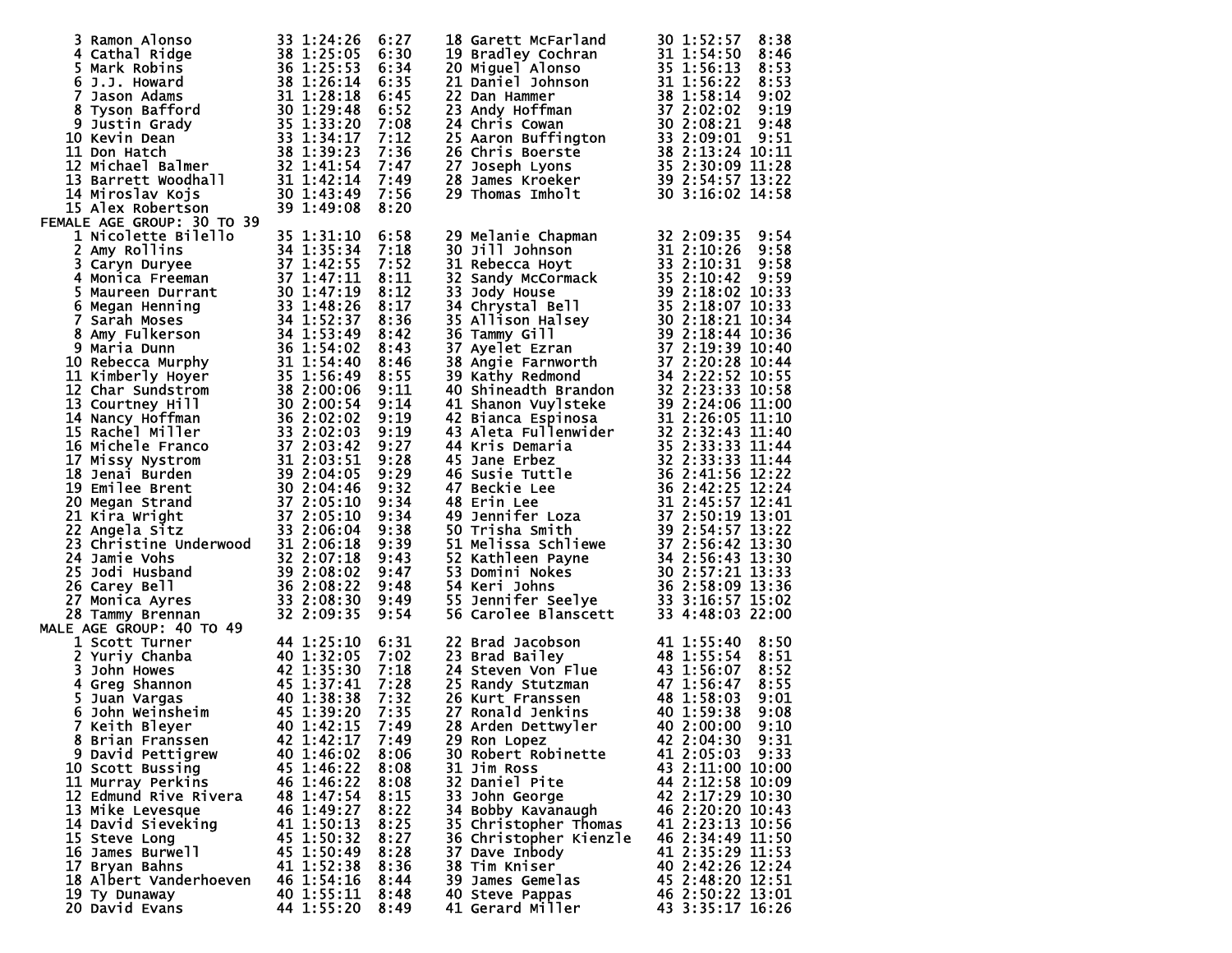| 21 Steve Vuylsteke                                                                                                                                                                                                                                                                      | 45 1:55:37                     | 8:50         |                                                                                                                                                                                                                                                                          |                                      |
|-----------------------------------------------------------------------------------------------------------------------------------------------------------------------------------------------------------------------------------------------------------------------------------------|--------------------------------|--------------|--------------------------------------------------------------------------------------------------------------------------------------------------------------------------------------------------------------------------------------------------------------------------|--------------------------------------|
| FEMALE AGE GROUP: 40 TO 49<br>MALE AGE GROUP: 40 TO 49<br>1 Laura Madison<br>2 Sarah Peterson<br>4 1 1:41:05<br>3 Jen Lloyd<br>4 Pia Snowbeck<br>4 1:45:16<br>4 Pia Snowbeck<br>40 1:45:34<br>5 Sharon Sieveking<br>6 Amy Houchens<br>6 Trish Wren<br>6 Trish Wren<br>6 Trish Wren<br>4 |                                |              |                                                                                                                                                                                                                                                                          |                                      |
| 1 Laura Madison                                                                                                                                                                                                                                                                         | 41 1:41:05                     | 7:43         | 29 Janice Hilsenkopf<br>29 Janice Hilsenkopf 49 2:15:42 10:22<br>30 Jodi Nelson<br>41 2:17:45 10:32<br>31 Kathy Lein<br>44 2:18:46 10:36<br>32 Lois Kaping 46 2:19:42 10:40<br>33 Evgenia Karpenko 40 2:19:55 10:41<br>34 Polly MCTrvin 43 2:29:55 10:41<br>43 2:29:55   | 49 2:15:42 10:22                     |
|                                                                                                                                                                                                                                                                                         |                                | 7:58         |                                                                                                                                                                                                                                                                          |                                      |
|                                                                                                                                                                                                                                                                                         |                                | 8:03         |                                                                                                                                                                                                                                                                          |                                      |
|                                                                                                                                                                                                                                                                                         |                                | 8:04         |                                                                                                                                                                                                                                                                          |                                      |
|                                                                                                                                                                                                                                                                                         |                                | 8:05         |                                                                                                                                                                                                                                                                          |                                      |
|                                                                                                                                                                                                                                                                                         |                                | 8:09         |                                                                                                                                                                                                                                                                          |                                      |
|                                                                                                                                                                                                                                                                                         |                                | 8:14         |                                                                                                                                                                                                                                                                          |                                      |
|                                                                                                                                                                                                                                                                                         |                                | 8:36         |                                                                                                                                                                                                                                                                          |                                      |
|                                                                                                                                                                                                                                                                                         |                                | 8:47         |                                                                                                                                                                                                                                                                          |                                      |
|                                                                                                                                                                                                                                                                                         |                                | 8:53         |                                                                                                                                                                                                                                                                          |                                      |
|                                                                                                                                                                                                                                                                                         |                                | 9:00         |                                                                                                                                                                                                                                                                          |                                      |
|                                                                                                                                                                                                                                                                                         |                                | 9:02         |                                                                                                                                                                                                                                                                          |                                      |
|                                                                                                                                                                                                                                                                                         |                                | 9:07         |                                                                                                                                                                                                                                                                          |                                      |
|                                                                                                                                                                                                                                                                                         |                                | 9:10         |                                                                                                                                                                                                                                                                          |                                      |
|                                                                                                                                                                                                                                                                                         |                                | 9:12         |                                                                                                                                                                                                                                                                          |                                      |
|                                                                                                                                                                                                                                                                                         |                                | 9:12         |                                                                                                                                                                                                                                                                          |                                      |
|                                                                                                                                                                                                                                                                                         |                                | 9:24         |                                                                                                                                                                                                                                                                          |                                      |
|                                                                                                                                                                                                                                                                                         |                                | 9:28         |                                                                                                                                                                                                                                                                          |                                      |
|                                                                                                                                                                                                                                                                                         |                                | 9:31         |                                                                                                                                                                                                                                                                          |                                      |
|                                                                                                                                                                                                                                                                                         |                                | 9:31         |                                                                                                                                                                                                                                                                          |                                      |
|                                                                                                                                                                                                                                                                                         |                                | 9:33         |                                                                                                                                                                                                                                                                          |                                      |
|                                                                                                                                                                                                                                                                                         |                                | 9:42         |                                                                                                                                                                                                                                                                          |                                      |
|                                                                                                                                                                                                                                                                                         |                                | 9:44         |                                                                                                                                                                                                                                                                          |                                      |
|                                                                                                                                                                                                                                                                                         |                                | 9:44         |                                                                                                                                                                                                                                                                          |                                      |
|                                                                                                                                                                                                                                                                                         |                                | 9:46         |                                                                                                                                                                                                                                                                          |                                      |
| 26 Susan Pierce Richard 45 2:08:25 9:49                                                                                                                                                                                                                                                 |                                |              |                                                                                                                                                                                                                                                                          |                                      |
|                                                                                                                                                                                                                                                                                         |                                |              |                                                                                                                                                                                                                                                                          |                                      |
|                                                                                                                                                                                                                                                                                         |                                |              |                                                                                                                                                                                                                                                                          |                                      |
| 2.00:25 9:49<br>28 Wendy Pickett 47 2:14:16 10:15<br>MALE AGE GROUP: 50 TO 59<br>1 Richard Greiner                                                                                                                                                                                      |                                |              |                                                                                                                                                                                                                                                                          |                                      |
|                                                                                                                                                                                                                                                                                         |                                |              | 8 Eric Jansen<br>9 Mike Brennan<br>10 Daniel Murphy<br>10 Daniel Murphy<br>11 Michael Armon<br>12 Ken Betuel<br>13 Thomas Pagenstecher<br>13 Thomas Pagenstecher<br>13 Thomas Pagenstecher<br>13 Sandard Sandar 198 3:06:29<br>14:15<br>13 Thomas Pa                     |                                      |
|                                                                                                                                                                                                                                                                                         |                                | 8:11         |                                                                                                                                                                                                                                                                          |                                      |
|                                                                                                                                                                                                                                                                                         |                                | 8:20         |                                                                                                                                                                                                                                                                          |                                      |
|                                                                                                                                                                                                                                                                                         |                                | 8:52         |                                                                                                                                                                                                                                                                          |                                      |
|                                                                                                                                                                                                                                                                                         |                                | 9:00         |                                                                                                                                                                                                                                                                          |                                      |
|                                                                                                                                                                                                                                                                                         |                                | 9:21         |                                                                                                                                                                                                                                                                          |                                      |
| 1 Richard Greiner<br>2 Curtis Grant<br>2 Curtis Grant<br>3 Balz Frei<br>3 Balz Frei<br>4 Richard Kidwell<br>50 1:56:01<br>50 1:56:01<br>50 1:56:01<br>50 1:56:01<br>50 1:56:01<br>50 1:57:51<br>6 Mark Keener<br>51 2:02:29<br>7 John Allen<br>LE AGE GROUP                             |                                | 9:48         |                                                                                                                                                                                                                                                                          |                                      |
| FEMALE AGE GROUP: 50 TO 59<br>ALE AGE GROUP: 50 TO 59<br>1 Sue Strater 53 1:55:49 8:51<br>2 Candace Ball<br>3 Cheri Cook 53 2:05:46 9:37<br>3 Cheri Cook 53 2:07:43 9:45<br>5 2:07:43 9:45<br>5 2:17:138 10:03<br>5 Jan Dean 57 2:13:01 10:10<br>6 Peggy Philp 58 2:14:48 10            |                                |              |                                                                                                                                                                                                                                                                          |                                      |
|                                                                                                                                                                                                                                                                                         |                                |              | 14 Jane Fuller                                                                                                                                                                                                                                                           | 59 2:37:38 12:02                     |
|                                                                                                                                                                                                                                                                                         |                                |              | 15 Patti Brown<br>15 Pattl Brown<br>16 Sharon Smith Gizara<br>17 Chris Brophy<br>17 Chris Brophy<br>18 Brenda Rocklin<br>18 Brenda Rocklin<br>19 Sally Lynch<br>19 Sally Lynch<br>19 Sally Lynch<br>19 Sharon Shockley<br>18 3:23:24 15:32<br>21 Sheryl Pagenstecher<br> | 56 2:46:24 12:43                     |
|                                                                                                                                                                                                                                                                                         |                                |              |                                                                                                                                                                                                                                                                          |                                      |
|                                                                                                                                                                                                                                                                                         |                                |              |                                                                                                                                                                                                                                                                          |                                      |
|                                                                                                                                                                                                                                                                                         |                                |              |                                                                                                                                                                                                                                                                          |                                      |
|                                                                                                                                                                                                                                                                                         |                                |              |                                                                                                                                                                                                                                                                          |                                      |
|                                                                                                                                                                                                                                                                                         |                                |              |                                                                                                                                                                                                                                                                          |                                      |
|                                                                                                                                                                                                                                                                                         |                                |              |                                                                                                                                                                                                                                                                          |                                      |
|                                                                                                                                                                                                                                                                                         |                                |              |                                                                                                                                                                                                                                                                          |                                      |
| 10 Susan Smith                                                                                                                                                                                                                                                                          |                                |              |                                                                                                                                                                                                                                                                          |                                      |
| 11 Lisa Howe                                                                                                                                                                                                                                                                            | 50 2:28:56 11:23               |              | 24 Beverly Vick                                                                                                                                                                                                                                                          | 54 3:38:32 16:41                     |
| 12 Charlotte Brady                                                                                                                                                                                                                                                                      | 55 2:36:00 11:55               |              | 25 Teresa Nohrenberg                                                                                                                                                                                                                                                     | 56 3:49:10 17:30                     |
| 13 Rose Jackson                                                                                                                                                                                                                                                                         | 50 2:36:32 11:57               |              |                                                                                                                                                                                                                                                                          |                                      |
| MALE AGE GROUP: 60 TO 99                                                                                                                                                                                                                                                                |                                |              |                                                                                                                                                                                                                                                                          |                                      |
| 1 Dan Broadley                                                                                                                                                                                                                                                                          | 60 1:47:19                     | 8:12         | 6 Tom Dean                                                                                                                                                                                                                                                               | 60 2:29:28 11:25                     |
| 2 Guenter Hauser                                                                                                                                                                                                                                                                        | 61 1:56:42                     | 8:55         | 7 Bob Huskey                                                                                                                                                                                                                                                             | 64 2:34:58 11:50                     |
| 3 Dave Schmidlin                                                                                                                                                                                                                                                                        | 65 2:04:19<br>60 2:14:45 10:18 | 9:30         | 8 Norm Smith                                                                                                                                                                                                                                                             | 64 2:42:49 12:26                     |
| 4 Neil Ernst                                                                                                                                                                                                                                                                            |                                |              | 9 Robert Forsythe                                                                                                                                                                                                                                                        | 65 3:27:05 15:49                     |
| 5 Stephen Hamilton                                                                                                                                                                                                                                                                      | 68 2:23:09 10:56               |              |                                                                                                                                                                                                                                                                          |                                      |
| FEMALE AGE GROUP: 60 TO 99                                                                                                                                                                                                                                                              |                                |              |                                                                                                                                                                                                                                                                          |                                      |
| 1 Diane Faist                                                                                                                                                                                                                                                                           | 62 1:54:22                     | 8:44         | 5 Dorothy Mallon                                                                                                                                                                                                                                                         | 60 2:31:39 11:35<br>64 2:49:32 12:57 |
| 2 Kathy Sansone                                                                                                                                                                                                                                                                         | 61 1:55:38<br>63 1:56:59       | 8:50<br>8:56 | 6 Maggie Saslow<br>7 Sandra Toftdahl                                                                                                                                                                                                                                     | 73 3:38:33 16:41                     |
| 3 Charlotte Hartwig<br>4 Sharon Frantz                                                                                                                                                                                                                                                  | 66 2:03:11                     | 9:25         | 8 Roberta Shirley                                                                                                                                                                                                                                                        | 67 3:39:30 16:46                     |
|                                                                                                                                                                                                                                                                                         |                                |              |                                                                                                                                                                                                                                                                          |                                      |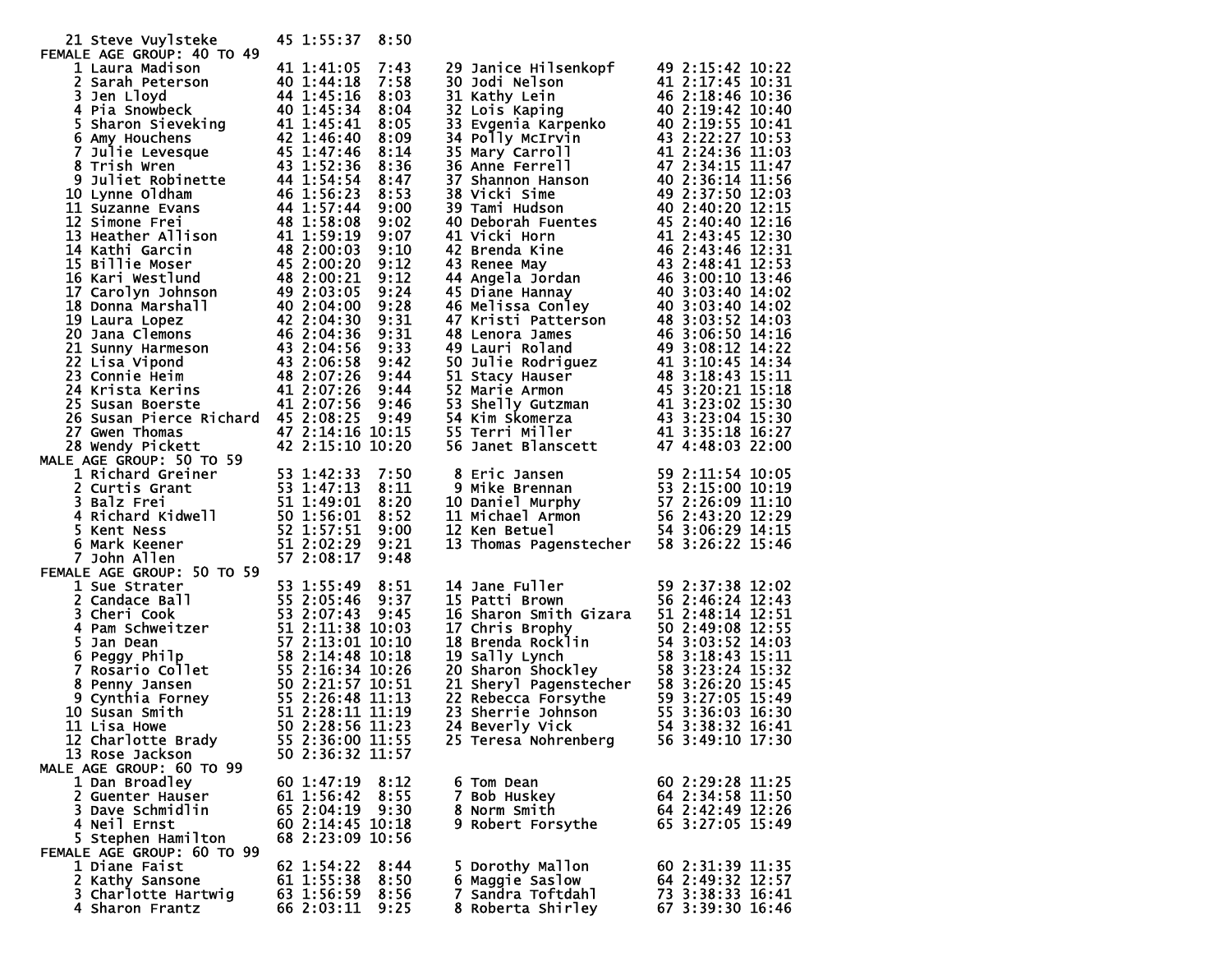**10K Overall Results** 

| Place Name |                                                                                                                                                                                                                                                                    | No.                  |         | Ag S Div/Tot                | DIV            | City                  |                        |                | St Nettime Guntime Pace |              | W |
|------------|--------------------------------------------------------------------------------------------------------------------------------------------------------------------------------------------------------------------------------------------------------------------|----------------------|---------|-----------------------------|----------------|-----------------------|------------------------|----------------|-------------------------|--------------|---|
|            | 1 Michael Graham                                                                                                                                                                                                                                                   | 664 36 M             |         | 1/14                        | M3039          | Vancouver             | WA                     | 38:37          | 38:38                   | 6:13         |   |
|            | 2 Curt Stephan                                                                                                                                                                                                                                                     | 733 29 M             |         | 1/13                        | M1929          | Palmdale              | CA                     | 39:55          | 39:56                   | 6:26         |   |
| 3          | Kristina Trygstad-Saari                                                                                                                                                                                                                                            | 742 25 F             |         | 1/26                        | F1929          | Bozeman               | МT                     | 40:46          | 40:47                   | 6:34         |   |
| 4          | <b>Brock Roberts</b>                                                                                                                                                                                                                                               | 713 50 M             |         | $\overline{1}/\overline{5}$ | M5059          | Portland              | <b>OR</b>              | 41:09          | 41:12                   | 6:38         |   |
| 5          | Matthew Hendricks                                                                                                                                                                                                                                                  | 670 20 M             |         | $\frac{1}{2}$ /13           | M1929          | Eugene                | <b>OR</b>              | 42:03          | 42:07                   | 6:47         |   |
| 6          | Rusty Clemons                                                                                                                                                                                                                                                      | 630 48 M             |         | 1/11                        | M4049          | Bend                  | <b>OR</b>              | 42:35          | 42:36                   | 6:52         |   |
| 7          | Ryan Carrasco                                                                                                                                                                                                                                                      | 624 33 M             |         | 2/14                        | M3039          | John Day              | <b>OR</b>              | 42:52          | 42:52                   | 6:54         |   |
| 8          | Sarah Agsten                                                                                                                                                                                                                                                       | 600 41 F             |         | 1/17                        | F4049          | Roseburg              | <b>OR</b>              | 42:52          | 42:52                   | 6:54         |   |
|            |                                                                                                                                                                                                                                                                    | 775 55 M             |         | 2/5                         | M5059          | Veneta                | <b>OR</b>              | 43:43          | 43:44                   | 7:03         |   |
|            |                                                                                                                                                                                                                                                                    | 723 18 F             |         | 1/4                         | F0118          | Redmond               | <b>OR</b>              | 45:20          | 45:20                   | 7:18         |   |
|            |                                                                                                                                                                                                                                                                    | 758 37 M             |         | 3/14                        | M3039          | <b>Bend</b>           | <b>OR</b>              | 45:16          | 45:23                   | 7:19         |   |
|            |                                                                                                                                                                                                                                                                    | 774 61 M             |         | 1/6                         | M6099          | Bend                  | <b>OR</b>              | 45:33          | 45:34                   | 7:20         |   |
|            |                                                                                                                                                                                                                                                                    | 696 35 M             |         | 4/14                        | M3039          | Prineville            | <b>OR</b>              | 45:34          | 45:35                   | 7:21         |   |
|            |                                                                                                                                                                                                                                                                    | 769 27 M             |         | 3/13                        | M1929          | Eugene                | <b>OR</b>              | 46:20          | 46:24                   | 7:28         |   |
|            |                                                                                                                                                                                                                                                                    | 502 18 F             |         | 2/4                         | F0118          | Bend                  | <b>OR</b>              | 48:23          | 48:23                   | 7:48         |   |
|            |                                                                                                                                                                                                                                                                    | 757 56 M             |         | 3/5                         | M5059          | Prineville            | <b>OR</b>              | 49:01          | 49:10                   | 7:55         |   |
|            |                                                                                                                                                                                                                                                                    | 616 30 M             |         | 5/14                        | M3039          | Clackamas             | <b>OR</b>              | 49:16          | 49:31                   | 7:59         |   |
|            |                                                                                                                                                                                                                                                                    | 603 26 M             |         | 4/13                        | M1929          | Portland              | <b>OR</b>              | 49:32          | 49:41                   | 8:00         |   |
|            |                                                                                                                                                                                                                                                                    | 647 44 M             |         | 2/11                        | M4049          | Jasper                | <b>OR</b>              | 49:50          | 49:52                   | 8:02         |   |
|            |                                                                                                                                                                                                                                                                    | 501 43 M             |         | 3/11                        | M4049          | Redmond               | <b>OR</b>              | 49:50          | 50:06                   | 8:04         |   |
|            |                                                                                                                                                                                                                                                                    | 765 31 M             |         | 6/14                        | M3039          | Redmond               | <b>OR</b>              | 50:06          | 50:08                   | 8:05         |   |
|            | 8 Sarah Agsten<br>9 Rodney Cooper<br>10 Miriam Seeley<br>11 Steven McCrosky<br>12 Rod Thompson<br>13 Randy McClellan<br>14 Kevin Kinports<br>15 Catherine Theobald<br>16 Ron Wortman<br>17 Chad Bennett<br>18 Dustin Amberg<br>19 Tim Ellenberger<br>20 Dan Edward | 644 16 F             |         | 3/4                         | F0118          | Portland              | <b>OR</b>              | 50:05          | 50:09                   | 8:05         |   |
|            |                                                                                                                                                                                                                                                                    | 666 24 F             |         | 2/26                        | F1929          | Corvallis             | <b>OR</b>              | 50:20          | 50:23                   | 8:07         |   |
|            |                                                                                                                                                                                                                                                                    | 663 28 M             |         | 5/13                        | M1929          | Warm Springs          | <b>OR</b>              | 50:20          | 50:27                   | 8:08         |   |
|            | <b>23 Charlotte Guebels<br/>24 Craig Graham<br/>25 Karlene Austin<br/>26 Robin Long<br/>27 Donald David<br/>28 Sandra Seeley<br/>29 Thomas Holt<br/>30 Ken Hess</b>                                                                                                | 606 54 F             |         | 1/18                        | F5059          | Prineville            | <b>OR</b>              | 50:40          | 50:50                   | 8:11         |   |
|            |                                                                                                                                                                                                                                                                    | 777 47 F             |         | 2/17                        | F4049          | <b>Beaux Arts</b>     | WA                     | 51:04          | 51:05                   | 8:14         |   |
|            |                                                                                                                                                                                                                                                                    | 642 40 M<br>724 53 F |         | 4/11                        | M4049<br>F5059 | Keizer                | <b>OR</b>              | 51:07          | 51:14                   | 8:15         |   |
|            |                                                                                                                                                                                                                                                                    | 673 42 M             |         | 2/18<br>5/11                |                | Redmond               | <b>OR</b>              | 51:22<br>51:51 | 51:22<br>51:53          | 8:16         |   |
| 30         |                                                                                                                                                                                                                                                                    | 671 42 M             |         | 6/11                        | M4049<br>M4049 | Redmond<br>Prineville | <b>OR</b><br><b>OR</b> | 52:04          | 52:06                   | 8:21<br>8:23 |   |
| 31         | Ken Hess                                                                                                                                                                                                                                                           | 662 29 F             |         | 3/26                        | F1929          |                       |                        | 52:12          | 52:15                   | 8:25         |   |
| 32         | Amanda Gow<br>Kevin Luckini                                                                                                                                                                                                                                        | 691 46 м             |         | 7/11                        | M4049          | Bend<br>Sisters       | <b>OR</b><br><b>OR</b> | 52:18          | 52:19                   | 8:26         |   |
| 33.        | Adam Morse                                                                                                                                                                                                                                                         | 707 29 M             |         | 6/13                        | M1929          | Hood River            | <b>OR</b>              | 52:28          | 52:32                   | 8:28         |   |
| 34         | Josh Lewis                                                                                                                                                                                                                                                         | 955 34 M             |         | 7/14                        | M3039          | <b>Bozeman</b>        | МT                     | 52:20          | 52:32                   | 8:28         |   |
| 35         | Bryce Tipton                                                                                                                                                                                                                                                       | 739 15 M             |         | 1/4                         | M0118          | <b>Bend</b>           | <b>OR</b>              | 52:11          | 52:44                   | 8:30         |   |
| 36         | Trace Tipton                                                                                                                                                                                                                                                       | 740 47 M             |         | 8/11                        | M4049          | Bend                  | <b>OR</b>              | 52:12          | 52:45                   | 8:30         |   |
| 37         | J.C. Wikander                                                                                                                                                                                                                                                      | 751 30 M             |         | 8/14                        | M3039          | Portland              | <b>OR</b>              | 52:13          | 52:49                   | 8:30         |   |
|            | 38 Lauren Roberts                                                                                                                                                                                                                                                  | 716 16 F             |         | 4/4                         | F0118          | Portland              | <b>OR</b>              | 53:01          | 53:05                   | 8:33         |   |
| 39         | Eva Ceder                                                                                                                                                                                                                                                          | 625 21 F             |         | 4/26                        | F1929          | <b>Eugene</b>         | <b>OR</b>              | 53:25          | 53:32                   | 8:37         |   |
| 40         |                                                                                                                                                                                                                                                                    | 174 43 M             |         | 9/11                        | M4049          | Corvallis             | <b>OR</b>              | 53:43          | 53:57                   | 8:41         |   |
|            | 41 Robin Miller                                                                                                                                                                                                                                                    | 704 53 F             |         | 3/18                        | F5059          | Louisville            | KY                     | 54:06          | 54:25                   | 8:46         |   |
|            | Geoffrey Jaeger<br>Robin Miller<br>Lindsay Snyder<br>42 Lindsay Snyder                                                                                                                                                                                             | 732 26 F             |         | 5/26                        | F1929          | Hillsboro             | <b>OR</b>              | 54:21          | 54:34                   | 8:47         |   |
|            | 43 Derek Mollier                                                                                                                                                                                                                                                   | 705 27 M             |         | 7/13                        | M1929          | Coos Bay              | <b>OR</b>              | 54:29          | 54:53                   | 8:50         |   |
|            | 44 Krista Gault                                                                                                                                                                                                                                                    | 660 42 F             |         | 3/17                        | F4049          | Redmond               | <b>OR</b>              | 54:52          | 54:54                   | 8:51         |   |
|            | 45 Nikole Crafton                                                                                                                                                                                                                                                  | 638 40 F             |         | 4/17                        | F4049          | <b>Prineville</b>     | <b>OR</b>              | 54:46          | 54:55                   | 8:51         |   |
|            | 46 Maureen Anderson                                                                                                                                                                                                                                                | 604 31 F             |         | 1/39                        | F3039          | Crooked River OR      |                        | 54:57          | 55:17                   | 8:54         |   |
|            | 47 Christina Brown                                                                                                                                                                                                                                                 | 619 36 F             |         | 2/39                        | F3039          | Sherwood              | <b>OR</b>              | 55:20          | 55:33                   | 8:57         |   |
|            | 637 48 M<br>48 Jason Crafton                                                                                                                                                                                                                                       |                      |         | 10/11                       | M4049          | <b>Prineville</b>     | <b>OR</b>              | 55:48          | 55:56                   | 9:00         |   |
|            | 49 Leslie Davis                                                                                                                                                                                                                                                    | 643 35 F             |         | 3/39                        | F3039          | Warm Springs          | <b>OR</b>              | 55:52          | 56:03                   | 9:02         |   |
|            | 50 Thomas Bischoff                                                                                                                                                                                                                                                 | 618 63 M             |         | 2/6                         | M6099          | Portland              | 0R                     | 56:00          | 56:09                   | 9:03         |   |
|            | 51 Katherine Greiner                                                                                                                                                                                                                                               | 770 27 F             |         | 6/26                        | F1929          |                       |                        | 56:07          | 56:10                   | 9:03         |   |
|            | 52 Jill Ponder                                                                                                                                                                                                                                                     | 771 39 F             |         | 4/39                        | F3039          | Redmond               | <b>OR</b>              | 56:25          | 56:28                   | 9:06         |   |
|            | 53 Bethanee Esqueda                                                                                                                                                                                                                                                |                      | 93 28 F | 7/26                        | F1929          | Salem                 | <b>OR</b>              | 55:56          | 56:30                   | 9:06         |   |
|            | 54 Ryan Bales                                                                                                                                                                                                                                                      | 609 32 M             |         | 9/14                        | M3039          | Redmond               | 0R                     | 56:17          | 56:34                   | 9:07         |   |
|            | 55 Deevy Holcomb                                                                                                                                                                                                                                                   | 672 39 F             |         | 5/39                        | F3039          | Redmond               | <b>OR</b>              | 56:33          | 56:37                   | 9:07         |   |
|            | 56 Rita McClellan                                                                                                                                                                                                                                                  | 697 32 F             |         | 6/39                        | F3039          | <b>Prineville</b>     | 0R                     | 56:36          | 56:43                   | 9:08         |   |
|            | 57 Noel Mickelberry                                                                                                                                                                                                                                                | 702 22 F             |         | 8/26                        | F1929          | Portland              | <b>OR</b>              | 56:54          | 57:03                   | 9:11         |   |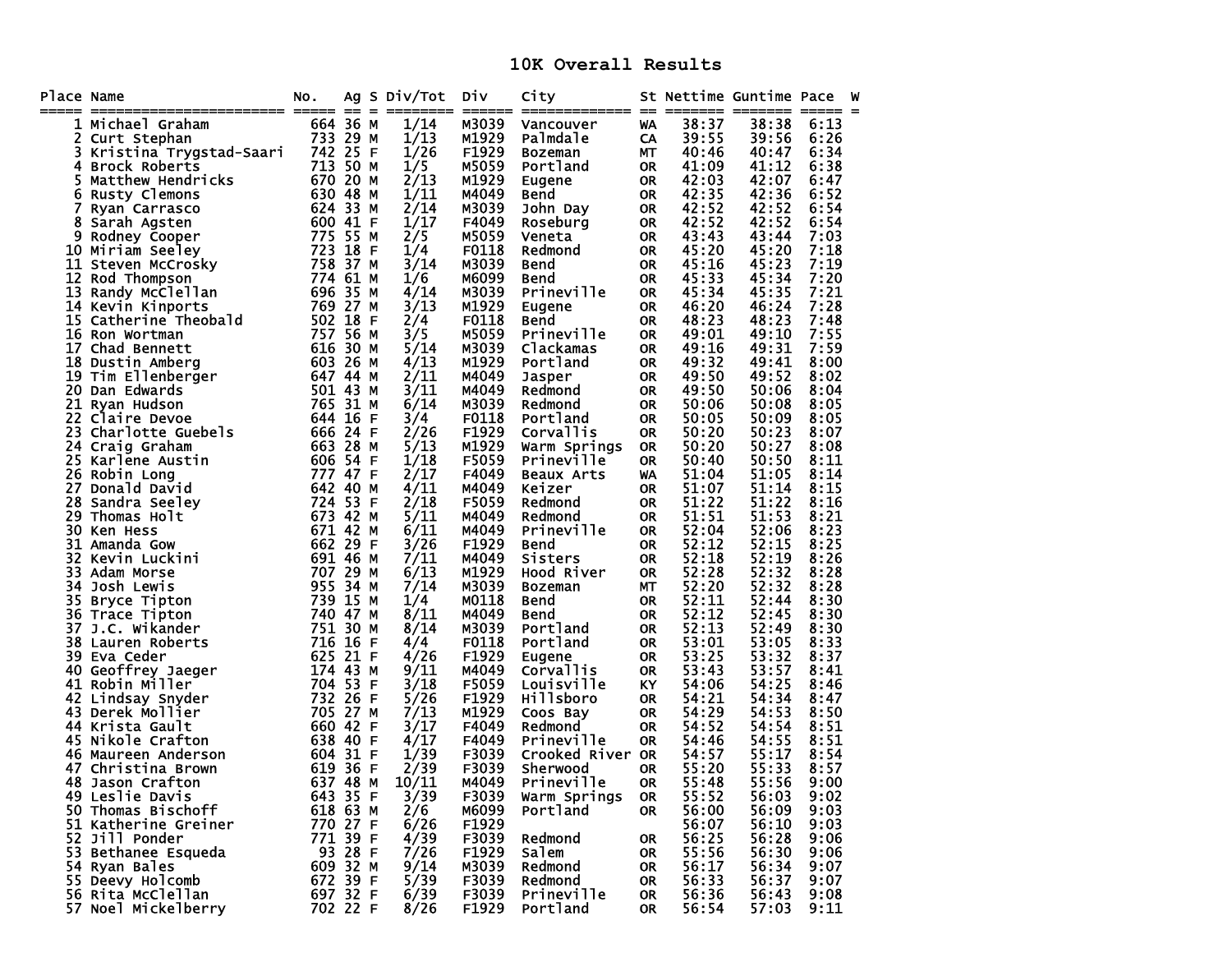| 58 Julie Penry<br>59 Sam Olson 712 32 F<br>60 Elizabeth Tertadian 738 19 M<br>61 Erin Matlock 695 34 F<br>62 Gail Mast 695 34 F<br>64 Kimberly Goeggel 709 447 FF<br>64 Kimberly Goeggel 661 47 FF<br>65 Linda Crabtree 636 34 FF<br>66 Cheryl      | 7/39                            | F3039 | Corvallis                                                                                   | <b>OR</b> | 56:56                      | 57:07 | 9:12 |
|-----------------------------------------------------------------------------------------------------------------------------------------------------------------------------------------------------------------------------------------------------|---------------------------------|-------|---------------------------------------------------------------------------------------------|-----------|----------------------------|-------|------|
|                                                                                                                                                                                                                                                     | 8/13                            | M1929 | Aloha                                                                                       | <b>OR</b> | 57:19                      | 57:21 | 9:14 |
|                                                                                                                                                                                                                                                     | 9/13                            | M1929 |                                                                                             | OR        | 57:31                      | 57:34 | 9:16 |
|                                                                                                                                                                                                                                                     | 8/39                            | F3039 | Beaverton<br>Redmond<br>Redmond                                                             | <b>OR</b> | 57:30                      | 57:41 | 9:17 |
|                                                                                                                                                                                                                                                     | 4/18                            | F5059 | Wilsonville                                                                                 | <b>OR</b> | 57:54                      | 58:05 | 9:21 |
|                                                                                                                                                                                                                                                     | 5/17                            | F4049 | Redmond                                                                                     | <b>OR</b> | 58:04                      | 58:07 | 9:22 |
|                                                                                                                                                                                                                                                     | 6/17                            | F4049 | Camas                                                                                       | <b>WA</b> | 57:52                      | 58:13 | 9:23 |
|                                                                                                                                                                                                                                                     | 9/39                            | F3039 | Vancouver                                                                                   | WA        | 58:10                      | 58:14 | 9:23 |
|                                                                                                                                                                                                                                                     | 10/39                           | F3039 | Redmond                                                                                     | <b>OR</b> | 58:16                      | 58:22 | 9:24 |
|                                                                                                                                                                                                                                                     | 7/17                            | F4049 | <b>Bend</b>                                                                                 | OR        | 58:27                      | 58:30 | 9:25 |
|                                                                                                                                                                                                                                                     | 8/17                            | F4049 | Tualatin                                                                                    | <b>OR</b> | 58:16                      | 58:34 | 9:26 |
|                                                                                                                                                                                                                                                     | 11/39                           | F3039 | Bend                                                                                        | <b>OR</b> | 58:37                      | 58:44 | 9:28 |
|                                                                                                                                                                                                                                                     | 12/39                           | F3039 | <b>Bend</b>                                                                                 | <b>OR</b> | 58:43                      | 58:47 | 9:28 |
|                                                                                                                                                                                                                                                     | 10/13                           | M1929 | Madras                                                                                      | <b>OR</b> | 58:40                      | 58:53 | 9:29 |
|                                                                                                                                                                                                                                                     | 9/17                            | F4049 | Portland                                                                                    | <b>OR</b> | 58:38                      | 58:53 | 9:29 |
|                                                                                                                                                                                                                                                     | 3/6                             | M6099 | Madras                                                                                      | <b>OR</b> | 58:49                      | 58:57 | 9:30 |
|                                                                                                                                                                                                                                                     | 9/26                            | F1929 | Prineville                                                                                  | OR        | 58:55                      | 59:09 | 9:32 |
|                                                                                                                                                                                                                                                     | 5/18                            | F5059 | Newport                                                                                     | OR        | 58:49                      | 59:19 | 9:33 |
|                                                                                                                                                                                                                                                     | 13/39                           | F3039 | St. Helens                                                                                  | OR        | 59:20                      | 59:42 | 9:37 |
|                                                                                                                                                                                                                                                     | 4/5                             | M5059 | Salem                                                                                       | <b>OR</b> | 59:47                      | 59:47 | 9:38 |
|                                                                                                                                                                                                                                                     | 6/18                            | F5059 |                                                                                             | <b>OR</b> | 59:39                      | 59:58 | 9:39 |
|                                                                                                                                                                                                                                                     | 10/17                           | F4049 |                                                                                             |           | OR 1:00:16 1:00:38         |       | 9:46 |
|                                                                                                                                                                                                                                                     | 10/14                           | M3039 |                                                                                             |           | OR 1:00:16 1:00:38         |       | 9:46 |
|                                                                                                                                                                                                                                                     | 7/18                            | F5059 |                                                                                             |           | OR 1:00:23 1:00:48         |       | 9:47 |
|                                                                                                                                                                                                                                                     | 10/26                           | F1929 | <b>Sadmond<br/>Bend<br/>Bend<br/>Sisters<br/>Albany<br/>Shedd<br/>Fall City<br/>Fall On</b> |           | OR 1:00:45 1:01:03         |       | 9:50 |
|                                                                                                                                                                                                                                                     | 14/39                           | F3039 |                                                                                             |           | OR 1:00:46 1:01:03         |       | 9:50 |
|                                                                                                                                                                                                                                                     | 11/26                           | F1929 |                                                                                             |           | WA 1:01:07 1:01:14         |       | 9:52 |
|                                                                                                                                                                                                                                                     | 15/39                           | F3039 | <b>Fallon</b>                                                                               |           | NV 1:01:30 1:01:37         |       | 9:55 |
|                                                                                                                                                                                                                                                     | 16/39                           | F3039 | Warm Springs OR 1:01:49 1:02:00                                                             |           |                            |       | 9:59 |
|                                                                                                                                                                                                                                                     | 12/26                           | F1929 | Bend                                                                                        |           | OR 1:01:40 1:02:01         |       | 9:59 |
|                                                                                                                                                                                                                                                     | 13/26                           | F1929 | <b>Bend</b>                                                                                 |           | OR 1:01:57 1:02:18 10:02   |       |      |
|                                                                                                                                                                                                                                                     | 17/39                           | F3039 | Prineville                                                                                  |           | OR 1:01:58 1:02:18 10:02   |       |      |
|                                                                                                                                                                                                                                                     | 14/26                           | F1929 | Hood River                                                                                  |           | OR 1:02:27 1:02:31 10:04   |       |      |
|                                                                                                                                                                                                                                                     | 15/26                           | F1929 | Lake Oswego                                                                                 |           | OR 1:02:16 1:02:40 10:06   |       |      |
|                                                                                                                                                                                                                                                     | 11/14                           | M3039 | <b>Bend</b>                                                                                 |           | OR 1:02:38 1:02:57 10:08   |       |      |
|                                                                                                                                                                                                                                                     | 18/39                           | F3039 | Portland                                                                                    |           | OR 1:03:49 1:03:52 10:17   |       |      |
|                                                                                                                                                                                                                                                     | 12/14                           | M3039 | Prineville                                                                                  |           | OR 1:03:44 1:03:59 10:18   |       |      |
| 72 Kris Berglund<br>174 Stephanie Jessee<br>175 Rich Lohman<br>1617 4 Stephanie Jessee<br>175 Rentri Tyler<br>176 Sachier Por 1746 32 F<br>177 Brian Ross<br>177 Brian Ross<br>177 Brian Ross<br>177 Brian Ross<br>177 Brian Ross<br>177 Brian Ross | 1/8                             | F6099 | <b>Bend</b>                                                                                 |           | OR 1:03:57 1:04:11 10:20   |       |      |
|                                                                                                                                                                                                                                                     | 11/13                           | M1929 | Lake Oswego                                                                                 |           | OR 1:04:07 1:04:16 10:21   |       |      |
|                                                                                                                                                                                                                                                     | 19/39                           | F3039 | <b>Bend</b>                                                                                 |           | OR 1:04:16 1:04:24 10:22 W |       |      |
|                                                                                                                                                                                                                                                     | 11/17                           | F4049 |                                                                                             |           | CA 1:04:16 1:04:29 10:23   |       |      |
|                                                                                                                                                                                                                                                     | 12/17                           | F4049 | Oakland<br>Bend<br>Redmo <u>nd</u>                                                          |           | OR 1:04:16 1:04:30 10:23   |       |      |
|                                                                                                                                                                                                                                                     | 13/14                           | M3039 |                                                                                             |           | OR 1:04:04 1:04:31 10:23   |       |      |
|                                                                                                                                                                                                                                                     | 16/26                           | F1929 | Corvallis                                                                                   |           | OR 1:04:48 1:04:55 10:27   |       |      |
|                                                                                                                                                                                                                                                     | 17/26                           | F1929 | <b>Bend</b>                                                                                 |           | OR 1:05:20 1:05:22 10:32   |       |      |
|                                                                                                                                                                                                                                                     | 20/39                           | F3039 | Sisters                                                                                     |           | OR 1:05:28 1:05:33 10:33   |       |      |
|                                                                                                                                                                                                                                                     | 21/39                           | F3039 | Beaverton                                                                                   |           | OR 1:05:38 1:05:44 10:35   |       |      |
|                                                                                                                                                                                                                                                     | 12/13                           | M1929 | Beaverton                                                                                   |           | OR 1:05:53 1:05:58 10:37   |       |      |
|                                                                                                                                                                                                                                                     | 22/39                           | F3039 | Redmond                                                                                     |           | OR 1:05:41 1:06:10 10:39   |       |      |
| 107 Jenniffer Smith 730 38 F                                                                                                                                                                                                                        |                                 | F3039 | Bend                                                                                        |           | OR 1:06:59 1:07:11 10:49   |       |      |
| 108 Connor Franssen                                                                                                                                                                                                                                 | $\frac{23/39}{2/4}$<br>768 10 M | M0118 | Eugene                                                                                      |           | OR 1:07:44 1:07:45 10:55   |       |      |
| 109 Laura Bales                                                                                                                                                                                                                                     | 608 27 F<br>18/26               | F1929 | Redmond                                                                                     |           | OR 1:07:28 1:07:46 10:55   |       |      |
| 110 Cynthia Humble                                                                                                                                                                                                                                  | 674 49 F<br>13/17               | F4049 | Redmond                                                                                     |           | OR 1:07:49 1:07:55 10:56   |       |      |
| 111 Robin Martin                                                                                                                                                                                                                                    | 693 49 F<br>14/17               | F4049 | Salem                                                                                       |           | OR 1:07:54 1:08:12 10:59   |       |      |
| 112 Vicki Stoltz                                                                                                                                                                                                                                    | 735 38 F<br>24/39               | F3039 | Redmond                                                                                     |           | OR 1:08:27 1:08:53 11:06   |       |      |
| 113 Dawn Roberts                                                                                                                                                                                                                                    | 714 33 F<br>25/39               | F3039 | <b>Bend</b>                                                                                 |           | OR 1:09:41 1:10:00 11:16   |       |      |
| 114 Heather Paulsen                                                                                                                                                                                                                                 | 711 39 F<br>26/39               | F3039 | Rhododendron                                                                                |           | OR 1:09:38 1:10:06 11:17   |       |      |
| 115 Cameo Chambers                                                                                                                                                                                                                                  | 626 31 F<br>27/39               | F3039 | Redmond                                                                                     |           | OR 1:10:50 1:11:08 11:27   |       |      |
| 116 Theresa Wikander                                                                                                                                                                                                                                | 752 30 F<br>28/39               | F3039 | Portland                                                                                    |           | OR 1:10:36 1:11:12 11:28   |       |      |
| 117 Kirsten Dylla                                                                                                                                                                                                                                   | 646<br>F                        |       | <b>Bend</b>                                                                                 |           | OR 1:10:56 1:11:18 11:29   |       |      |
| 118 Jamie Vandecoevering                                                                                                                                                                                                                            | 744 28 F<br>19/26               | F1929 | Keizer                                                                                      |           | OR 1:11:17 1:11:19 11:29   |       |      |
| 119 Patrick Vandecoevering                                                                                                                                                                                                                          | 745 29 M<br>13/13               | M1929 | Keizer                                                                                      |           | OR 1:11:17 1:11:19 11:29   |       |      |
| 120 Alec McGregor                                                                                                                                                                                                                                   | 699 13 M<br>3/4                 | M0118 | <b>Bend</b>                                                                                 |           | OR 1:11:27 1:11:40 11:32   |       |      |
|                                                                                                                                                                                                                                                     |                                 |       |                                                                                             |           |                            |       |      |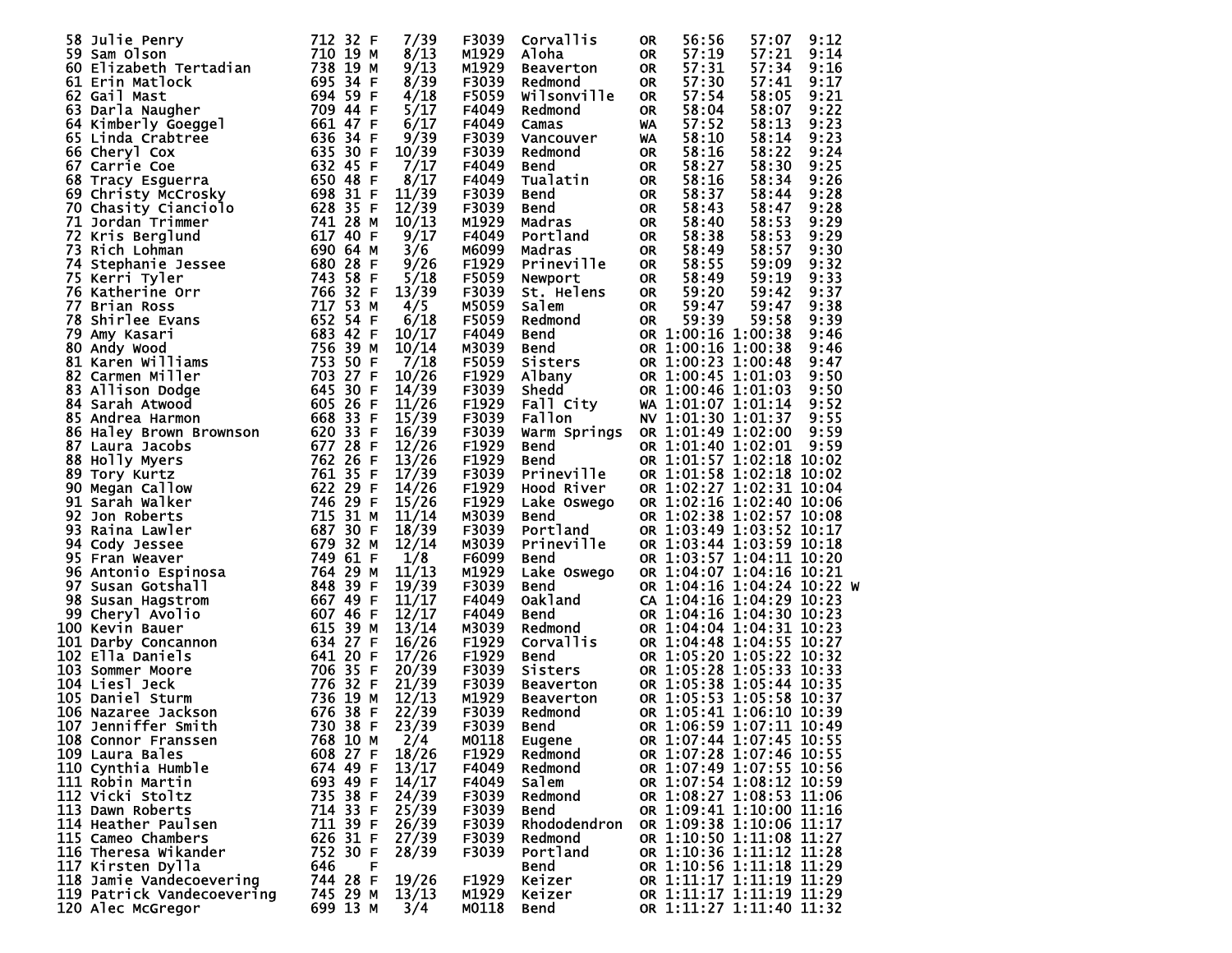| 15/17<br>F4049<br>WA 1:11:47 1:12:10 11:37<br>Camas<br>TX 1:12:30 1:12:40 11:42<br>20/26<br>F1929<br>Austin<br>21/26<br>F1929<br>OR 1:13:24 1:13:41 11:52<br>Portland<br>22/26<br>F1929<br>OR 1:14:08 1:14:37 12:01<br><b>Bend</b><br>Change of The Capture of Capture of Capture of Capture of Capture of Capture of Capture of Capture Capture (Capture Capture Capture Capture Capture Capture Capture Capture Capture Capture Capture Capture Capture Capture Ca<br>23/26<br>F1929<br>WA 1:14:20 1:14:44 12:02<br>Kennewi ck<br>F1929<br>24/26<br>OR 1:14:45 1:15:01 12:05<br>Portland<br>29/39<br>F3039<br>OR 1:15:10 1:15:32 12:10<br>Portland<br>F3039<br>OR 1:15:56 1:16:11 12:16<br>30/39<br>Sweet Home<br>M0118<br>4/4<br>Eielson Afb<br>AK 1:15:56 1:16:12 12:16<br>31/39<br>F3039<br>AK 1:15:57 1:16:12 12:16<br>Eielson Afb<br>F6099<br>2/8<br>OR 1:16:29 1:16:40 12:21<br>Redmond<br>3/8<br>F6099<br>OR 1:16:31 1:16:40 12:21<br>Tigard<br>32/39<br>F3039<br>Portland<br>OR 1:16:13 1:16:42 12:21<br>M4049<br>Portland<br>11/11<br>OR 1:16:12 1:16:42 12:21 |  |
|---------------------------------------------------------------------------------------------------------------------------------------------------------------------------------------------------------------------------------------------------------------------------------------------------------------------------------------------------------------------------------------------------------------------------------------------------------------------------------------------------------------------------------------------------------------------------------------------------------------------------------------------------------------------------------------------------------------------------------------------------------------------------------------------------------------------------------------------------------------------------------------------------------------------------------------------------------------------------------------------------------------------------------------------------------------------------|--|
|                                                                                                                                                                                                                                                                                                                                                                                                                                                                                                                                                                                                                                                                                                                                                                                                                                                                                                                                                                                                                                                                           |  |
|                                                                                                                                                                                                                                                                                                                                                                                                                                                                                                                                                                                                                                                                                                                                                                                                                                                                                                                                                                                                                                                                           |  |
|                                                                                                                                                                                                                                                                                                                                                                                                                                                                                                                                                                                                                                                                                                                                                                                                                                                                                                                                                                                                                                                                           |  |
|                                                                                                                                                                                                                                                                                                                                                                                                                                                                                                                                                                                                                                                                                                                                                                                                                                                                                                                                                                                                                                                                           |  |
|                                                                                                                                                                                                                                                                                                                                                                                                                                                                                                                                                                                                                                                                                                                                                                                                                                                                                                                                                                                                                                                                           |  |
|                                                                                                                                                                                                                                                                                                                                                                                                                                                                                                                                                                                                                                                                                                                                                                                                                                                                                                                                                                                                                                                                           |  |
|                                                                                                                                                                                                                                                                                                                                                                                                                                                                                                                                                                                                                                                                                                                                                                                                                                                                                                                                                                                                                                                                           |  |
|                                                                                                                                                                                                                                                                                                                                                                                                                                                                                                                                                                                                                                                                                                                                                                                                                                                                                                                                                                                                                                                                           |  |
|                                                                                                                                                                                                                                                                                                                                                                                                                                                                                                                                                                                                                                                                                                                                                                                                                                                                                                                                                                                                                                                                           |  |
|                                                                                                                                                                                                                                                                                                                                                                                                                                                                                                                                                                                                                                                                                                                                                                                                                                                                                                                                                                                                                                                                           |  |
|                                                                                                                                                                                                                                                                                                                                                                                                                                                                                                                                                                                                                                                                                                                                                                                                                                                                                                                                                                                                                                                                           |  |
|                                                                                                                                                                                                                                                                                                                                                                                                                                                                                                                                                                                                                                                                                                                                                                                                                                                                                                                                                                                                                                                                           |  |
|                                                                                                                                                                                                                                                                                                                                                                                                                                                                                                                                                                                                                                                                                                                                                                                                                                                                                                                                                                                                                                                                           |  |
|                                                                                                                                                                                                                                                                                                                                                                                                                                                                                                                                                                                                                                                                                                                                                                                                                                                                                                                                                                                                                                                                           |  |
|                                                                                                                                                                                                                                                                                                                                                                                                                                                                                                                                                                                                                                                                                                                                                                                                                                                                                                                                                                                                                                                                           |  |
| 33/39<br>F3039<br>OR 1:16:24 1:16:46 12:22<br>Salem                                                                                                                                                                                                                                                                                                                                                                                                                                                                                                                                                                                                                                                                                                                                                                                                                                                                                                                                                                                                                       |  |
| M3039<br>OR 1:17:26 1:17:49 12:32<br>14/14                                                                                                                                                                                                                                                                                                                                                                                                                                                                                                                                                                                                                                                                                                                                                                                                                                                                                                                                                                                                                                |  |
| Sisters<br>Salem<br>Redmond<br>648 41 F<br>16/17<br>F4049<br>OR 1:17:43 1:18:14 12:36<br>137 Erin Ellis                                                                                                                                                                                                                                                                                                                                                                                                                                                                                                                                                                                                                                                                                                                                                                                                                                                                                                                                                                   |  |
| 614 39 F<br>34/39<br>F3039<br>OR 1:18:42 1:19:09 12:45<br>138 Heidi Bauer                                                                                                                                                                                                                                                                                                                                                                                                                                                                                                                                                                                                                                                                                                                                                                                                                                                                                                                                                                                                 |  |
| 633 36<br>F<br>35/39<br>F3039<br>OR 1:19:02 1:19:11 12:45<br>139 Jodi Colbert<br>Newberg                                                                                                                                                                                                                                                                                                                                                                                                                                                                                                                                                                                                                                                                                                                                                                                                                                                                                                                                                                                  |  |
| 729 57 F<br>8/18<br>F5059<br>Warm Springs OR 1:20:02 1:20:14 12:55<br>140 Chris Smith                                                                                                                                                                                                                                                                                                                                                                                                                                                                                                                                                                                                                                                                                                                                                                                                                                                                                                                                                                                     |  |
| 36/39<br>OR 1:21:43 1:22:06 13:13<br>F3039<br><b>Bend</b>                                                                                                                                                                                                                                                                                                                                                                                                                                                                                                                                                                                                                                                                                                                                                                                                                                                                                                                                                                                                                 |  |
| 9/18<br>F5059<br>Terrebonne<br>OR 1:21:48 1:22:14 13:15 W                                                                                                                                                                                                                                                                                                                                                                                                                                                                                                                                                                                                                                                                                                                                                                                                                                                                                                                                                                                                                 |  |
|                                                                                                                                                                                                                                                                                                                                                                                                                                                                                                                                                                                                                                                                                                                                                                                                                                                                                                                                                                                                                                                                           |  |
| 140 Chris Smith<br>141 Jennifer Crye<br>142 Linda Cronk<br>143 Laura Buffington<br>143 Laura Buffington<br>144 Lisa Clark<br>145 Kristy Swartz<br>146 Paula Frey<br>147 Aimee Jones<br>148 Susanne Watkins<br>148 Susanne Watkins<br>148 G31 35 F<br>25/26<br>F1929<br>OR 1:26:31 1:26:59 14:00<br>Portland                                                                                                                                                                                                                                                                                                                                                                                                                                                                                                                                                                                                                                                                                                                                                               |  |
| 17/17<br>F4049<br>OR 1:27:40 1:27:49 14:08<br><b>Bend</b>                                                                                                                                                                                                                                                                                                                                                                                                                                                                                                                                                                                                                                                                                                                                                                                                                                                                                                                                                                                                                 |  |
| Prineville<br>F3039<br>37/39<br>OR 1:27:26 1:27:59 14:10                                                                                                                                                                                                                                                                                                                                                                                                                                                                                                                                                                                                                                                                                                                                                                                                                                                                                                                                                                                                                  |  |
| OR 1:28:17 1:28:45 14:17<br>10/18<br>F5059<br><b>Bend</b>                                                                                                                                                                                                                                                                                                                                                                                                                                                                                                                                                                                                                                                                                                                                                                                                                                                                                                                                                                                                                 |  |
| F3039<br>38/39<br>OR 1:28:31 1:28:50 14:18<br><b>Bend</b>                                                                                                                                                                                                                                                                                                                                                                                                                                                                                                                                                                                                                                                                                                                                                                                                                                                                                                                                                                                                                 |  |
| 748 63 F<br>F6099<br>OR 1:29:59 1:30:27 14:34<br>4/8<br><b>Bend</b>                                                                                                                                                                                                                                                                                                                                                                                                                                                                                                                                                                                                                                                                                                                                                                                                                                                                                                                                                                                                       |  |
| 610 52 F<br>OR 1:32:04 1:32:05 14:50<br>11/18<br>F5059<br>Warren                                                                                                                                                                                                                                                                                                                                                                                                                                                                                                                                                                                                                                                                                                                                                                                                                                                                                                                                                                                                          |  |
| 611 57 M<br>5/5<br>M5059<br>OR 1:32:51 1:32:52 14:57                                                                                                                                                                                                                                                                                                                                                                                                                                                                                                                                                                                                                                                                                                                                                                                                                                                                                                                                                                                                                      |  |
| warren<br>Portland<br>F-11<br>657 55 F<br>OR 1:33:31 1:33:35 15:04 W<br>12/18<br>F5059                                                                                                                                                                                                                                                                                                                                                                                                                                                                                                                                                                                                                                                                                                                                                                                                                                                                                                                                                                                    |  |
| 734 25 F<br>26/26<br>F <sub>1929</sub><br><b>Fallon</b><br>NV 1:37:04 1:37:11 15:39                                                                                                                                                                                                                                                                                                                                                                                                                                                                                                                                                                                                                                                                                                                                                                                                                                                                                                                                                                                       |  |
| 148 Susanne Watkins<br>149 Gaylynn Ball<br>150 Steven Ball<br>151 Debbie Florance<br>152 Jessica Stewart<br>153 Edward Carlin<br>623 61 M                                                                                                                                                                                                                                                                                                                                                                                                                                                                                                                                                                                                                                                                                                                                                                                                                                                                                                                                 |  |
| 153 Edward Carlin<br>M6099<br>OR 1:40:39 1:40:56 16:15 W<br>4/6<br>Terrebonne                                                                                                                                                                                                                                                                                                                                                                                                                                                                                                                                                                                                                                                                                                                                                                                                                                                                                                                                                                                             |  |
| 692 56 F<br>154 Sue Marceaux<br>13/18<br>F5059<br>OR 1:44:07 1:44:31 16:50 W<br><b>Bend</b>                                                                                                                                                                                                                                                                                                                                                                                                                                                                                                                                                                                                                                                                                                                                                                                                                                                                                                                                                                               |  |
| 627 58 F<br>14/18<br>F5059<br>155 Julene Church<br>AZ 1:44:07 1:44:31 16:50 W<br><b>Tucson</b>                                                                                                                                                                                                                                                                                                                                                                                                                                                                                                                                                                                                                                                                                                                                                                                                                                                                                                                                                                            |  |
| 701 33 F<br>F3039<br>OR 1:47:07 1:47:09 17:15<br>156 Charla Meyer<br>39/39<br><b>Bend</b>                                                                                                                                                                                                                                                                                                                                                                                                                                                                                                                                                                                                                                                                                                                                                                                                                                                                                                                                                                                 |  |
| 892 51 F<br>15/18<br>F5059<br>OR 1:49:01 1:49:11 17:35 W<br>157 Debbie Ramsey<br>Redmond                                                                                                                                                                                                                                                                                                                                                                                                                                                                                                                                                                                                                                                                                                                                                                                                                                                                                                                                                                                  |  |
| 755 63 F<br>5/8<br>F6099<br>OR 1:49:02 1:49:11 17:35 W<br>158 Kathy Winther<br>Redmond                                                                                                                                                                                                                                                                                                                                                                                                                                                                                                                                                                                                                                                                                                                                                                                                                                                                                                                                                                                    |  |
| 159 Russell Alger<br>602 61 M<br>5/6<br>M6099<br>OR 1:50:23 1:50:40 17:49 W<br>Madras                                                                                                                                                                                                                                                                                                                                                                                                                                                                                                                                                                                                                                                                                                                                                                                                                                                                                                                                                                                     |  |
| 601 59 F<br>16/18<br>F5059<br>160 Marlys Alger<br>OR 1:50:24 1:50:41 17:49 W<br>Madras                                                                                                                                                                                                                                                                                                                                                                                                                                                                                                                                                                                                                                                                                                                                                                                                                                                                                                                                                                                    |  |
| 759 60 F<br>F6099<br>161 Alish Blandon<br>6/8<br>OR 1:54:42 1:54:54 18:30<br>Aloha                                                                                                                                                                                                                                                                                                                                                                                                                                                                                                                                                                                                                                                                                                                                                                                                                                                                                                                                                                                        |  |
| 760 62 M<br>Aloha<br>OR 1:54:45 1:54:57 18:30                                                                                                                                                                                                                                                                                                                                                                                                                                                                                                                                                                                                                                                                                                                                                                                                                                                                                                                                                                                                                             |  |
| 6/6<br>M6099<br>162 Charles Bandon                                                                                                                                                                                                                                                                                                                                                                                                                                                                                                                                                                                                                                                                                                                                                                                                                                                                                                                                                                                                                                        |  |
| 613 57 F<br>17/18<br>F5059<br>OR 2:04:18 2:04:29 20:02 W<br>163 Thia Barth<br>Tigard                                                                                                                                                                                                                                                                                                                                                                                                                                                                                                                                                                                                                                                                                                                                                                                                                                                                                                                                                                                      |  |
| 721 55 F<br>18/18<br>F5059<br>OR 2:04:18 2:04:30 20:03 W<br>164 Cynthia Schultz<br>Tualatin                                                                                                                                                                                                                                                                                                                                                                                                                                                                                                                                                                                                                                                                                                                                                                                                                                                                                                                                                                               |  |
| 688 63 F<br>7/8<br>F6099<br>OR 2:04:19 2:04:32 20:03 W<br>165 Jody Lintner<br>Milwaukie                                                                                                                                                                                                                                                                                                                                                                                                                                                                                                                                                                                                                                                                                                                                                                                                                                                                                                                                                                                   |  |
| 684 60 F<br>F6099<br>OR 2:05:31 2:05:43 20:14 W<br>166 Paula Kilgore<br>8/8<br>Tigard                                                                                                                                                                                                                                                                                                                                                                                                                                                                                                                                                                                                                                                                                                                                                                                                                                                                                                                                                                                     |  |

 **10K Age Group Results (By Gun Time Per USATF Rules)** 

| MALE AGE GROUP: 01 TO 18   |    |                  |                |                                           |    |                  |      |
|----------------------------|----|------------------|----------------|-------------------------------------------|----|------------------|------|
| 1 Bryce Tipton             | 15 |                  | $52:44$ $8:30$ | 3 Alec McGregor                           |    | 13 1:11:40 11:32 |      |
| 2 Connor Franssen          |    | 10 1:07:45 10:55 |                | 4 Jake Ezell                              |    | 16 1:16:12 12:16 |      |
| FEMALE AGE GROUP: 01 TO 18 |    |                  |                |                                           |    |                  |      |
| 1 Miriam Seeley            | 18 | 45:20            | 7:18           | 3 Claire Devoe                            | 16 | 50:09            | 8:05 |
| 2 Catherine Theobald       | 18 | 48:23            | 7:48           | 4 Lauren Roberts                          | 16 | 53:05            | 8:33 |
| MALE AGE GROUP: 19 TO 29   |    |                  |                |                                           |    |                  |      |
| 1 Curt Stephan             | 29 | 39:56            | 6:26           | 8 Sam Olson                               | 19 | 57:21            | 9:14 |
| 2 Matthew Hendricks        | 20 | 42:07            | 6:47           | 9 Elizabeth Tertadian                     | 19 | $57:34$ $9:16$   |      |
| 3 Kevin Kinports           | 27 | 46:24            | 7:28           | 10 Jordan Trimmer                         | 28 | 58:53            | 9:29 |
| 4 Dustin Amberg            | 26 | 49:41            | 8:00           | 11 Antonio Espinosa                       |    | 29 1:04:16 10:21 |      |
| 5 Craig Graham             | 28 | 50:27            | 8:08           | 12 Daniel Sturm                           |    | 19 1:05:58 10:37 |      |
| 6 Adam Morse               | 29 | 52:32            | 8:28           | 13 Patrick Vandecoeverin 29 1:11:19 11:29 |    |                  |      |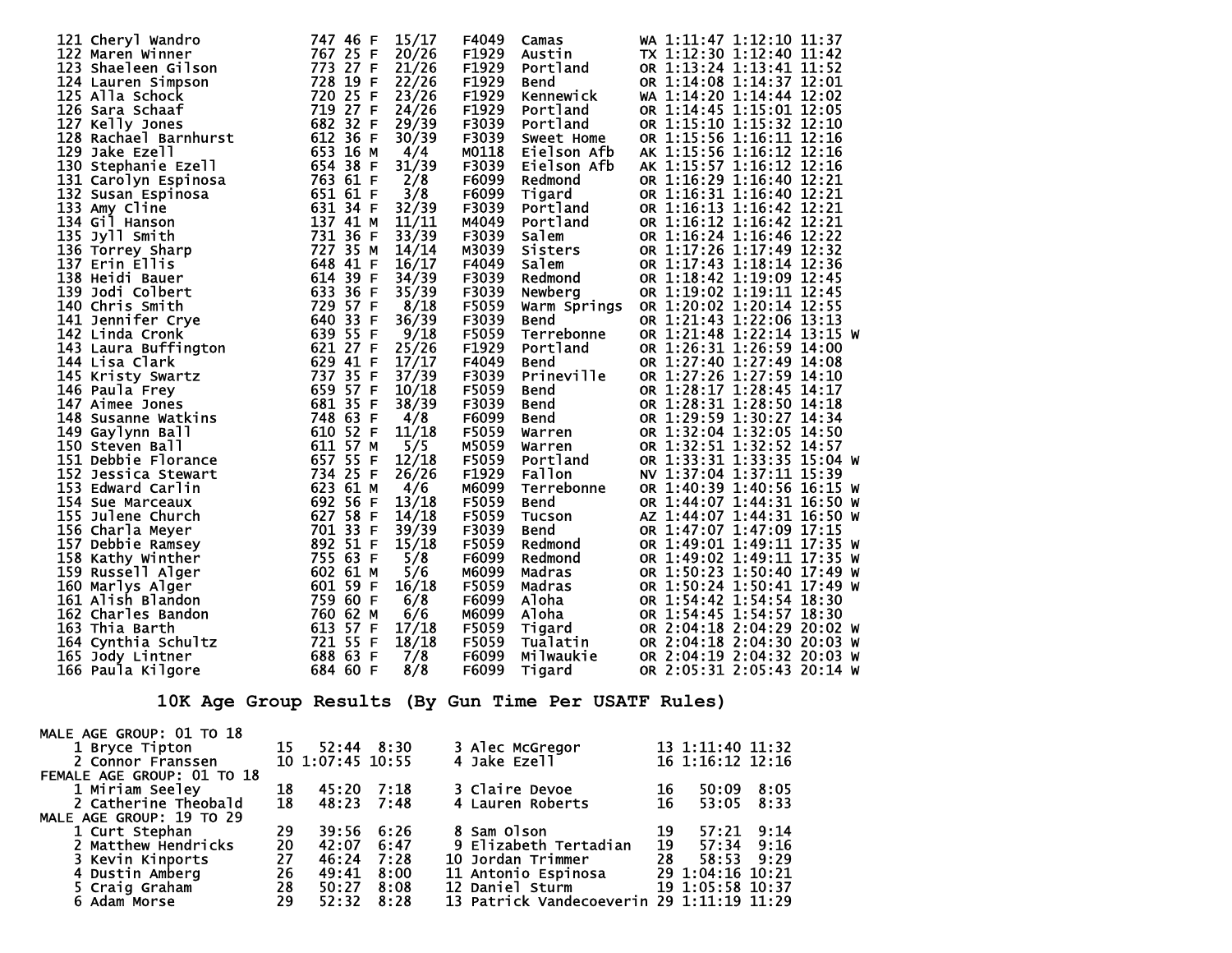| 7 Derek Mollier                                                                                                                                                                                                                                                            | 27       | 54:53          | 8:50         |                                                                                                                                                                                                                                                                  |      |                                      |      |
|----------------------------------------------------------------------------------------------------------------------------------------------------------------------------------------------------------------------------------------------------------------------------|----------|----------------|--------------|------------------------------------------------------------------------------------------------------------------------------------------------------------------------------------------------------------------------------------------------------------------|------|--------------------------------------|------|
| FEMALE AGE GROUP: 19 TO 29                                                                                                                                                                                                                                                 |          |                |              |                                                                                                                                                                                                                                                                  |      |                                      |      |
| 1 Kristina Trygstad-Saa 25<br>1 Kristina Trygstad-Saa 25 40:47 6:34<br>2 Charlotte Guebels 24 50:23 8:07<br>3 Amanda Gow 29 52:15 8:25<br>4 Eva Ceder<br>21 53:32 8:25<br>5 Lindsay Snyder 26 54:34 8:47<br>6 Katherine Greiner 27 56:10 9:03<br>7 Bethanee Esqueda 28 56: |          | 40:47          | 6:34         | 14 Megan Callow 29 1:02:31 10:04<br>15 Sarah Walker 29 1:02:40 10:06<br>16 Darby Concannon 27 1:04:55 10:27<br>17 Ella Daniels 20 1:05:22 10:32<br>18 Laura Bales 27 1:07:46 10:55<br>19 Jamie Vandecessering 23 1:07:46 10:55                                   |      |                                      |      |
|                                                                                                                                                                                                                                                                            |          |                |              |                                                                                                                                                                                                                                                                  |      |                                      |      |
|                                                                                                                                                                                                                                                                            |          |                |              |                                                                                                                                                                                                                                                                  |      |                                      |      |
|                                                                                                                                                                                                                                                                            |          |                |              | 1/ Ella Dannels<br>18 Laura Bales<br>19 Jamie Vandecoevering 28 1:12:19 11:29<br>20 Maren Winner<br>21 Shaeleen Gilson<br>27 1:12:40 11:42<br>21 Shaeleen Gilson<br>27 1:13:41 11:52<br>22 Lauren Simpson<br>19 1:14:37 12:01<br>23 Alla Schock<br>2             |      |                                      |      |
|                                                                                                                                                                                                                                                                            |          |                |              |                                                                                                                                                                                                                                                                  |      |                                      |      |
|                                                                                                                                                                                                                                                                            |          |                |              |                                                                                                                                                                                                                                                                  |      |                                      |      |
|                                                                                                                                                                                                                                                                            |          |                |              |                                                                                                                                                                                                                                                                  |      |                                      |      |
|                                                                                                                                                                                                                                                                            |          |                |              |                                                                                                                                                                                                                                                                  |      |                                      |      |
| 10 Carmen Miller                                                                                                                                                                                                                                                           |          |                |              |                                                                                                                                                                                                                                                                  |      |                                      |      |
| 11 Sarah Atwood                                                                                                                                                                                                                                                            |          |                |              |                                                                                                                                                                                                                                                                  |      |                                      |      |
| 12 Laura Jacobs                                                                                                                                                                                                                                                            |          |                |              |                                                                                                                                                                                                                                                                  |      |                                      |      |
| 13 Holly Myers                                                                                                                                                                                                                                                             |          |                |              |                                                                                                                                                                                                                                                                  |      |                                      |      |
| MALE AGE GROUP: 30 TO 39                                                                                                                                                                                                                                                   |          |                |              |                                                                                                                                                                                                                                                                  |      |                                      |      |
|                                                                                                                                                                                                                                                                            |          |                | 6:13         |                                                                                                                                                                                                                                                                  |      |                                      |      |
|                                                                                                                                                                                                                                                                            |          |                | 6:54         |                                                                                                                                                                                                                                                                  |      |                                      |      |
|                                                                                                                                                                                                                                                                            |          |                | 7:19         |                                                                                                                                                                                                                                                                  |      |                                      |      |
|                                                                                                                                                                                                                                                                            |          |                | 7:21         |                                                                                                                                                                                                                                                                  |      |                                      |      |
|                                                                                                                                                                                                                                                                            |          |                | 7:59         |                                                                                                                                                                                                                                                                  |      |                                      |      |
|                                                                                                                                                                                                                                                                            |          |                | 50:08 8:05   |                                                                                                                                                                                                                                                                  |      |                                      |      |
| 2 Ryan Carrasco<br>3 Steven McCrosky<br>3 42:52<br>3 Steven McCrosky<br>4 Randy McClellan<br>5 Chad Bennett<br>5 Age 30 49:31<br>6 Ryan Hudson<br>7 Josh Lewis<br>1 50:08<br>7 Josh Lewis<br>1 50:08<br>1 50:08<br>1 1 50:08                                               |          |                | 8:28         | 8 J.C. wikander<br>9 Ryan Bales<br>10 Andy Wood<br>11 Jon Roberts<br>12 Cody Jessee<br>13 Kevin Bauer<br>14 Torrey Sharp<br>14 Torrey Sharp<br>14 10:23<br>14 10:23<br>14 10:23<br>14 10:23<br>14 10:23<br>14 10:23<br>14 10:23<br>14 10:23<br>14 10:23<br>14 10 |      |                                      |      |
| FEMALE AGE GROUP: 30 TO 39                                                                                                                                                                                                                                                 |          |                |              |                                                                                                                                                                                                                                                                  |      |                                      |      |
|                                                                                                                                                                                                                                                                            |          |                |              |                                                                                                                                                                                                                                                                  |      |                                      |      |
|                                                                                                                                                                                                                                                                            |          |                |              |                                                                                                                                                                                                                                                                  |      |                                      |      |
|                                                                                                                                                                                                                                                                            |          |                |              |                                                                                                                                                                                                                                                                  |      |                                      |      |
|                                                                                                                                                                                                                                                                            |          |                |              |                                                                                                                                                                                                                                                                  |      |                                      |      |
|                                                                                                                                                                                                                                                                            |          |                |              |                                                                                                                                                                                                                                                                  |      |                                      |      |
|                                                                                                                                                                                                                                                                            |          |                |              |                                                                                                                                                                                                                                                                  |      |                                      |      |
| MALE AGE GROUP: 30 TO 39<br>1 Maureen Anderson<br>2 Christina Brown<br>36 55:33 8:57<br>3 Leslie Davis<br>4 Jill Ponder<br>5 Deevy Holcomb<br>5 Deevy Holcomb<br>5 Deevy Holcomb<br>6 Rita McClellan<br>7 Julie Penry<br>8 Erin Matlock<br>7 Julie Pen                     |          |                |              | 14 Fortey Sharp<br>23 1:05:44 10:35<br>22 Nazaree Jackson<br>23 1:05:44 10:35<br>22 Nazaree Jackson<br>38 1:06:10 10:39<br>23 Jenniffer Smith<br>38 1:07:11 10:49<br>24 Vicki Stoltz<br>28 Thereas wikander<br>39 1:10:00 11:16<br>26 Heather Paulse             |      |                                      |      |
|                                                                                                                                                                                                                                                                            |          |                |              |                                                                                                                                                                                                                                                                  |      |                                      |      |
|                                                                                                                                                                                                                                                                            |          |                |              |                                                                                                                                                                                                                                                                  |      |                                      |      |
|                                                                                                                                                                                                                                                                            |          |                |              |                                                                                                                                                                                                                                                                  |      |                                      |      |
|                                                                                                                                                                                                                                                                            |          |                |              |                                                                                                                                                                                                                                                                  |      |                                      |      |
|                                                                                                                                                                                                                                                                            |          |                |              |                                                                                                                                                                                                                                                                  |      |                                      |      |
|                                                                                                                                                                                                                                                                            |          |                |              |                                                                                                                                                                                                                                                                  |      |                                      |      |
|                                                                                                                                                                                                                                                                            |          |                |              |                                                                                                                                                                                                                                                                  |      |                                      |      |
| 16 Haley Brown Brownson 33 1:02:00 9:59                                                                                                                                                                                                                                    |          |                |              |                                                                                                                                                                                                                                                                  |      |                                      |      |
|                                                                                                                                                                                                                                                                            |          |                |              |                                                                                                                                                                                                                                                                  |      |                                      |      |
|                                                                                                                                                                                                                                                                            |          |                |              |                                                                                                                                                                                                                                                                  |      |                                      |      |
| 17 Tory Kurtz<br>18 Raina Lawler<br>19 Susan Gotshall<br>19 Susan Gotshall<br>20 Sommer Moore<br>20 Sommer Moore<br>20 Sommer Moore<br>20 Sommer Moore<br>21 39 1:04:24 10:22<br>22 35 1:05:33 10:33                                                                       |          |                |              |                                                                                                                                                                                                                                                                  |      |                                      |      |
|                                                                                                                                                                                                                                                                            |          |                |              |                                                                                                                                                                                                                                                                  |      |                                      |      |
| MALE AGE GROUP: 40 TO 49                                                                                                                                                                                                                                                   |          |                |              |                                                                                                                                                                                                                                                                  |      |                                      |      |
| 2 Tim Ellenberger<br>2 Tim Ellenberger<br>3 Dan Edwards<br>4 Donald David<br>4 Donald David<br>5 Thomas Holt<br>5 Ken Mers                                                                                                                                                 |          |                | 6:52         | 7 Kevin Luckini                                                                                                                                                                                                                                                  | - 46 | 52:19                                | 8:26 |
|                                                                                                                                                                                                                                                                            |          |                | 8:02         | 8 Trace Tipton<br>9 Geoffrey Jaeger 43<br>10 Jason Crafton 48<br>11 Gil Mail 48<br>8 Trace Tipton                                                                                                                                                                |      | 52:45                                | 8:30 |
|                                                                                                                                                                                                                                                                            |          |                | 8:04         |                                                                                                                                                                                                                                                                  |      | 53:57                                | 8:41 |
|                                                                                                                                                                                                                                                                            |          |                | 8:15         |                                                                                                                                                                                                                                                                  |      | 55:56                                | 9:00 |
|                                                                                                                                                                                                                                                                            |          |                | 51:53 8:21   | 11 Gil Hanson 41 1:16:42 12:21                                                                                                                                                                                                                                   |      |                                      |      |
| 6 Ken Hess                                                                                                                                                                                                                                                                 | 42       | 52:06          | 8:23         |                                                                                                                                                                                                                                                                  |      |                                      |      |
| FEMALE AGE GROUP: 40 TO 49                                                                                                                                                                                                                                                 |          |                |              |                                                                                                                                                                                                                                                                  |      |                                      |      |
| 1 Sarah Agsten                                                                                                                                                                                                                                                             | 41       | 42:52          | 6:54         | 10 Amy Kasari                                                                                                                                                                                                                                                    |      | 42 1:00:38 9:46                      |      |
| 2 Robin Long                                                                                                                                                                                                                                                               | 47       | 51:05          | 8:14         | 11 Susan Hagstrom                                                                                                                                                                                                                                                |      | 49 1:04:29 10:23                     |      |
| 3 Krista Gault                                                                                                                                                                                                                                                             | 42       | 54:54          | 8:51         | 12 Cheryl Avolio                                                                                                                                                                                                                                                 |      | 46 1:04:30 10:23                     |      |
| 4 Nikole Crafton                                                                                                                                                                                                                                                           | 40<br>44 | 54:55<br>58:07 | 8:51         | 13 Cynthia Humble                                                                                                                                                                                                                                                |      | 49 1:07:55 10:56                     |      |
| 5 Darla Naugher<br>6 Kimberly Goeggel                                                                                                                                                                                                                                      | 47       | 58:13          | 9:22<br>9:23 | 14 Robin Martin<br>15 Cheryl Wandro                                                                                                                                                                                                                              |      | 49 1:08:12 10:59<br>46 1:12:10 11:37 |      |
| 7 Carrie Coe                                                                                                                                                                                                                                                               | 45       | 58:30          | 9:25         | 16 Erin Ellis                                                                                                                                                                                                                                                    |      | 41 1:18:14 12:36                     |      |
| 8 Tracy Esguerra                                                                                                                                                                                                                                                           | 48       | 58:34          | 9:26         | 17 Lisa Clark                                                                                                                                                                                                                                                    |      | 41 1:27:49 14:08                     |      |
| 9 Kris Berglund                                                                                                                                                                                                                                                            | 40       | 58:53          | 9:29         |                                                                                                                                                                                                                                                                  |      |                                      |      |
| MALE AGE GROUP: 50 TO 59                                                                                                                                                                                                                                                   |          |                |              |                                                                                                                                                                                                                                                                  |      |                                      |      |
| 1 Brock Roberts                                                                                                                                                                                                                                                            | 50       | 41:12          | 6:38         | 4 Brian Ross                                                                                                                                                                                                                                                     | 53   | 59:47                                | 9:38 |
|                                                                                                                                                                                                                                                                            |          |                |              |                                                                                                                                                                                                                                                                  |      |                                      |      |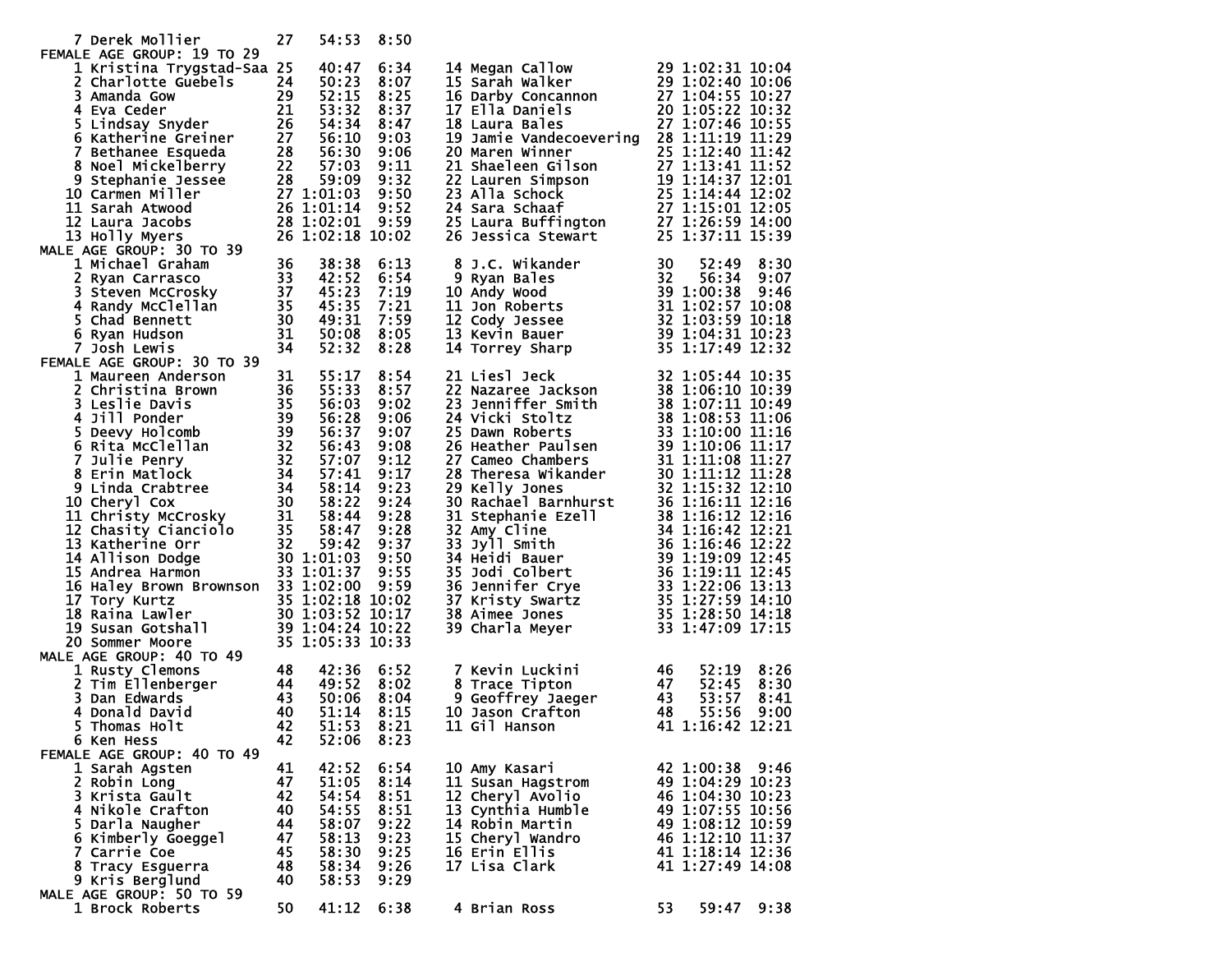| 2 Rodney Cooper<br>3 Ron Wortman | 55<br>56       | 43:44 7:03<br>49:10 7:55 |      | 5 Steven Ball      | 57 1:32:52 14:57 |
|----------------------------------|----------------|--------------------------|------|--------------------|------------------|
| FEMALE AGE GROUP: 50 TO 59       |                |                          |      |                    |                  |
| 1 Karlene Austin                 | 54             | 50:50                    | 8:11 | 10 Paula Frey      | 57 1:28:45 14:17 |
| 2 Sandra Seeley                  | 53             | 51:22                    | 8:16 | 11 Gaylynn Ball    | 52 1:32:05 14:50 |
| 3 Robin Miller                   |                | 54:25                    | 8:46 | 12 Debbie Florance | 55 1:33:35 15:04 |
| 4 Gail Mast                      | 53<br>59<br>58 | 58:05                    | 9:21 | 13 Sue Marceaux    | 56 1:44:31 16:50 |
| 5 Kerri Tyler                    |                | 59:19                    | 9:33 | 14 Julene Church   | 58 1:44:31 16:50 |
| 6 Shirlee Evans                  | 54             | 59:58                    | 9:39 | 15 Debbie Ramsey   | 51 1:49:11 17:35 |
| 7 Karen Williams                 |                | 50 1:00:48 9:47          |      | 16 Marlys Alger    | 59 1:50:41 17:49 |
| 8 Chris Smith                    |                | 57 1:20:14 12:55         |      | 17 Thia Barth      | 57 2:04:29 20:02 |
| 9 Linda Cronk                    |                | 55 1:22:14 13:15         |      | 18 Cynthia Schultz | 55 2:04:30 20:03 |
| MALE AGE GROUP: 60 TO 99         |                |                          |      |                    |                  |
| 1 Rod Thompson                   | 61             | 45:34 7:20               |      | 4 Edward Carlin    | 61 1:40:56 16:15 |
| 2 Thomas Bischoff                | 63             | 56:09                    | 9:03 | 5 Russell Alger    | 61 1:50:40 17:49 |
| 3 Rich Lohman                    | 64             | 58:57                    | 9:30 | 6 Charles Bandon   | 62 1:54:57 18:30 |
| FEMALE AGE GROUP: 60 TO 99       |                |                          |      |                    |                  |
| 1 Fran Weaver                    |                | 61 1:04:11 10:20         |      | 5 Kathy Winther    | 63 1:49:11 17:35 |
| 2 Carolyn Espinosa               |                | 61 1:16:40 12:21         |      | 6 Alish Blandon    | 60 1:54:54 18:30 |
| 3 Susan Espinosa                 |                | 61 1:16:40 12:21         |      | Jody Lintner       | 63 2:04:32 20:03 |
| 4 Susanne Watkins                |                | 63 1:30:27 14:34         |      | 8 Paula Kilgore    | 60 2:05:43 20:14 |

## **5K Overall Results**

| Place Name |                         | No.                                                |      |     | Ag S Div/Tot | Div    | City                                                                                                                                                                                                                                                                                                                                                                                                                                |      |                         | St Nettime Guntime Pace |                     | w |
|------------|-------------------------|----------------------------------------------------|------|-----|--------------|--------|-------------------------------------------------------------------------------------------------------------------------------------------------------------------------------------------------------------------------------------------------------------------------------------------------------------------------------------------------------------------------------------------------------------------------------------|------|-------------------------|-------------------------|---------------------|---|
| =====      | ======================  | $\qquad \qquad \equiv \equiv \equiv \equiv \equiv$ | $=$  | $=$ |              | ====== | $\begin{array}{cccccccccc} \texttt{m} & \texttt{m} & \texttt{m} & \texttt{m} & \texttt{m} & \texttt{m} & \texttt{m} & \texttt{m} & \texttt{m} & \texttt{m} & \texttt{m} & \texttt{m} & \texttt{m} & \texttt{m} & \texttt{m} & \texttt{m} & \texttt{m} & \texttt{m} & \texttt{m} & \texttt{m} & \texttt{m} & \texttt{m} & \texttt{m} & \texttt{m} & \texttt{m} & \texttt{m} & \texttt{m} & \texttt{m} & \texttt{m} & \texttt{m} & \$ | $==$ | $=$ $=$ $=$ $=$ $=$ $=$ | ________                | $=$ $=$ $=$ $=$ $=$ |   |
|            | 1 Curt Rosen            | 898 35 M                                           |      |     | 1/13         | M3039  | Redmond                                                                                                                                                                                                                                                                                                                                                                                                                             | OR.  | 17:40                   | 17:40                   | 5:42                |   |
|            | 2 Chase Hammond         | 859 21 M                                           |      |     | 1/2          | M1929  | Bend                                                                                                                                                                                                                                                                                                                                                                                                                                | OR.  | 17:42                   | 17:43                   | 5:42                |   |
| 3          | Chad McGraw             | 881 34 M                                           |      |     | 2/13         | M3039  | Sitka                                                                                                                                                                                                                                                                                                                                                                                                                               | AK   | 19:23                   | 19:35                   | 6:19                |   |
|            | 4 Scott Abrams          | 800 54 M                                           |      |     | 1/4          | M5059  | Bend                                                                                                                                                                                                                                                                                                                                                                                                                                | OR.  | 19:40                   | 19:41                   | 6:20                |   |
|            | Jordan Gemelas          | 843 15 M                                           |      |     | 1/8          | M0118  | Madras                                                                                                                                                                                                                                                                                                                                                                                                                              | OR.  | 21:23                   | 21:28                   | 6:55                |   |
|            | 6 Aaron Langeliers      | 950 30 M                                           |      |     | 3/13         | M3039  | Oregon City                                                                                                                                                                                                                                                                                                                                                                                                                         | OR.  | 21:51                   | 21:55                   | 7:04                |   |
|            | Jarred Gregory-Grimes   | 852 13 M                                           |      |     | 2/8          | M0118  | Redmond                                                                                                                                                                                                                                                                                                                                                                                                                             | OR.  | 22:06                   | 22:06                   | 7:07                |   |
| 8          | Stephanie Robins        | 937 25 F                                           |      |     | 1/22         | F1929  | Salem                                                                                                                                                                                                                                                                                                                                                                                                                               | 0R   | 22:07                   | 22:11                   | 7:09                |   |
|            | 9 Jeannine Faulkner     | 956 37 F                                           |      |     | 1/27         | F3039  | Atmautluak                                                                                                                                                                                                                                                                                                                                                                                                                          | AK   | 22:16                   | 22:31                   | 7:15                |   |
|            | 10 Brad Carrell         | 957 64 M                                           |      |     | 1/8          | M6099  | Redmond                                                                                                                                                                                                                                                                                                                                                                                                                             | OR.  | 23:43                   | 23:45                   | 7:39                |   |
|            | 11 Hans Manseth         | 879 34 M                                           |      |     | 4/13         | M3039  | Portland                                                                                                                                                                                                                                                                                                                                                                                                                            | 0R   | 23:35                   | 23:58                   | 7:43                |   |
|            | 12 Cody Hamilton        | 857 31 M                                           |      |     | 5/13         | M3039  | Redmond                                                                                                                                                                                                                                                                                                                                                                                                                             | OR.  | 24:09                   | 24:10                   | 7:47                |   |
|            | 13 Ashuly Hoxie         | 870                                                | 21 F |     | 2/22         | F1929  | Redmond                                                                                                                                                                                                                                                                                                                                                                                                                             | OR.  | 24:15                   | 24:30                   | 7:54                |   |
|            | 14 Katie Kinports       | 944 29 F                                           |      |     | 3/22         | F1929  | Eugene                                                                                                                                                                                                                                                                                                                                                                                                                              | OR.  | 24:30                   | 24:36                   | 7:55                |   |
|            | 15 Sheri Morgan         | 887 24 F                                           |      |     | 4/22         | F1929  | Portland                                                                                                                                                                                                                                                                                                                                                                                                                            | 0R   | 24:40                   | 24:43                   | 7:58                |   |
|            | 16 Michelle Belden      | 958 26 F                                           |      |     | 5/22         | F1929  | Crooked River                                                                                                                                                                                                                                                                                                                                                                                                                       | OR.  | 25:02                   | 25:08                   | 8:06                |   |
| 17         | Dennis Collins          | 931 32 M                                           |      |     | 6/13         | M3039  | Redmond                                                                                                                                                                                                                                                                                                                                                                                                                             | 0R   | 25:35                   | 25:38                   | 8:15                |   |
| 18         | Jordan Higgins          | 954 18 M                                           |      |     | 3/8          | M0118  | Prineville                                                                                                                                                                                                                                                                                                                                                                                                                          | 0R   |                         | 25:55                   | 8:21                |   |
| 19         | Ashlyn Hanson           | 860 18 F                                           |      |     | 1/15         | F0118  | Prineville                                                                                                                                                                                                                                                                                                                                                                                                                          | OR.  | 25:47                   | 25:55                   | 8:21                |   |
| 20         | Tracie McDonald         | 945 39 F                                           |      |     | 2/27         | F3039  | Redmond                                                                                                                                                                                                                                                                                                                                                                                                                             | 0R   | 26:00                   | 26:07                   | 8:25                |   |
|            | 21 Charles Dorst        | 827 26 M                                           |      |     | 2/2          | M1929  | Portland                                                                                                                                                                                                                                                                                                                                                                                                                            | OR.  | 26:13                   | 26:17                   | 8:28                |   |
|            | 22 Russell Green        | 851 43 M                                           |      |     | 1/5          | M4049  | Redmond                                                                                                                                                                                                                                                                                                                                                                                                                             | 0R   | 26:17                   | 26:26                   | 8:31                |   |
|            | 23 Bridget Etchegaray   | 834 14 F                                           |      |     | 2/15         | F0118  | Placentia                                                                                                                                                                                                                                                                                                                                                                                                                           | CA   | 26:39                   | 26:40                   | 8:35                |   |
| 24         | Sophia Gemelas          | 845 12 F                                           |      |     | 3/15         | F0118  | Madras                                                                                                                                                                                                                                                                                                                                                                                                                              | OR.  | 26:40                   | 26:41                   | 8:36                |   |
|            | 25 Dale Smith           | 906 63 M                                           |      |     | 2/8          | M6099  | Bend                                                                                                                                                                                                                                                                                                                                                                                                                                | OR.  | 26:46                   | 26:54                   | 8:40                |   |
| 26         | Becca Abbas             | 778 29 F                                           |      |     | 6/22         | F1929  | Redmond                                                                                                                                                                                                                                                                                                                                                                                                                             | OR.  | 27:01                   | 27:05                   | 8:43                |   |
| 27         | <b>Eddie Green</b>      | 933 36 M                                           |      |     | 7/13         | M3039  | Porterville                                                                                                                                                                                                                                                                                                                                                                                                                         | CA.  | 26:45                   | 27:06                   | 8:44                |   |
|            | 28 Natalie Etchegaray   | 836 16 F                                           |      |     | 4/15         | F0118  | Placentia                                                                                                                                                                                                                                                                                                                                                                                                                           | CA.  | 27:18                   | 27:19                   | 8:48                |   |
|            | 29 Gabrielle Etchegaray | 835 14 F                                           |      |     | 5/15         | F0118  | Placentia                                                                                                                                                                                                                                                                                                                                                                                                                           | CA   | 27:18                   | 27:19                   | 8:48                |   |
|            |                         |                                                    |      |     |              |        |                                                                                                                                                                                                                                                                                                                                                                                                                                     |      |                         |                         |                     |   |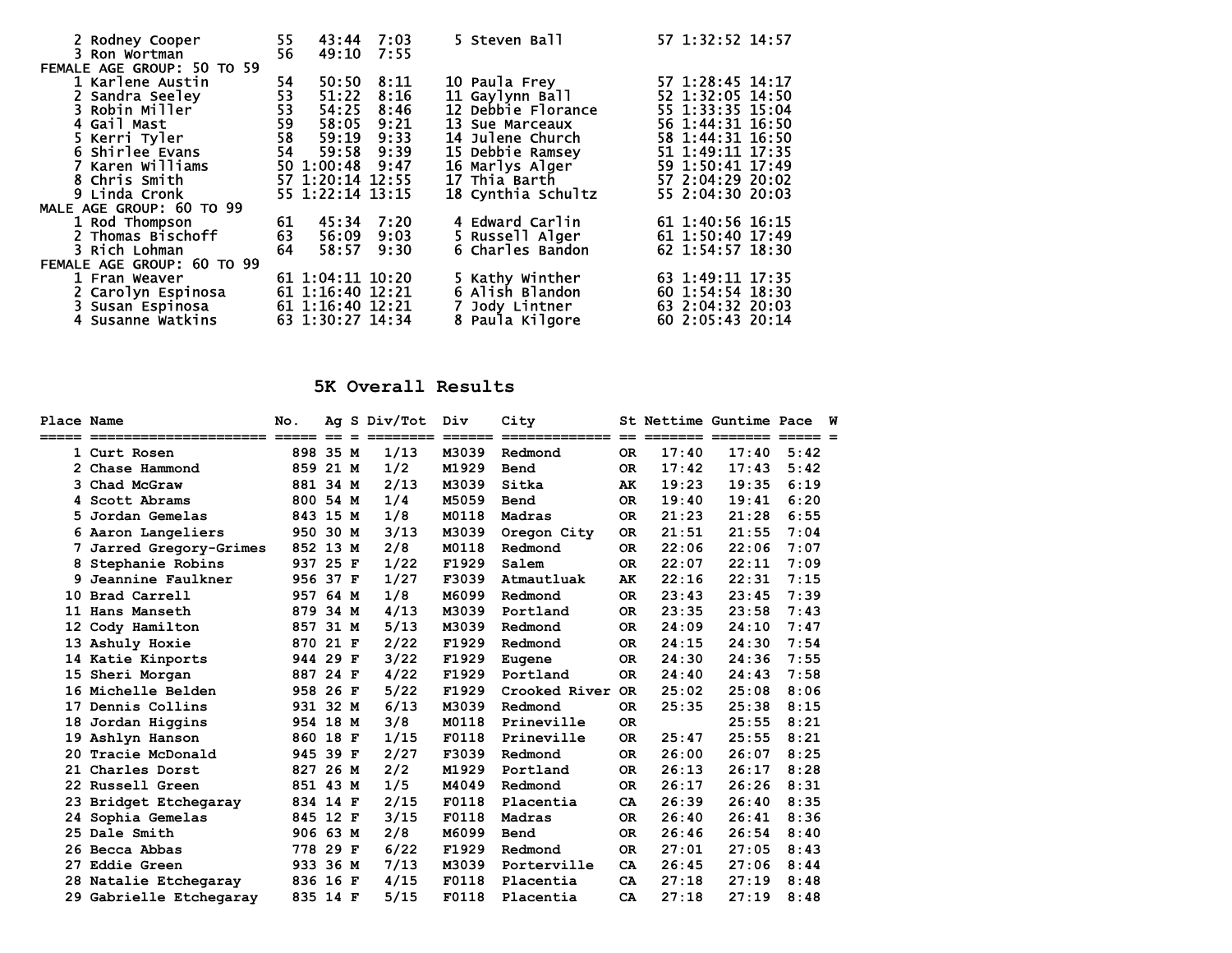|     | 30 Tess Lane           | 876 28 F | 7/22  | F1929 | Newberg          | 0R. | 27:06 | 27:19           | 8:48          |
|-----|------------------------|----------|-------|-------|------------------|-----|-------|-----------------|---------------|
|     | 31 Charla Murphy       | 927 38 F | 3/27  | F3039 | Redmond          | 0R. | 27:24 | 27:32           | 8:52          |
|     | 32 Keith Sime          | 902 76 M | 3/8   | M6099 | Sunriver         | 0R. | 27:05 | 27:41           | 8:55          |
|     | 33 Virginie Fivaz      | 839 37 F | 4/27  | F3039 | Yvoire           | FR. | 27:50 | 28:01           | 9:01          |
|     | 34 Krista Floyd        | 658 24 F | 8/22  | F1929 | Prineville       | 0R. | 27:57 | 28:11           | 9:05          |
|     | 35 John Keston         | 947 85 M | 4/8   | M6099 | Sunriver         | 0R. | 28:16 | 28:19           | 9:07          |
|     | 36 Tammy McKay         | 883 38 F | 5/27  | F3039 | West Linn        | 0R. | 28:06 | 28:19           | 9:07          |
| 37  | David Presland         | 890 48 M | 2/5   | M4049 | Bend             | 0R  | 28:16 | 28:30           | 9:11          |
| 38. | Jens Lovtang           | 877 40 M | 3/5   | M4049 | Redmond          | OR  | 28:10 | 28:39           | 9:13          |
|     | 39 Jaina Hamilton      | 858 29 F | 9/22  | F1929 | Redmond          | 0R. | 28:39 | 28:41           | 9:14          |
|     | 40 Elizabeth Margeson  | 880 27 F | 10/22 | F1929 | Vancouver        | WA  | 28:36 | 29:01           | 9:21          |
|     | 41 Bethany Durre       | 831 18 F | 6/15  | F0118 | Bend             | 0R. | 28:35 | 29:01           | 9:21          |
|     | 42 Tammy Shelton       | 949 43 F | 1/17  | F4049 | Prineville       | OR. | 28:39 | 29:06           | 9:22          |
|     | 43 Terri Law           | 935 51 F | 1/14  | F5059 | Redmond          | OR  | 29:00 | 29:07           | 9:23          |
|     | 44 Berkeley Williamson | 754 30 F | 6/27  | F3039 | Portland         | OR. | 29:11 | 29:14           | 9:25          |
|     | 45 Audra Green         | 850 41 F | 2/17  | F4049 | Redmond          | 0R. | 29:07 | 29:16           | 9:26          |
|     | 46 Amanda Grunberg     | 853 20 F | 11/22 | F1929 | Bend             | 0R. | 29:15 | 29:23           | 9:28          |
|     | 47 Chris Gladd         | 847 37 M | 8/13  | M3039 | Bend             | OR. | 29:16 | 29:23           | 9:28          |
| 48. | Torree Abrams          | 801 46 F | 3/17  | F4049 | Bend             | 0R. | 29:23 | 29:43           | 9:34          |
|     | 49 Hailey Erskine      | 932 26 F | 12/22 | F1929 | Portland         | 0R. | 29:53 | 29:55           | 9:38          |
|     |                        |          | 13/22 | F1929 | Portland         | OR  | 29:53 | 29:55           | 9:38          |
|     | 50 Ashley Besbris      | 951 26 F | 4/17  |       | Madras           |     |       |                 |               |
|     | 51 Katrina Terry       | 908 42 F |       | F4049 |                  | OR  | 30:10 | 30:15           | 9:45          |
|     | 52 Gwendilynn Turner   | 909 29 F | 14/22 | F1929 | Terrebonne       | 0R  | 30:07 | 30:20           | 9:46          |
|     | 53 Tiffany Beymer      | 809 36 F | 7/27  | F3039 | Warm Springs     | OR  | 30:26 | 30:27           | 9:48          |
|     | 54 Marlee Fleckenstein | 840 17 F | 7/15  | F0118 | Fullerton        | CA  | 30:25 | 30:31           | 9:50          |
|     | 55 Astacia Christenson | 813 33 F | 8/27  | F3039 | Bend             | 0R. | 30:34 | 30:56           | 9:58          |
|     | 56 Kristi Zimmerman    | 923 27 F | 15/22 | F1929 | Portland         | OR. | 30:37 | 30:59           | 9:59          |
|     | 57 Chris Heim          | 862 52 M | 2/4   | M5059 | Crooked River OR |     | 30:55 | $31:15$ $10:04$ |               |
|     | 58 Mark Agsten         | 804 43 M | 4/5   | M4049 | Roseburg         | 0R. | 31:08 | 31:29 10:08     |               |
|     | 59 Stacey Graham       | 849 27 F | 16/22 | F1929 | Portland         | 0R. | 31:03 | $31:29$ $10:08$ |               |
|     | 60 Tanner Green        | 934 13 M | 4/8   | M0118 | Porterville      | CA  | 31:11 | $31:31$ $10:09$ |               |
|     | 61 Spencer Franssen    | 943 10 M | 5/8   | M0118 | Eugene           | 0R. | 31:44 | $31:48$ 10:15   |               |
|     | 62 Amanda Rose         | 897 38 F | 9/27  | F3039 | Bend             | 0R. | 31:44 | 31:49 10:15     |               |
|     | 63 Danielle McGraw     | 882 38 F | 10/27 | F3039 | Sitka            | AK  | 31:29 | 31:50 10:15     |               |
|     | 64 Penny Panknin       | 888 48 F | 5/17  | F4049 | Redmond          | OR  | 31:33 | $32:00$ 10:18   |               |
|     | 65 Amber Minney        | 885 28 F | 17/22 | F1929 | Terrebonne       | 0R. | 31:33 | $32:00$ 10:18   |               |
|     | 66 Brandie McNamee     | 700 27 F | 18/22 | F1929 | Madras           | 0R  | 31:46 | $32:00$ 10:18   |               |
|     | <b>67 Amyee Hess</b>   | 864 34 F | 11/27 | F3039 | La Pine          | 0R. | 32:00 | 32:02 10:19     |               |
|     | <b>68 Meg Voedisch</b> | 912 63 F | 1/7   | F6099 | Redmond          | 0R. | 32:11 | 32:24 10:26     |               |
|     | 69 Kathy David         | 822 41 F | 6/17  | F4049 | Keizer           | OR. | 32:11 | 32:42 10:32     |               |
|     | <b>70 Bill Welch</b>   | 915 36 M | 9/13  | M3039 | Redmond          | OR  | 32:35 | 32:55 10:36     |               |
|     | 71 Jordon Zardinejad   | 922 30 M | 10/13 | M3039 | Portland         | OR  | 32:44 | $33:19$ $10:44$ |               |
| 72. | Shelli Larimer         | 952 41 F | 7/17  | F4049 | Prineville       | OR  | 33:28 |                 | 33:35 10:49 W |
|     | 73 Brenda Hanson       | 861 46 F | 8/17  | F4049 | Prineville       | 0R  | 33:29 |                 | 33:36 10:49 W |
|     | 74 Logan Ruhland       | 899 11 M | 6/8   | M0118 | Echo             | 0R  | 33:33 |                 | 33:50 10:54 W |
|     | 75 Kent Madison        | 878 50 M | 3/4   | M5059 | Echo             | OR  | 33:37 |                 | 33:54 10:55 W |
|     | 76 Doug Ritchie        | 893 46 M | 5/5   | M4049 | Sisters          | OR  | 33:57 | 34:36 11:09     |               |
|     | 77 Kim Puls            | 891 37 F | 12/27 | F3039 | Sisters          | OR  | 33:57 | 34:36 11:09     |               |
|     | 78 Gregory Simmons     | 903 33 M | 11/13 | M3039 | Des Moines       | IA  | 34:33 | 34:58 11:16     |               |
|     | 79 Terri Simmons       | 904 33 F | 13/27 | F3039 | Des Moines       | IA  | 34:33 | 34:58 11:16     |               |
|     | 80 Mike Dunn           | 830 66 M | 5/8   | M6099 | Corvallis        | OR  | 34:38 | 35:01 11:16     |               |
|     | 81 Suzanne Dalton      | 821 55 F | 2/14  | F5059 | Corvallis        | OR  | 35:03 | 35:09 11:19     |               |
|     | 82 Ann Hendrick        | 863 51 F | 3/14  | F5059 | Bend             | OR  | 35:08 | 35:38 11:29     |               |
|     | 83 Sara Wurfel         | 921 36 F | 14/27 | F3039 | Sherwood         | OR  | 35:40 | 35:46 11:31     |               |
|     | 84 Tatyana Roop        | 896 32 F | 15/27 | F3039 | Prineville       | OR  | 35:50 | $36:17$ $11:41$ |               |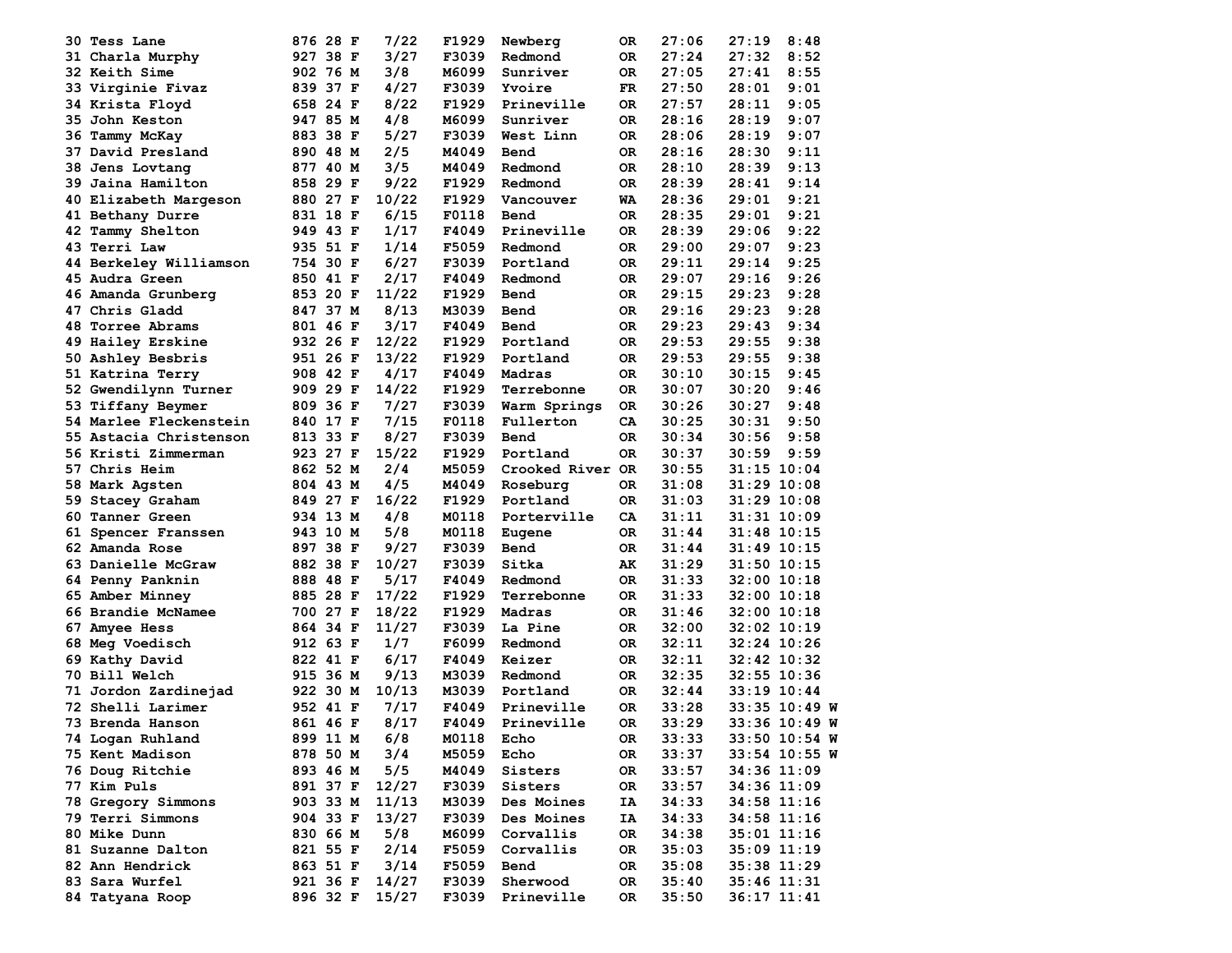| 85 Kou Westcott          | 948 24 F | 19/22 | F1929 | Bend             | OR. | 35:54                      | 36:21 11:42   |  |
|--------------------------|----------|-------|-------|------------------|-----|----------------------------|---------------|--|
| 86 Sarah Ferry           | 838 14 F | 8/15  | F0118 | Selah            | WA  | 36:30                      | 36:35 11:47   |  |
| 87 Jason Howland         | 868 32 M | 12/13 | M3039 | Oregon City      | ОR  | 36:09                      | 36:40 11:49   |  |
| 88 Tenisha Howland       | 869 32 F | 16/27 | F3039 | Oregon City      | ОR  | 36:09                      | 36:40 11:49   |  |
| 89 Jaimee Crowe          | 819 34 F | 17/27 | F3039 | Sheridan         | ОR  | 36:57                      | 37:11 11:58   |  |
| 90 Michele Gemelas       | 844 46 F | 9/17  | F4049 | Madras           | 0R  | 37:31                      | 37:37 12:07 W |  |
| 91 Heidi Morgan          | 886 39 F | 18/27 | F3039 | Salem            | 0R  | 37:28                      | 37:49 12:11   |  |
| 92 Angela Beam           | 807 31 F | 19/27 | F3039 | College Place WA |     | 37:28                      | 37:49 12:11   |  |
| 93 Patricia Antenucci    | 805 61 F | 2/7   | F6099 | Rhododendron     | 0R  | 37:27                      | 37:55 12:13   |  |
| 94 Carrie Sue Halupa     | 856 32 F | 20/27 | F3039 | Springfield      | ОR  | 38:59                      | 39:24 12:41 W |  |
| 95 Tashina Smith         | 907 28 F | 20/22 | F1929 | Warm Springs     | OR. | 39:33                      | 39:44 12:48   |  |
| 96 Chantrelle Vanderzand | 946 28 F | 21/22 | F1929 | Redmond          | 0R  | 39:26                      | 39:56 12:52   |  |
| 97 Michael Dalton        | 820 61 M | 6/8   | M6099 | Corvallis        | ОR  | 40:25                      | 40:31 13:03   |  |
| 98 Karma Crafton         | 816 33 F | 21/27 | F3039 | Prineville       | ОR  | 40:08                      | 40:32 13:03   |  |
| 99 Carrie Presland       | 889 47 F | 10/17 | F4049 | Bend             | ОR  | 40:27                      | 40:41 13:06   |  |
| 100 Brennan Franssen     | 938 11 M | 7/8   | M0118 | Eugene           | OR. | 40:40                      | 40:44 13:07   |  |
| 101 Ben Sarbeck          | 901 17 M | 8/8   | M0118 | Scio             | OR  | 41:38                      | 41:56 13:30 W |  |
| 102 Anita Etchegaray     | 833 46 F | 11/17 | F4049 | Placentia        | CA  | 41:56                      | 42:06 13:33   |  |
| 103 Janessa Francois     | 942 15 F | 9/15  | F0118 | Junction City OR |     | 42:42                      | 42:48 13:47   |  |
| 104 Darbi Franssen       | 940 42 F | 12/17 | F4049 | Eugene           | OR. | 42:44                      | 42:48 13:47   |  |
| 105 Carrie Agee          | 803 13 F | 10/15 | F0118 | Redmond          | 0R  | 42:39                      | 43:02 13:51 W |  |
| 106 Olivia Tuttle        | 926 13 F | 11/15 | F0118 | Redmond          | ОR  | 42:41                      | 43:03 13:52   |  |
| 107 Lani Hotchkiss       | 867 45 F | 13/17 | F4049 | Redmond          | ОR  | 42:38                      | 43:04 13:52 W |  |
| 108 Rebecca Vallie       | 911 51 F | 4/14  | F5059 | Redmond          | ОR  | 42:38                      | 43:05 13:52 W |  |
| 109 Doreen Edison        | 832 44 F | 14/17 | F4049 | Redmond          | ОR  | 43:48                      | 44:00 14:10 W |  |
| 110 Olivia Franssen      | 941 11 F | 12/15 | F0118 | Eugene           | ОR  | 44:05                      | 44:10 14:13   |  |
| 111 Susan Simpson        | 905 55 F | 5/14  | F5059 | Bend             | OR  | 44:02                      | 44:31 14:20 W |  |
| 112 Brenda Franssen      | 939 40 F | 15/17 | F4049 | Eugene           | OR  | 44:47                      | 44:52 14:27   |  |
| 113 Susan Crawford       | 818 31 F | 22/27 | F3039 | Prineville       | 0R  | 44:32                      | 45:05 14:31 W |  |
| 114 Julie Crandall       | 817 32 F | 23/27 | F3039 | Prineville       | ОR  | 44:46                      | 45:14 14:34   |  |
| 115 Jennifer Higgins     | 865 21 F | 22/22 | F1929 | Prineville       | ОR  | 44:46                      | 45:15 14:34   |  |
| 116 Cedar Dunn           | 829 35 F | 24/27 | F3039 | Corvallis        | 0R  | 46:35                      | 46:58 15:07   |  |
| 117 Deanna Berry         | 808 67 F | 3/7   | F6099 | Bend             | 0R  | 47:03                      | 47:26 15:17 W |  |
| 118 Ray Kelsay           | 190 60 M | 7/8   | M6099 | Crooked River OR |     | 47:24                      | 47:40 15:21   |  |
| 119 Wendy Guest          | 855 43 F | 16/17 | F4049 | Scio             | ОR  | 47:37                      | 47:55 15:26   |  |
| 120 Haley Guest          | 854 15 F | 13/15 | F0118 | Scio             | 0R  | 47:38                      | 47:55 15:26   |  |
| 121 Sandra Fox           | 841 45 F | 17/17 | F4049 | Powell           | OR  | 49:06                      | 49:32 15:57 W |  |
| 122 Amy Kuper            | 873 39 F | 25/27 | F3039 | Redmond          | ОR  | 49:06                      | 49:32 15:57   |  |
| 123 Phyllis Carlin       | 812 54 F | 6/14  | F5059 | Terrebonne       | ОR  | 50:26                      | 50:42 16:20 W |  |
| 124 Regan Roberts        | 895 30 F | 26/27 | F3039 | Sisters          | ОR  | 50:17                      | 50:47 16:21   |  |
| 125 John Turner          | 910 51 M | 4/4   | M5059 | Gladstone        | ОR  | 50:16                      | 50:47 16:21   |  |
| 126 Toni Conley          | 924 56 F | 7/14  | F5059 | Bend             | ОR  | 50:51                      | 51:11 16:29   |  |
| 127 Vicki Christenson    | 814 51 F | 8/14  | F5059 | Henderson        | NV  | 50:51                      | 51:11 16:29 W |  |
| 128 Erinn Lakey          | 875 39 F | 27/27 | F3039 | Bend             | 0R  | 51:45                      | 51:55 16:43 W |  |
| 129 Robert Fuller        | 842 65 M | 8/8   | M6099 | Bend             | 0R  | 52:18                      | 52:57 17:03 W |  |
| 130 Barbara Germano      | 846 63 F | 4/7   | F6099 | Eugene           | 0R  | 52:43                      | 52:58 17:03 W |  |
| 131 Nancy Williams       | 919 62 F | 5/7   | F6099 | Terrebonne       | OR  | 52:45                      | 52:59 17:04 W |  |
| 132 Jayden Davis         | 825 07 F | 14/15 | F0118 | Warm Springs     | 0R  | 52:42                      | 53:01 17:04 W |  |
| 133 Jabbar Davis         | 824 38 M | 13/13 | M3039 | Warm Springs     | 0R  | 52:41                      | 53:01 17:04 W |  |
| 134 Tara Vuksich         | 913 59 F | 9/14  | F5059 | Crooked River OR |     | 54:02                      | 54:18 17:29 W |  |
| 135 Rylan Davis          | 826 04 F | 15/15 | F0118 | Warm Springs     |     | OR 1:01:34 1:01:53 19:55 W |               |  |
| 136 Nancy Seyler         | 725 56 F | 10/14 | F5059 | Warm Springs     |     | OR 1:01:34 1:01:53 19:55   |               |  |
| 137 Nita Etchegaray      | 837 88 F | 6/7   | F6099 | Philomath        |     | OR 1:01:56 1:02:06 20:00 W |               |  |
| 138 Glenda Salas         | 900 70 F | 7/7   | F6099 | Ramona           |     | CA 1:01:56 1:02:06 20:00   |               |  |
| 139 Maria Dragila        | 828 55 F | 11/14 | F5059 | Philomath        |     | OR 1:01:57 1:02:07 20:00 W |               |  |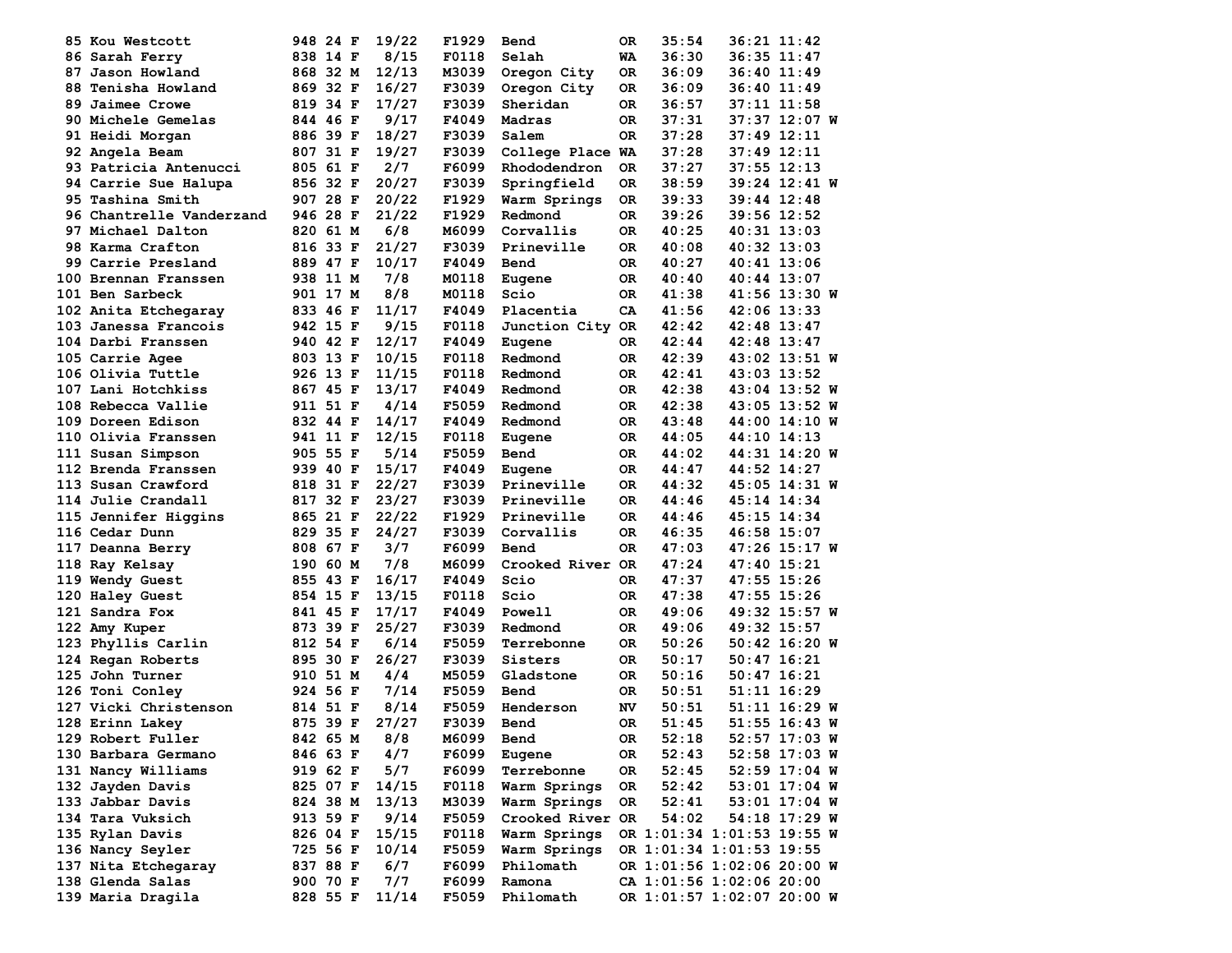| 140 Linda Klenke |                           | 871 53 F 12/14 F5059 New Haven  | IN 1:02:25 1:02:55 20:15 |
|------------------|---------------------------|---------------------------------|--------------------------|
| 141 Adele Kush   |                           | 874 56 F 13/14 F5059 South Bend | IN 1:02:25 1:02:57 20:16 |
| 142 Chris Giant  | 953 53 F 14/14 F5059 Bend |                                 | OR 1:02:26 1:02:58 20:16 |

## **5K Age Group Results (By Gun Time Per USATF Rules)**

| MALE AGE GROUP: 01 TO 18   |    |       |                 |                             |    |                  |
|----------------------------|----|-------|-----------------|-----------------------------|----|------------------|
| 1 Jordan Gemelas           | 15 | 21:28 | 6:55            | 5 Spencer Franssen          | 10 | 31:48 10:15      |
| 2 Jarred Gregory-Grimes 13 |    | 22:06 | 7:07            | 6 Logan Ruhland             | 11 | 33:50 10:54      |
| 3 Jordan Higgins           | 18 | 25:55 | 8:21            | 7 Brennan Franssen          | 11 | $40:44$ $13:07$  |
| 4 Tanner Green             | 13 |       | $31:31$ $10:09$ | 8 Ben Sarbeck               | 17 | 41:56 13:30      |
| FEMALE AGE GROUP: 01 TO 18 |    |       |                 |                             |    |                  |
| 1 Ashlyn Hanson            | 18 | 25:55 | 8:21            | 9 Janessa Francois          | 15 | 42:48 13:47      |
| 2 Bridget Etchegaray       | 14 | 26:40 | 8:35            | 10 Carrie Agee              | 13 | 43:02 13:51      |
| 3 Sophia Gemelas           | 12 | 26:41 | 8:36            | 11 Olivia Tuttle            | 13 | 43:03 13:52      |
| 4 Natalie Etchegaray       | 16 | 27:19 | 8:48            | 12 Olivia Franssen          | 11 | $44:10$ $14:13$  |
| 5 Gabrielle Etchegaray     | 14 | 27:19 | 8:48            | 13 Haley Guest              | 15 | 47:55 15:26      |
| 6 Bethany Durre            | 18 | 29:01 | 9:21            | 14 Jayden Davis             | 07 | 53:01 17:04      |
| 7 Marlee Fleckenstein      | 17 | 30:31 | 9:50            | 15 Rylan Davis              |    | 04 1:01:53 19:55 |
| 8 Sarah Ferry              | 14 |       | $36:35$ $11:47$ |                             |    |                  |
| MALE AGE GROUP: 19 TO 29   |    |       |                 |                             |    |                  |
| 1 Chase Hammond            | 21 | 17:43 | 5:42            | 2 Charles Dorst             | 26 | 26:17<br>8:28    |
| FEMALE AGE GROUP: 19 TO 29 |    |       |                 |                             |    |                  |
| 1 Stephanie Robins         | 25 | 22:11 | 7:09            | 12 Hailey Erskine           | 26 | 29:55<br>9:38    |
| 2 Ashuly Hoxie             | 21 | 24:30 | 7:54            | 13 Ashley Besbris           | 26 | 9:38<br>29:55    |
| 3 Katie Kinports           | 29 | 24:36 | 7:55            | 14 Gwendilynn Turner        | 29 | 9:46<br>30:20    |
| 4 Sheri Morgan             | 24 | 24:43 | 7:58            | 15 Kristi Zimmerman         | 27 | 30:59<br>9:59    |
| <b>5 Michelle Belden</b>   | 26 | 25:08 | 8:06            | 16 Stacey Graham            | 27 | $31:29$ 10:08    |
| 6 Becca Abbas              | 29 | 27:05 | 8:43            | 17 Amber Minney             | 28 | $32:00$ 10:18    |
| 7 Tess Lane                | 28 | 27:19 | 8:48            | 18 Brandie McNamee          | 27 | $32:00$ 10:18    |
| 8 Krista Floyd             | 24 | 28:11 | 9:05            | 19 Kou Westcott             | 24 | $36:21$ $11:42$  |
| 9 Jaina Hamilton           | 29 | 28:41 | 9:14            | 20 Tashina Smith            | 28 | $39:44$ 12:48    |
| 10 Elizabeth Margeson      | 27 | 29:01 | 9:21            | 21 Chantrelle Vanderzand 28 |    | 39:56 12:52      |
| 11 Amanda Grunberg         | 20 | 29:23 | 9:28            | 22 Jennifer Higgins         | 21 | $45:15$ $14:34$  |
| MALE AGE GROUP: 30 TO 39   |    |       |                 |                             |    |                  |
| 1 Curt Rosen               | 35 | 17:40 | 5:42            | 8 Chris Gladd               | 37 | 29:23<br>9:28    |
| 2 Chad McGraw              | 34 | 19:35 | 6:19            | 9 Bill Welch                | 36 | $32:55$ $10:36$  |
| 3 Aaron Langeliers         | 30 | 21:55 | 7:04            | 10 Jordon Zardinejad        | 30 | $33:19$ $10:44$  |
| 4 Hans Manseth             | 34 | 23:58 | 7:43            | 11 Gregory Simmons          | 33 | 34:58 11:16      |
| 5 Cody Hamilton            | 31 | 24:10 | 7:47            | 12 Jason Howland            | 32 | $36:40$ 11:49    |
| 6 Dennis Collins           | 32 | 25:38 | 8:15            | 13 Jabbar Davis             | 38 | $53:01$ $17:04$  |
| 7 Eddie Green              | 36 | 27:06 | 8:44            |                             |    |                  |
| FEMALE AGE GROUP: 30 TO 39 |    |       |                 |                             |    |                  |
| 1 Jeannine Faulkner        | 37 | 22:31 | 7:15            | 15 Tatyana Roop             | 32 | $36:17$ $11:41$  |
| 2 Tracie McDonald          | 39 | 26:07 | 8:25            | 16 Tenisha Howland          | 32 | $36:40$ 11:49    |
| 3 Charla Murphy            | 38 | 27:32 | 8:52            | 17 Jaimee Crowe             | 34 | $37:11$ $11:58$  |
| 4 Virginie Fivaz           | 37 | 28:01 | 9:01            | 18 Heidi Morgan             | 39 | 37:49 12:11      |
| 5 Tammy McKay              | 38 | 28:19 | 9:07            | 19 Angela Beam              | 31 | $37:49$ $12:11$  |
| 6 Berkeley Williamson      | 30 | 29:14 | 9:25            | 20 Carrie Sue Halupa        | 32 | 39:24 12:41      |
| 7 Tiffany Beymer           | 36 | 30:27 | 9:48            | 21 Karma Crafton            | 33 | $40:32$ $13:03$  |
| 8 Astacia Christenson      | 33 | 30:56 | 9:58            | 22 Susan Crawford           | 31 | 45:05 14:31      |
| 9 Amanda Rose              | 38 |       | $31:49$ $10:15$ | 23 Julie Crandall           | 32 | 45:14 14:34      |
| 10 Danielle McGraw         | 38 |       | $31:50$ $10:15$ | 24 Cedar Dunn               | 35 | 46:58 15:07      |
| <b>11 Amyee Hess</b>       | 34 |       | 32:02 10:19     | 25 Amy Kuper                | 39 | 49:32 15:57      |